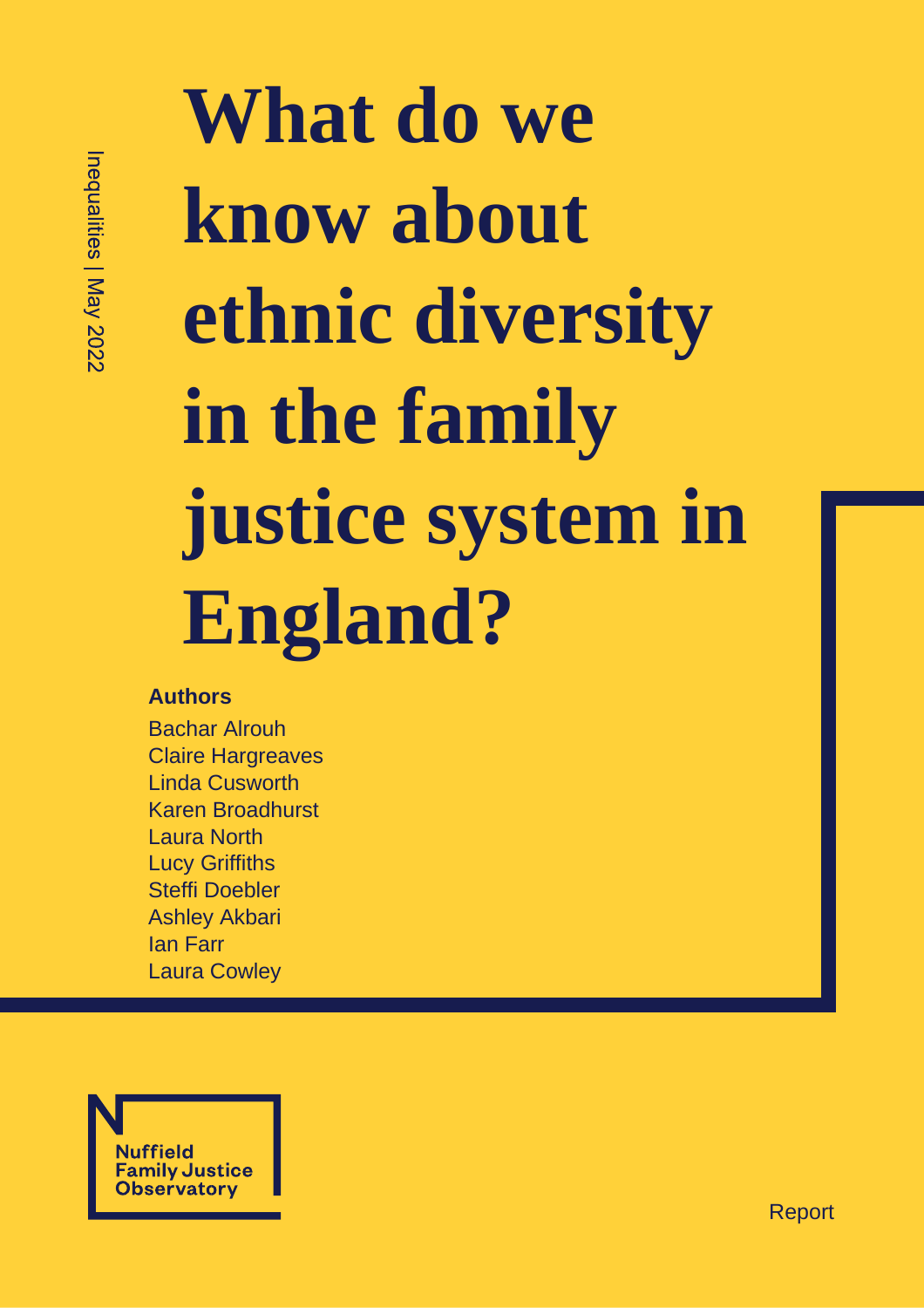**This report aims to illuminate the availability, scope and quality of the ethnicity data collected by the Children and Family Court Advisory Service (Cafcass) in England, and to make a substantive contribution to the knowledge base around ethnic diversity in the family justice system.**

#### **Authors**

Dr Bachar Alrouh, Lancaster University Dr Claire Hargreaves, Lancaster University Dr Linda Cusworth, Lancaster University Professor Karen Broadhurst, Lancaster University Dr Laura North, Swansea University Dr Lucy Griffiths, Swansea University Dr Steffi Doebler, Lancaster University Ashley Akbari, Swansea University Dr Ian Farr, Swansea University Dr Laura Cowley, Swansea University

#### **Recommended citation**

Alrouh, B. et al. (2022). *What do we know about ethnicity in the family justice system in England?* Nuffield Family Justice Observatory. [https://www.nuffieldfjo.org.uk/resource/what-do](https://www.nuffieldfjo.org.uk/resource/what-do-we-know-about-ethnicity-in-the-family-justice-system-in-england)[we-know-about-ethnicity-in-the-family-justice-system-in-england](https://www.nuffieldfjo.org.uk/resource/what-do-we-know-about-ethnicity-in-the-family-justice-system-in-england)

A summary of this report is available from the above link.

#### **Disclaimer**

Nuffield Foundation has funded this project, but the views expressed are those of the authors and not necessarily those of Nuffield FJO or the Foundation.

Copyright © Nuffield Family Justice Observatory 2022 100 St John Street, London EC1M 4EH T: 020 7631 0566

Part of Nuffield Foundation: Registered charity 206601 nuffieldfjo.org.uk | @NuffieldFJO www.nuffieldfoundation.org | @NuffieldFound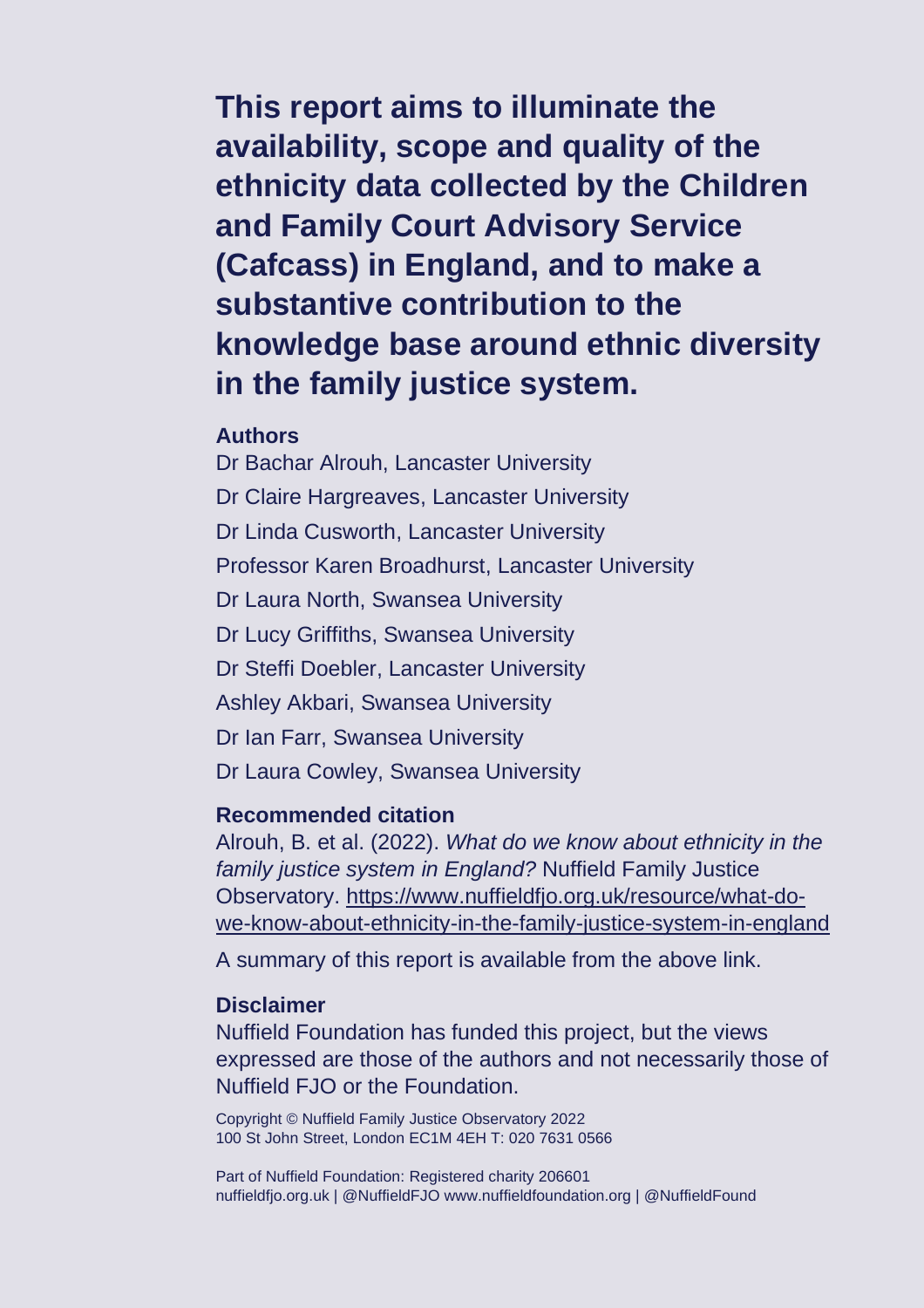## **Acknowledgements**

The authors would like to thank other team members involved in the Family Justice Data Partnership, including Dr Mariam Abouelenin, Professor David Ford, Jon Smart, Simon Thompson and Professor Kerina Jones.

We would also like to thank the following for their support with the project: Lisa Harker (Director), Jude Eyre (Associate Director – Strategy and Delivery), Beverley Barnett-Jones (Associate Director – Practice and Impact), Mary Ryan (Associate), Alice Roe (Researcher) and Jordan Rehill (Researcher), Nuffield Family Justice Observatory; Teresa Williams, Saif Ullah and Billy Marsh (Cafcass).







Medical School **Ysgol Feddygaeth**  **Population Data Science** at Swansea University

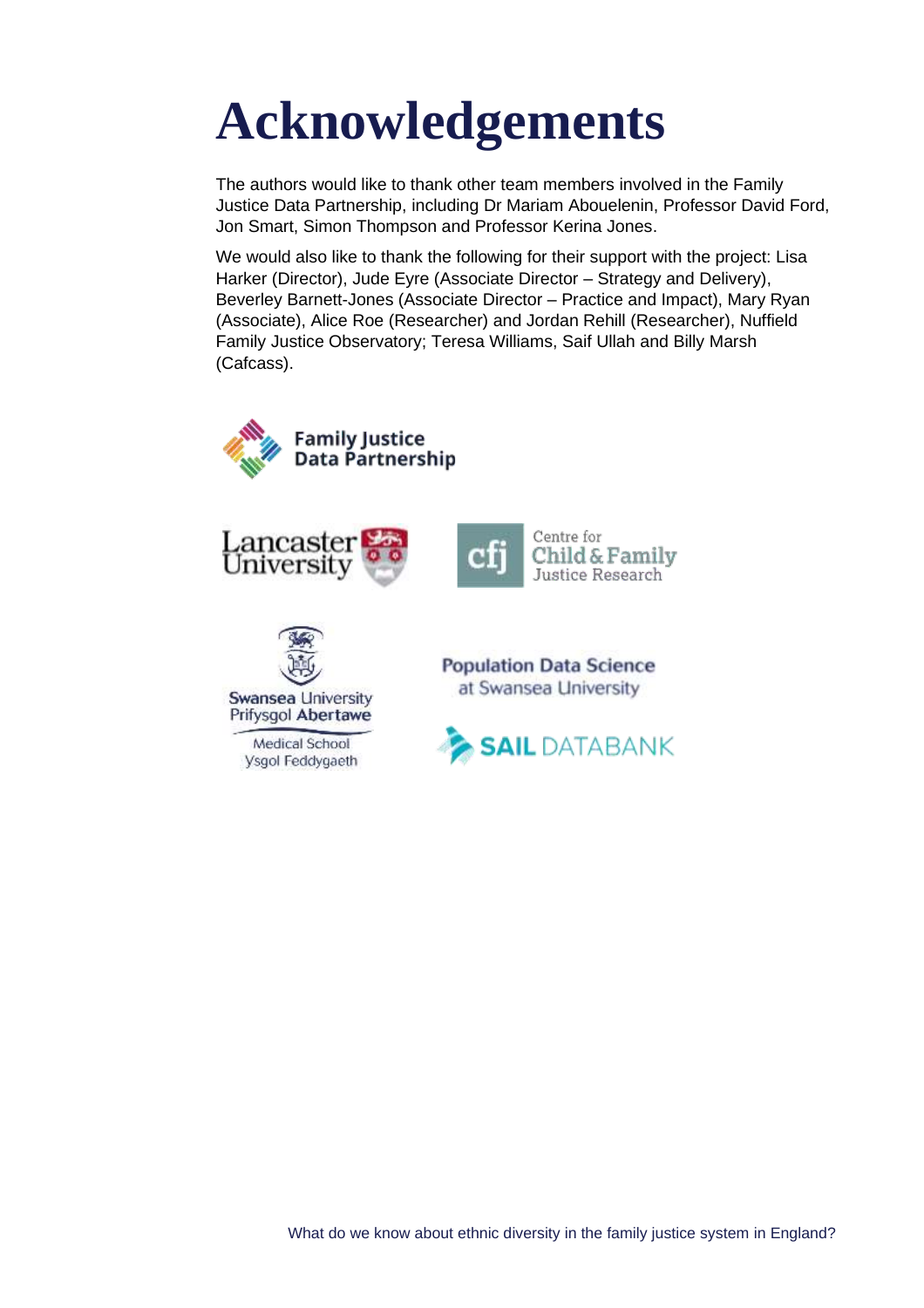## **Contents**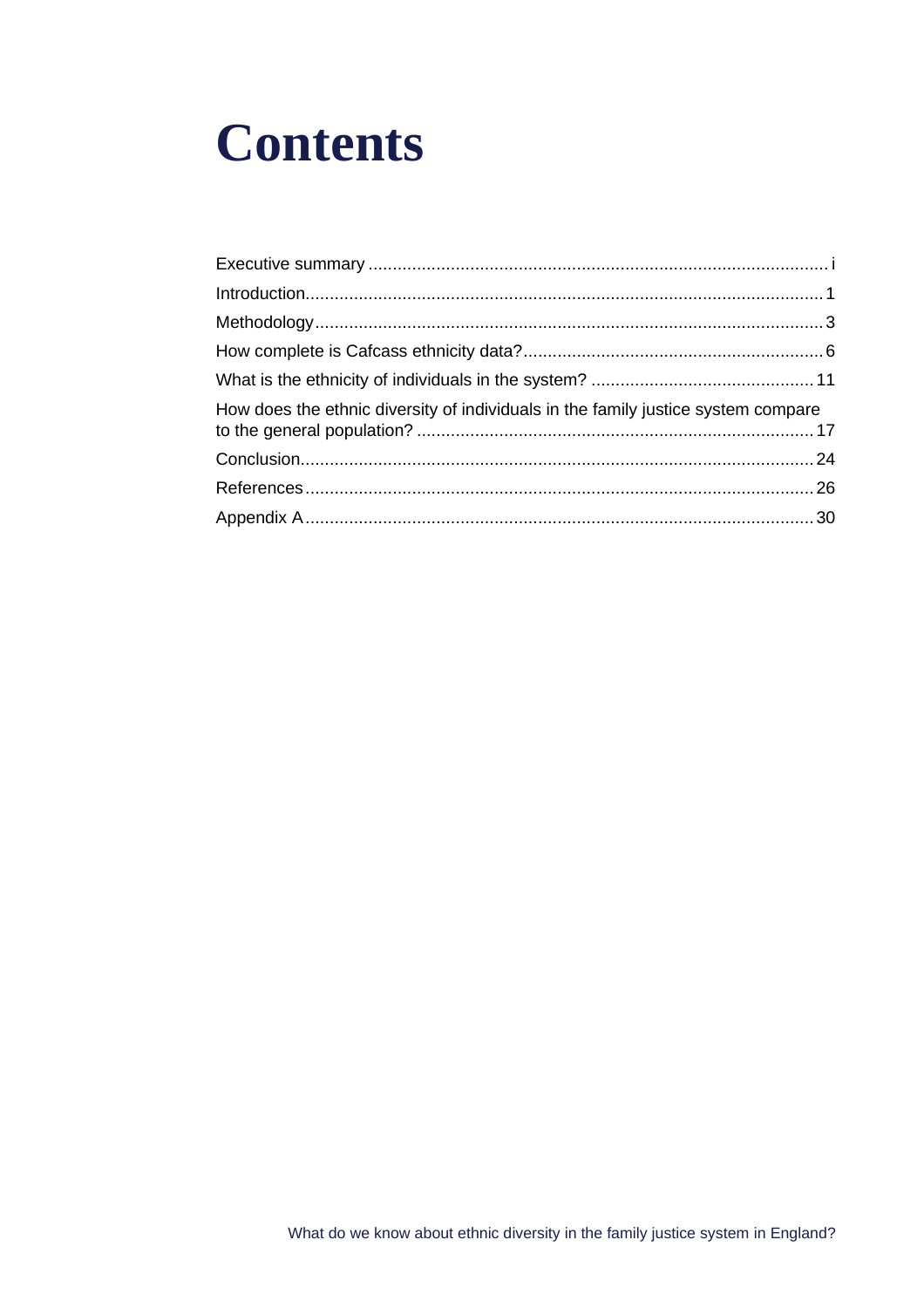## <span id="page-4-0"></span>**Executive summary**

Over the last five years, the Children and Family Court Advisory Service for England (Cafcass) has made a considerable effort to improve the recording, analysis and reporting of a range of diversity characteristics, including ethnicity, which has been identified as an important first step in better understanding the diversity of children and families in the family justice system (Cafcass 2021). In April 2016, Cafcass started to collect data on the ethnicity of all children and adults in both public and private law cases far more systematically, enhancing the potential of this data for research.

The objectives of this study by the Family Justice Data Partnership – a partnership between Lancaster University and Swansea University – were to:

- examine the quality and completeness of Cafcass data regarding ethnicity
- describe the ethnic diversity of children and adults in public and private law cases in England, both nationally and by region
- consider, against the national picture, whether particular ethnic groups are under- or over-represented in the family justice system in England.

#### **About the data**

This study used anonymised, population-level data on all children and adults involved in public and private family law cases in England between 1 April 2007 and 31 March 2020. The cohort consisted of 2.8 million individuals:

• 322,000 children and 444,000 adults in public law cases

• 808,000 children and 1,230,000 adults in private law cases.

National ethnicity estimates are from the publicly available Office for National Statistics (ONS) 2019 experimental statistics (ONS 2021). This report uses the same 5 ('highlevel') ethnic group categories and 18 (sub) categories as the ONS and 2011 census.<sup>1</sup>

The analyses in this report are descriptive and should be treated as preliminary.

<sup>&</sup>lt;sup>1</sup> The five high-level ethnic groups are: Asian or Asian British; Black, African, Caribbean or Black British; Mixed or multiple ethnic groups; White; and Other ethnic group. Roma were included in the 2021 census for the first time, bringing the current number of subcategories to 19. For further details see: https://www.ethnicity-factsfigures.service.gov.uk/style-guide/ethnic-groups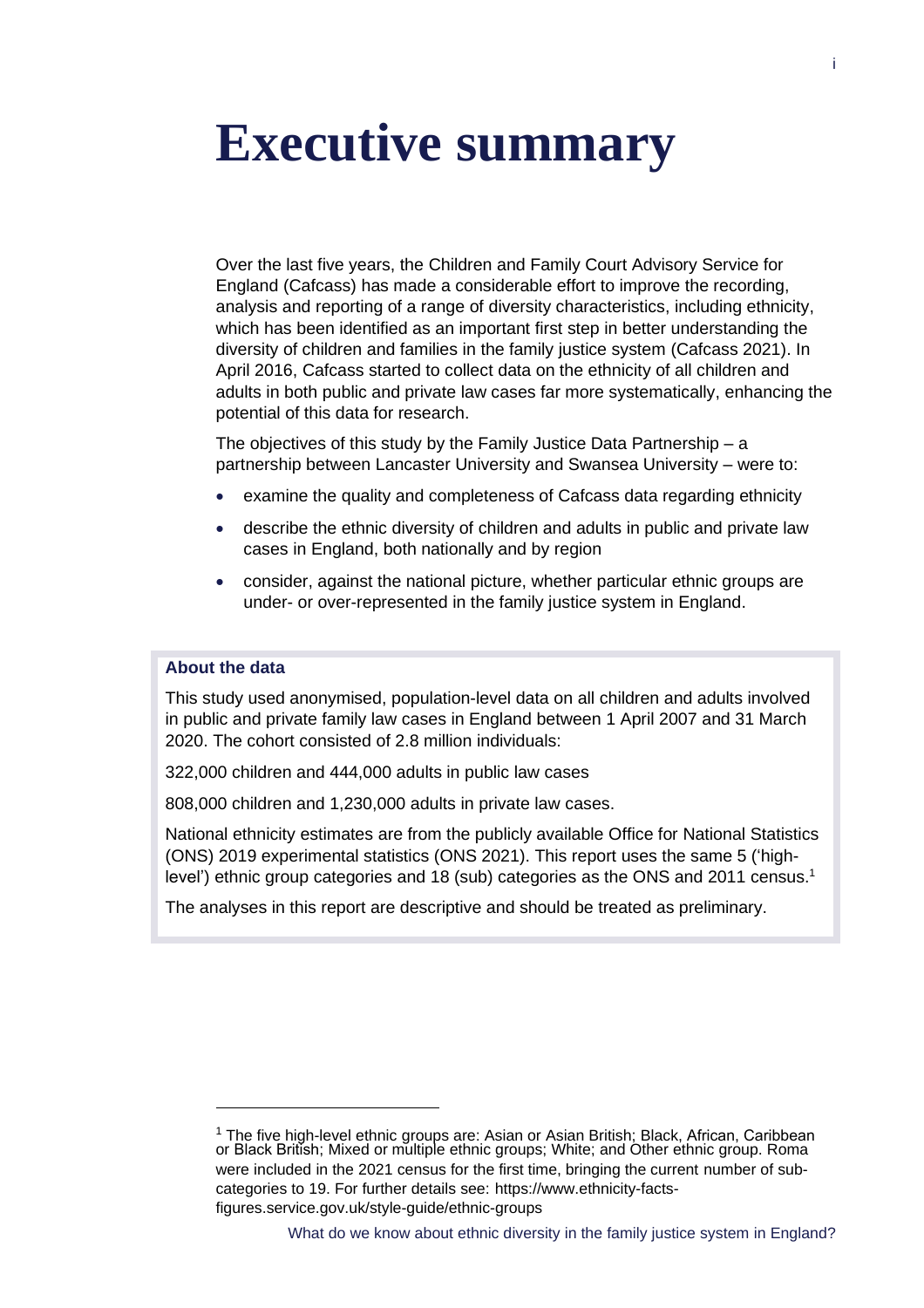### **Quality and completeness of data**

- There has been an overall improvement in the recording of ethnicity by Cafcass since 2015/16. Prior to this, ethnicity data was recorded for less than a third of individuals involved in family law cases. In more recent years (2016/17 to 2019/20), ethnicity has been recorded for around four-fifths of both adults and children. This is a major step forward in understanding an important dimension of diversity for the population of children and families involved within the family justice system.
- Throughout the study window (2007/8 to 2019/20), ethnicity was more likely to be recorded for adult women than men in public law cases. This reflects what we already know about the potentially marginal position of fathers in child protection and care proceedings and the dynamics of engagement with fathers in social work practice (Brandon et al. 2019; Brown et al. 2009; Critchley 2021; Philip et al. 2019). In contrast, however, there was little difference in the completeness of ethnicity data for men and women in private law cases. Given that male litigants account for a majority of applications (Cusworth et al. 2021a) in private law, this is an important new finding.
- There were some variations in the level of completeness of ethnicity data by region, and further research is needed into potential driving factors, including local practice. In addition, questions remain about whether the patterns of missing data are random or systematically biased.

### **Ethnic diversity of children and adults in public and private law cases**

- According to the Cafcass data, in the three years between 2017/18 and 2019/20, the majority of adults and children involved in family justice proceedings were White, both in public and private law. While a higher proportion of adults were recorded as White than children, lower proportions were recorded in Mixed or multiple ethnic groups. Moreover, the ethnic diversity of both children and adults involved in family law cases has not altered in the last three years.
- A higher proportion of both adults and children are recorded as Asian or Asian British in private law cases than public law cases. Further work is needed to explore the underlying reasons for this notable difference.

## **How does the ethnic diversity of children and adults in the family justice system compare to the general population?**

• The data showed that both adults and children in the Black, African, Caribbean or Black British, Mixed or multiple and Other ethnic groups were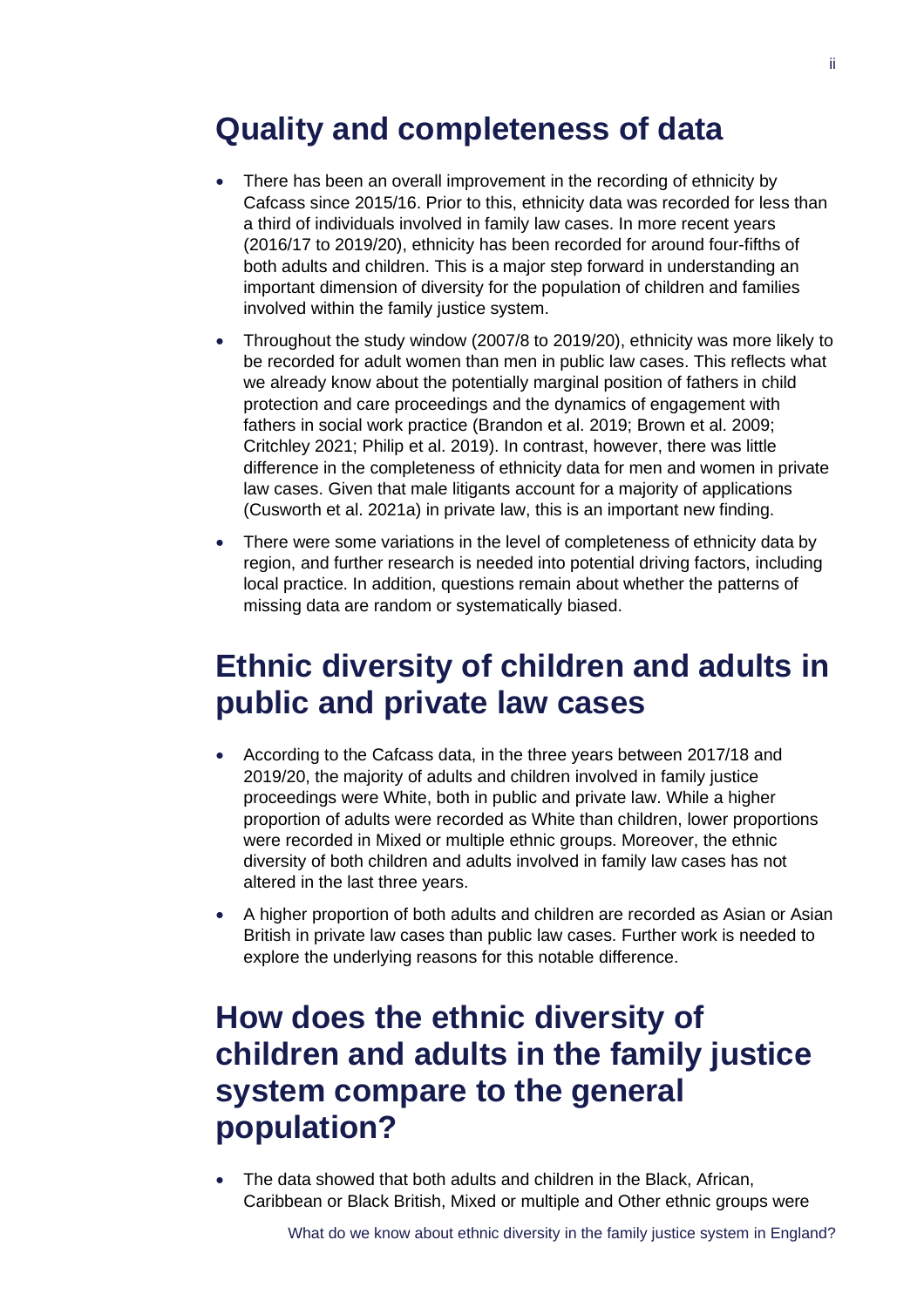over-represented in public law proceedings. This mirrors previous research showing that Black children and children from mixed ethnic groups are overrepresented in the care population, while Asian children are underrepresented (Bywaters et al. 2017, 2019; Owen and Statham 2009).

- We found that, as in public law, individuals in the Black, African, Caribbean or Black British, Mixed or multiple, and Other ethnic groups were overrepresented in private law cases. However, a different picture emerged for those in the Asian or Asian British group, who were under-represented in public law cases, but not in private law cases – 8% of individuals in private law cases were of Asian heritage, the same proportion as in the the general population. Findings in relation to private law are entirely novel and provide new insights into the ethnic diversity of adults and children in private law proceedings.
- In both public and private law, ethnic disproportionality is most apparent for individuals of Mixed or multiple ethnicity.
	- $-$  The proportion of individuals in public law and private law cases was 6.7% and 6.3% respectively, around three and a half times higher than the proportion in the general population (1.9%).
- Although individuals from a White ethnic background are generally underrepresented in the family justice system, significant differences are seen *within* the White ethnic group.
	- $-$  Individuals in the Gypsy or Irish Traveller ethnic group are overrepresented in both public (0.7%) and private (0.1%) law, compared to the general population (<0.1%). Further research is necessary to explore ethnic disproportionality beyond the five broad ethnic group categories.
	- There were some marked regional variations in the ethnic diversity of both adults and children in the family justice system when compared to the general population.
		- In all nine regions East Midlands, East of England, London, North East,  $\equiv$ North West, South East, South West, Yorkshire and the Humber and West Midlands – there was greater ethnic diversity amongst individuals involved in both public and private law cases than in the general population, with lower proportions recorded as White. This suggests that across all regions in England a disproportionate number of children and adults from non-White ethnic backgrounds are involved in family law proceedings.
		- The most striking ethnic diversity of individuals in the family justice system  $\equiv$ is seen in London. While three-fifths (59.2%) of the general population is White, 43.7% and 42.4% of individuals involved in public and private law cases respectively were recorded as White.
		- In other regions, the pattern varies. For example, in the West Midlands, 8.5% of individuals in public law and 7.8% in private law had mixed or multiple ethnic backgrounds compared to 1.7% of the general population.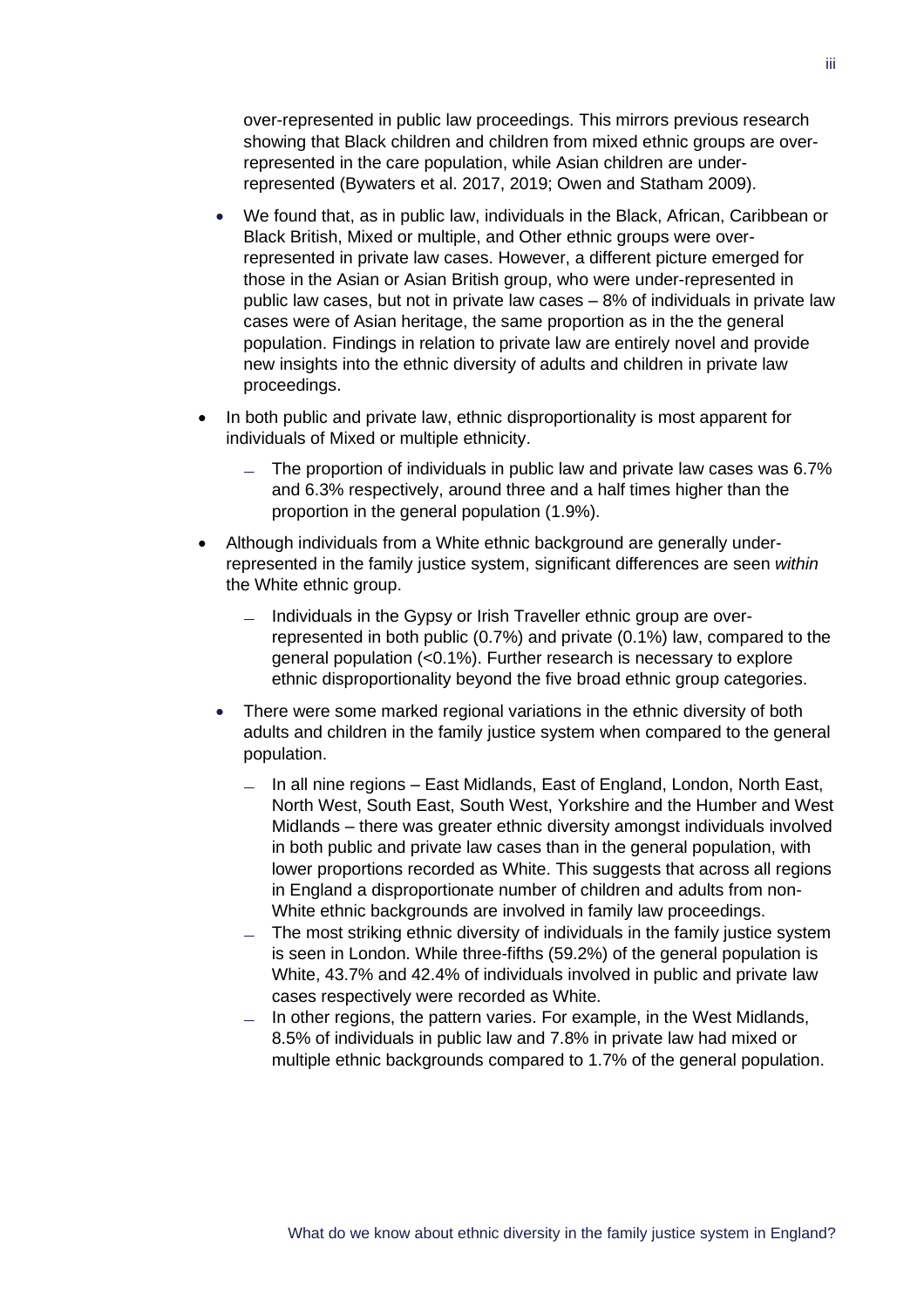### **Conclusions and next steps**

- Significant progress has been made, and continues to be made, in improving the recording of ethnicity within the case management data collected routinely by Cafcass.
	- Maintaining and reviewing the quality of this data will help to ensure reliable estimates of minority ethnic populations involved in the family justice system in future years.
	- $-$  While it is important to continue to progress reliable estimates using Cafcass data, it will also be beneficial to supplement the historical Cafcass data via data linkage, to provide ethnicity information from other sources, for example health data.
- Our provisional findings indicate that the family justice system works with a diverse population of families, in both public and private law proceedings.
	- $-$  Entirely novel findings in relation to private law especially around the proportion of individuals from the Asian or Asian British group involved in proceedings – require further investigation.
	- More detailed analysis is needed to unpack these variations and understand the relationship with both the ethnic diversity of the underlying regional population and other factors, such as levels of local area deprivation and regional variation in terms of urban and rural areas.
- Given the ethnic diversity and the limited literature and analyses to date, more needs to be done – at both a quantitative and qualitative level – to recognise and respond to the needs of all ethnic groups in the family justice system.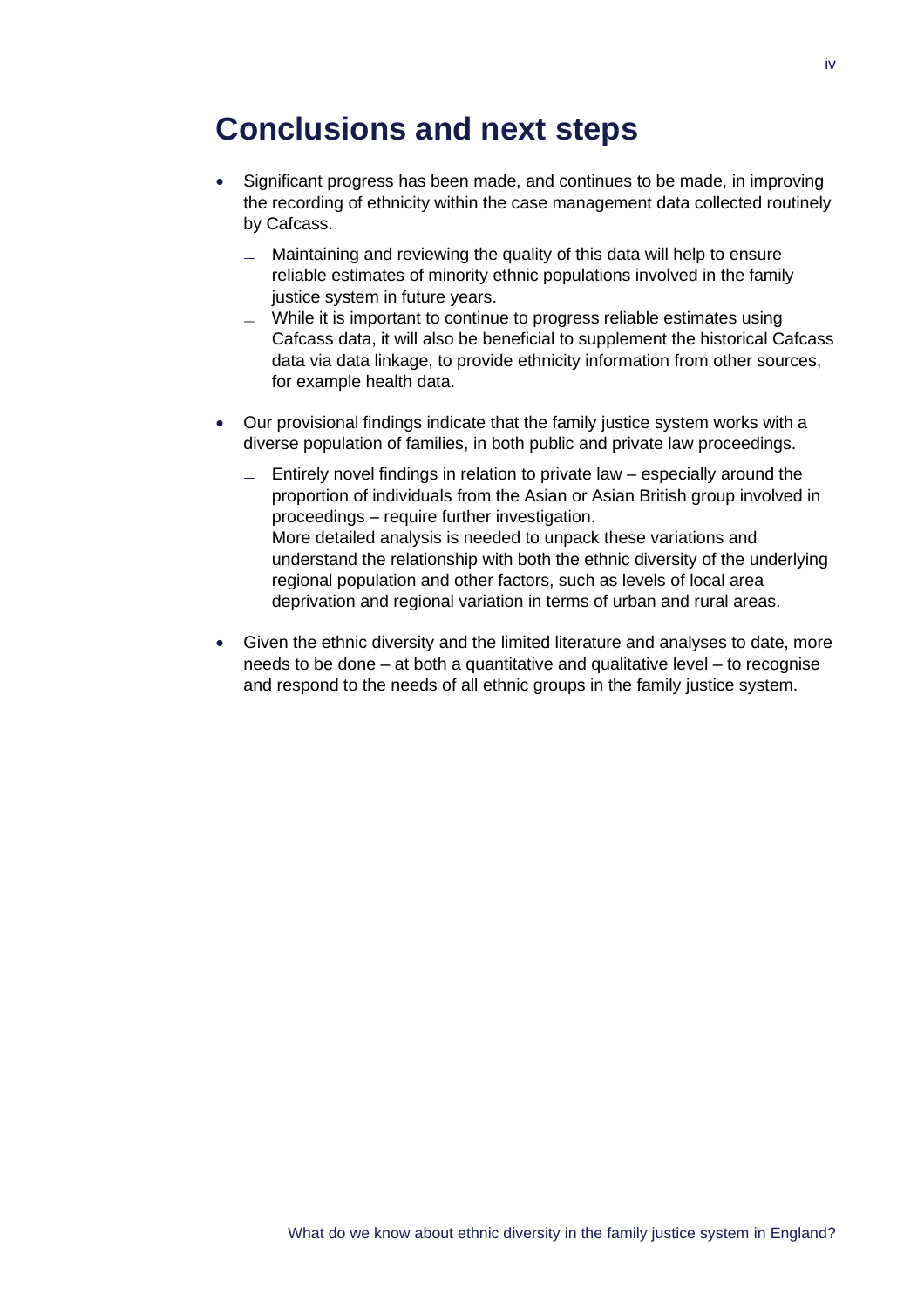## **Key concepts**

#### **Understanding ethnicity – conceptual and analytic challenges**

Concepts of ethnicity are subjective, multifaceted and have a changing nature (ONS 2022, 21 April). Membership of an ethnic group is self-defined and subjective to the individual, linked to common ancestry and elements of nationality, history, culture, religion, language and physical appearance (Brown and Langer 2010; Connelly et al. 2016; Platt 2007).

While data on ethnicity is now available for family justice research in England, we must keep in mind the complexity and potential bias in its recording, and thus interpretability. Although those devising and using information systems strive for objectivity through the development of standardised categories, both self-reported ethnicity and how professionals involved in recording data assign an individual to one ethnic group or another, can vary.

Moreover, the challenge of precisely defining an individual's ethnicity can lead to problematic levels of missing data (Broadhurst et al. 2021). Such challenges are not particular to Cafcass, rather they are true of most reporting systems.

This report uses the same 5 high-level ethnic group categories used in the 2011 census in England and Wales – Asian or Asian British; Black, African, Caribbean or Black British; Mixed or multiple ethnic groups; White; and Other ethnic group – and the 18 sub-categories used in the 2011 census. $2$ 

#### **Public and private family law**

Family justice, which deals with public and private matters, concerns the law relating to children and families. Underpinned by the principles of the Children Act 1989, public and private family law cases are dealt with in the family court, which operates a common administrative framework for all family court cases. Cafcass independently advises the family courts in England about the best interests of children.

- Public law cases primarily care proceedings are brought by local authorities when children are considered at risk of actual or likely significant harm (for further details of public law cases in England, see Broadhurst et al. 2018).
- Private law children cases relate to disagreements or disputes, usually between parents after relationship breakdown, about arrangements for a child's upbringing, such as who they should live with and/or who they should see (for further details of private law cases in England, see Cusworth et al. 2021a).

 $2$  Roma were counted for the first time in the 2021 census, bringing the current number of sub-categories to 19.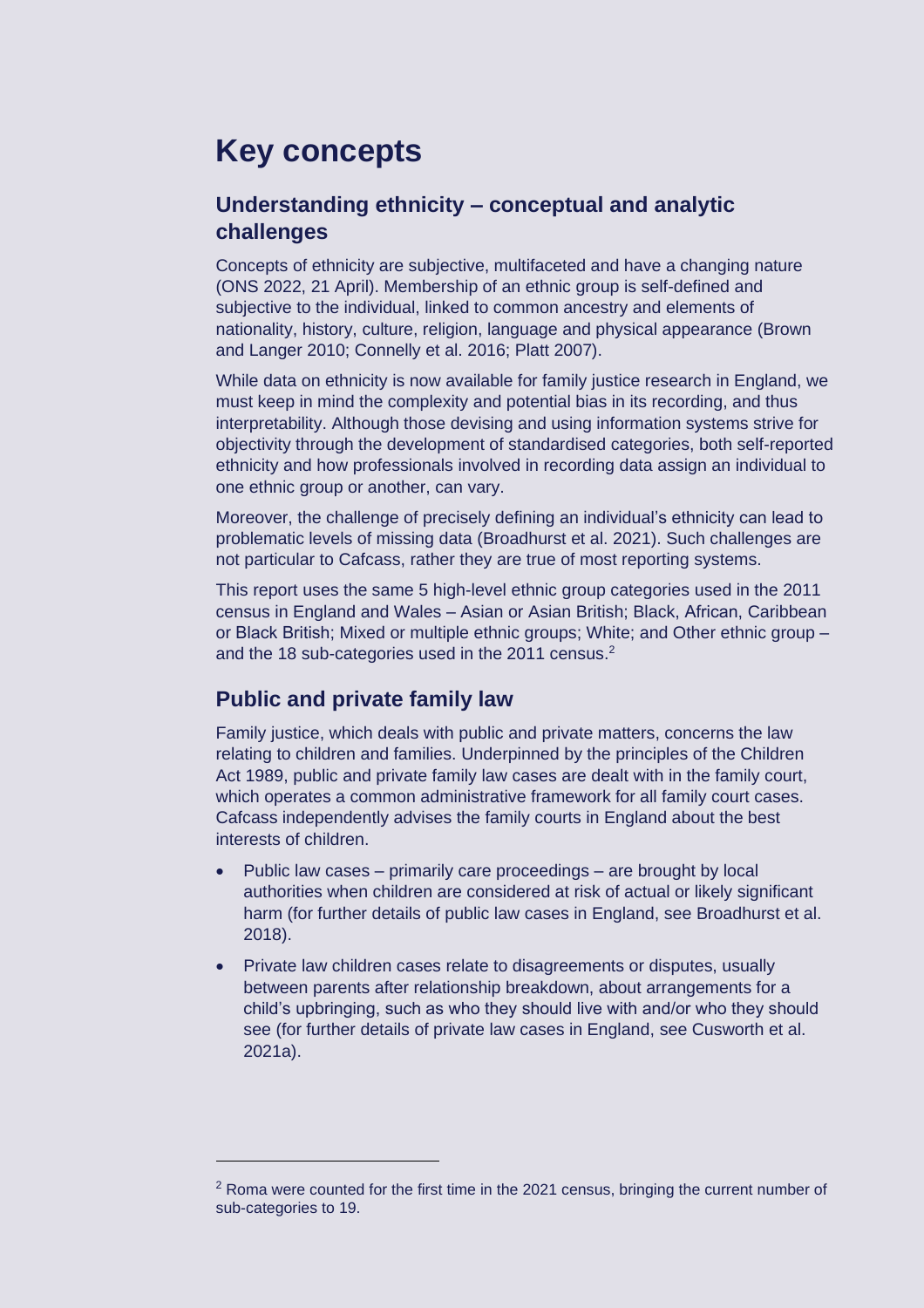## <span id="page-9-0"></span>**Introduction**

An effective and fair family justice system needs to understand how the system is used and experienced by children and adults, and whether this experience differs for different families. One way to consider this is to examine whether there are variations in the experiences and outcomes of families from different ethnicities. Progress has been made in understanding the proportions of children from majority and minority ethnic groups involved in child protection and the care system (Bywaters et al. 2016, 2017, 2019; Owen and Statham 2009; Webb et al. 2020). Although there is overlap, the same cannot be said about children and families specifically within public family law proceedings. Less still is known about those involved in private family law, which has somewhat of a 'Cinderella' status in the UK despite the persistent high volume of cases (Ministry of Justice 2020). This omission has continued, regardless of calls from academics, professionals and families alike, for a greater focus on understanding ethnic diversity in the experience of, and outcomes for, families who come before the family courts. Indeed, almost 20 years have passed since Julia Brophy and colleagues argued that family proceedings needed to be viewed through a 'cultural lens' (Brophy et al. 2003).

The limited attention given to questions of ethnicity in respect of family justice results from a number of different but interrelated issues. The family justice system has rarely reflected on the ethnic diversity of its users or whether there are any inherent racial biases in its processes or decision making. Routine collection of data on the ethnicity of children and families at a national level has not been of sufficient quality or completeness to enable robust analyses (Rehill and Roe 2021). There is also a general shortage of data scientists and analysts with the necessary expertise and interest in family justice to make use of large, complex and often messy national administrative datasets (Broadhurst et al. 2021). The Family Justice Data Partnership (FJDP) – a collaboration between Lancaster and Swansea Universities, funded by the Nuffield Family Justice Observatory – is pioneering the use of administrative data in family law research (see for example, Alrouh et al. 2019; Cusworth et al. 2020; Cusworth et al. 2021a, 2001b; Doebler et al. 2021; Griffiths et al. 2020, 2021; Pattinson et al. 2021) and in doing so is able to complete analysis that begins to address this longstanding issue.

Concerted efforts have been made within Cafcass (the Children and Family Court Advisory Service for England) to improve the recording, analysis and reporting of diversity (e.g. age, disability, ethnicity, gender, religion, sexuality), identified as an important first step in better understanding children and families in the family justice system (Cafcass 2021). In April 2016, Cafcass started to collect data on the ethnic group of all children and adults in both public and private law cases far more systematically, enhancing the potential of this data for research.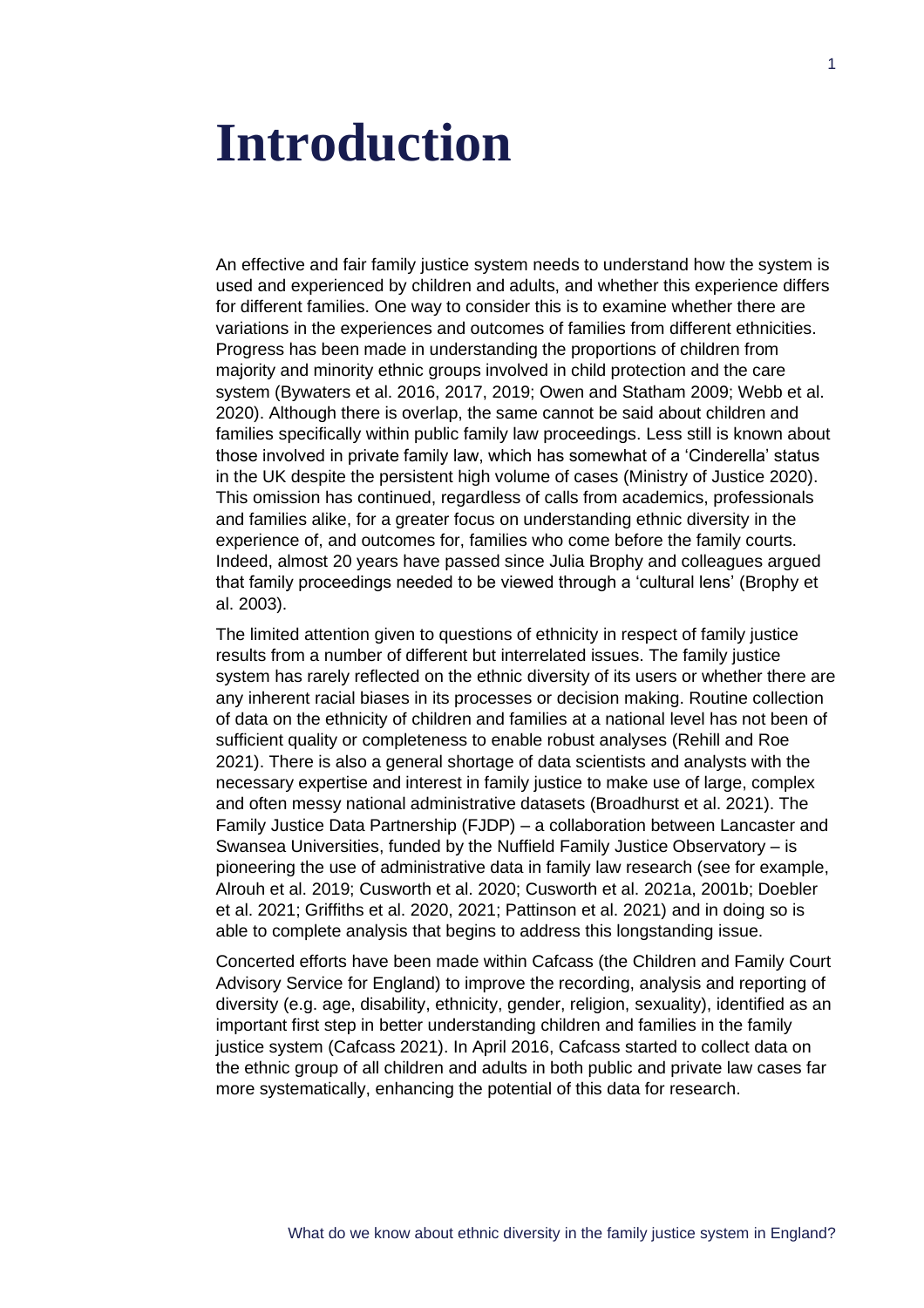This report seeks to both illuminate the availability, scope and quality of this data, and make a substantive contribution to the knowledge base around ethnic diversity in the family justice system. The objectives of the study were:

- to examine the quality and completeness of Cafcass data regarding ethnicity
- to describe the ethnic diversity of children and adults in public and private law cases in England, both nationally and by region
- to consider, against the national picture, whether particular ethnic groups are under- or over-represented in the family justice system in England.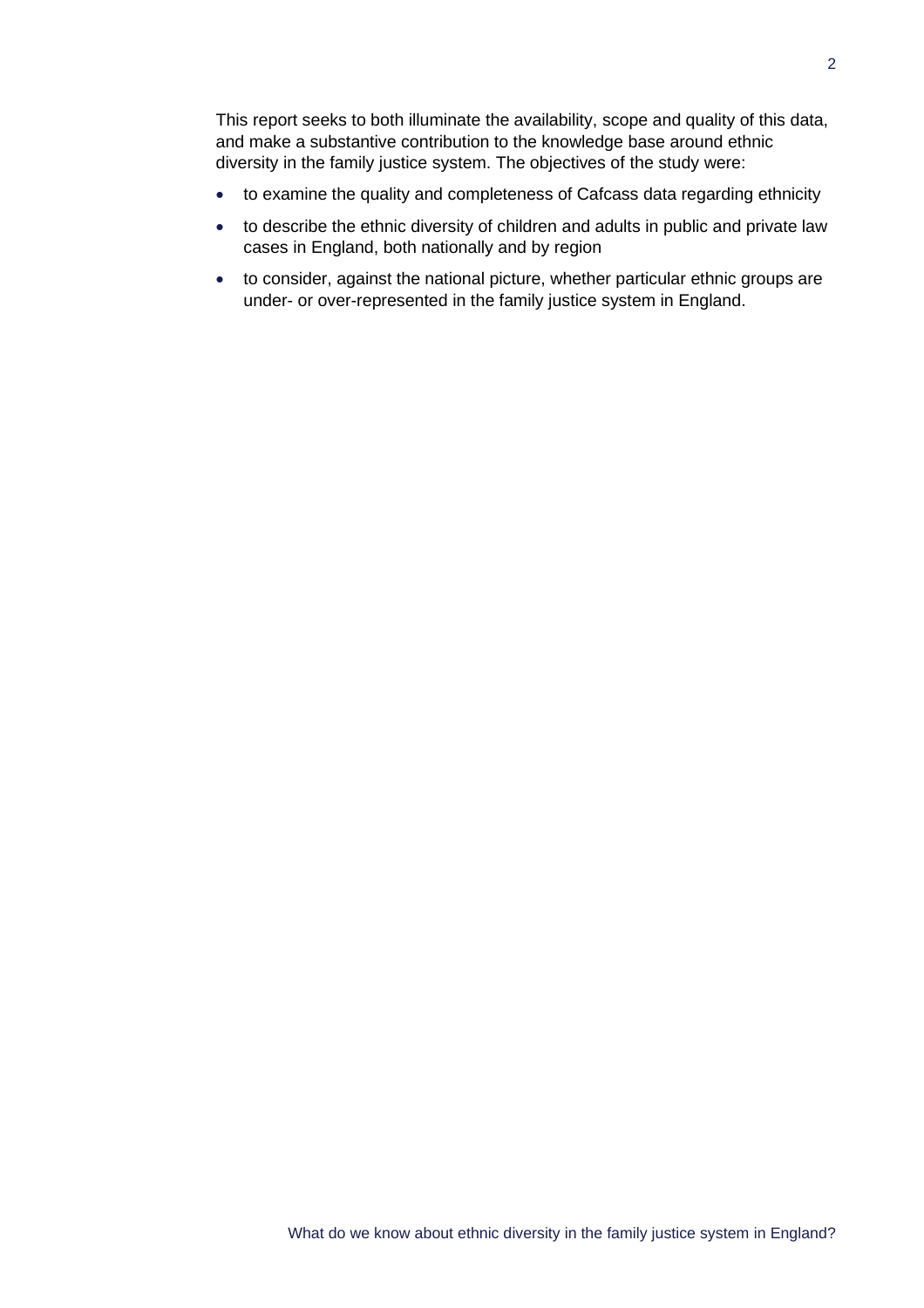## <span id="page-11-0"></span>**Methodology**

Administrative data collected and maintained by Cafcass is held in the SAIL [Secure Anonymised Information Linkage] Databank (Ford et al. 2009; Johnson et al. 2020; Jones et al. 2014, 2020). The study used this anonymised, populationlevel data on all children and adults involved in public and private family law cases in England between 1 April 2007 and 31 March 2020 (see Bedston et al. 2020 for more information about the Cafcass data).<sup>3</sup>

The Cafcass cohort consisted of 2.8 million individuals: 4

- 322,000 children and 444,000 adults in public law cases
- 808,000 children and 1,230,000 adults in private law cases.

See Table A.1 in the appendix for further details.

Following review of the project by the SAIL independent information governance review panel and by Cafcass, the research team was granted access to the ethnicity data for scoping.

National ethnicity estimates from the publicly available Office for National Statistics (ONS) 2019 experimental statistics (ONS 2021) were joined to the Cafcass data extract.<sup>5</sup> As population estimates for England are not available for different age groups, this analysis relates to all individuals (adults and children). $6$ To facilitate comparability and replication (Connelly et al. 2016) the ONS 5-group and 18-group ethnicity categories were used (see [Table 1\)](#page-12-0).

Ethnicity can be recorded by Cafcass at any stage prior to the closure of a case, but the actual date of recording is not specified. We therefore used the date on which an individual's first case opened to examine the proportion of children and adults for whom ethnicity data was available within the Cafcass data in each fiscal year. We also evaluated the completeness of data recording by region, by individuals' role on their first application within the case, by gender, and by age group.<sup>7</sup>

Focusing on each of the three most recent years, from 2017/18 to 2019/20, we then explored recorded ethnicity of adults and children involved in public and

 $3$  Involved as either an applicant, respondent, subject or other.

<sup>&</sup>lt;sup>4</sup> Each child and adult contributed only once to their respective total for any year, regardless of involvement in additional cases in the same year.

<sup>5</sup> Ethnicity figures from the 2011 census are shown in Table A.6 to Table A.9 in the appendix, to enable comparison between using older, underlying population data (i.e. 2011 census) and the more recent, but experimental population data (i.e. ONS 2019 experimental statistics (ONS 2021)).

<sup>&</sup>lt;sup>6</sup> ONS 2019 experimental statistics only provide ethnicity estimates by age group for England and Wales combined.

<sup>&</sup>lt;sup>7</sup> The nine English regions are North East, North West, Yorkshire and the Humber, East Midlands, West Midlands, East of England, London, South East, and South West.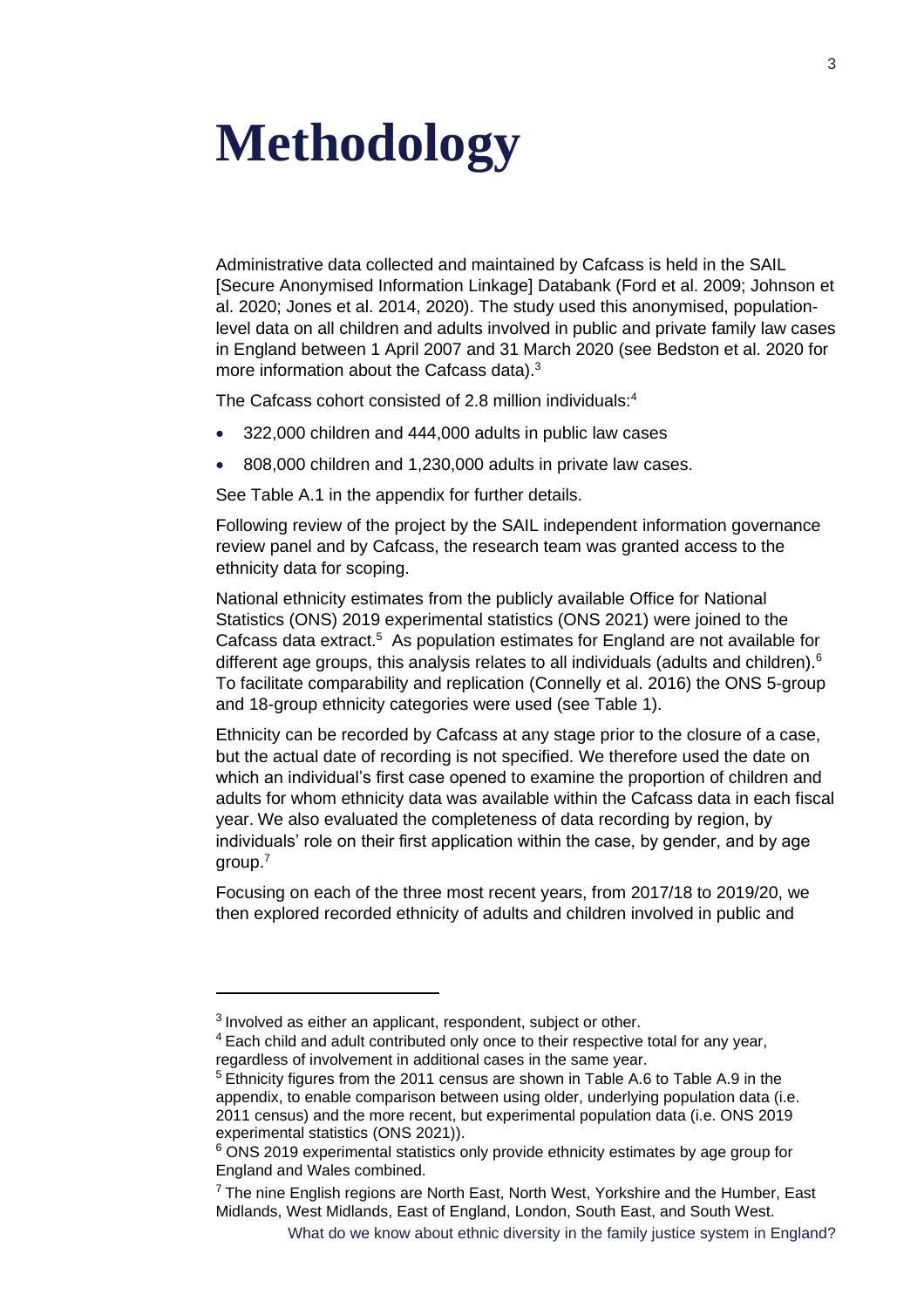private family law cases each year, for England as a whole, and by region.<sup>8</sup> The ONS 5-group ethnicity categories are used, but due to small numbers the analysis cannot be disagregated to the 18-group categories. With awareness that there may be potential bias in missing data towards certain ethnic groups (McGrath-Lone et al. 2021) the 'missing' category has been excluded from this analysis.<sup>9</sup> It is not currently possible to do in-depth investigation into the missing data to understand the potential bias introduced, as there are no other sources of ethnicity data for England linkable to the Cafcass data in the SAIL Databank.<sup>10</sup>

| <b>Ethnicity (5-group)</b>               | <b>Ethnicity (18-group)</b>                         |
|------------------------------------------|-----------------------------------------------------|
| White                                    | English, Welsh, Scottish, Northern Irish or British |
|                                          | Irish                                               |
|                                          | Gypsy or Irish Traveller                            |
|                                          | Any other White background                          |
| Black, African, Caribbean, Black British | African                                             |
|                                          | Caribbean                                           |
|                                          | Any other Black, African, or Caribbean background   |
| Asian, Asian British                     | Indian                                              |
|                                          | Pakistani                                           |
|                                          | Bangladeshi                                         |
|                                          | Chinese                                             |
|                                          | Any other Asian background                          |
| Mixed or multiple ethnic groups          | White and Black Caribbean                           |
|                                          | White and Black African                             |
|                                          | White and Asian                                     |
|                                          | Any other mixed or multiple ethnic background       |
| Other ethnic group                       | Arab                                                |
|                                          | Any other ethnic background                         |
| <b>Missing</b>                           | Refused                                             |
|                                          | Unknown                                             |
|                                          | <b>Blank</b>                                        |

<span id="page-12-0"></span>

|  | Table 1: ONS 5-group and 18-group ethnicity categories applied in this report <sup>11</sup> |  |
|--|---------------------------------------------------------------------------------------------|--|
|--|---------------------------------------------------------------------------------------------|--|

Source: UK Government, n.d.

<sup>&</sup>lt;sup>8</sup> Due to high levels of missing ethnicity data in the Cafcass data in earlier years, comparisons are restricted to 2017/18–2019/20.

 $9$  The study's 'missing' category consists of refused (0.2%), unknown (5.4%) and blank (not collected, 94.4%).

 $10$  Other sources for England might include Department for Education, census and health data (e.g. NHS Digital). Family Justice Data Partnership is currently carrying out a sister study in Wales, applying innovative methodology to link ethnicity records from various sources including census and health data to Cafcass Cymru data. However, this methodology is not without its limitations (see Bohensky et al. 2010; Gilbert et al. 2018; Hagger-Johnson et al. 2015; McGrath-Lone et al. 2021).

 $11$  In this study we apply the ONS 18 sub-categories used in the 2011 census. Roma were counted for the first time in the 2021 census, bringing the current number of subcategories to 19.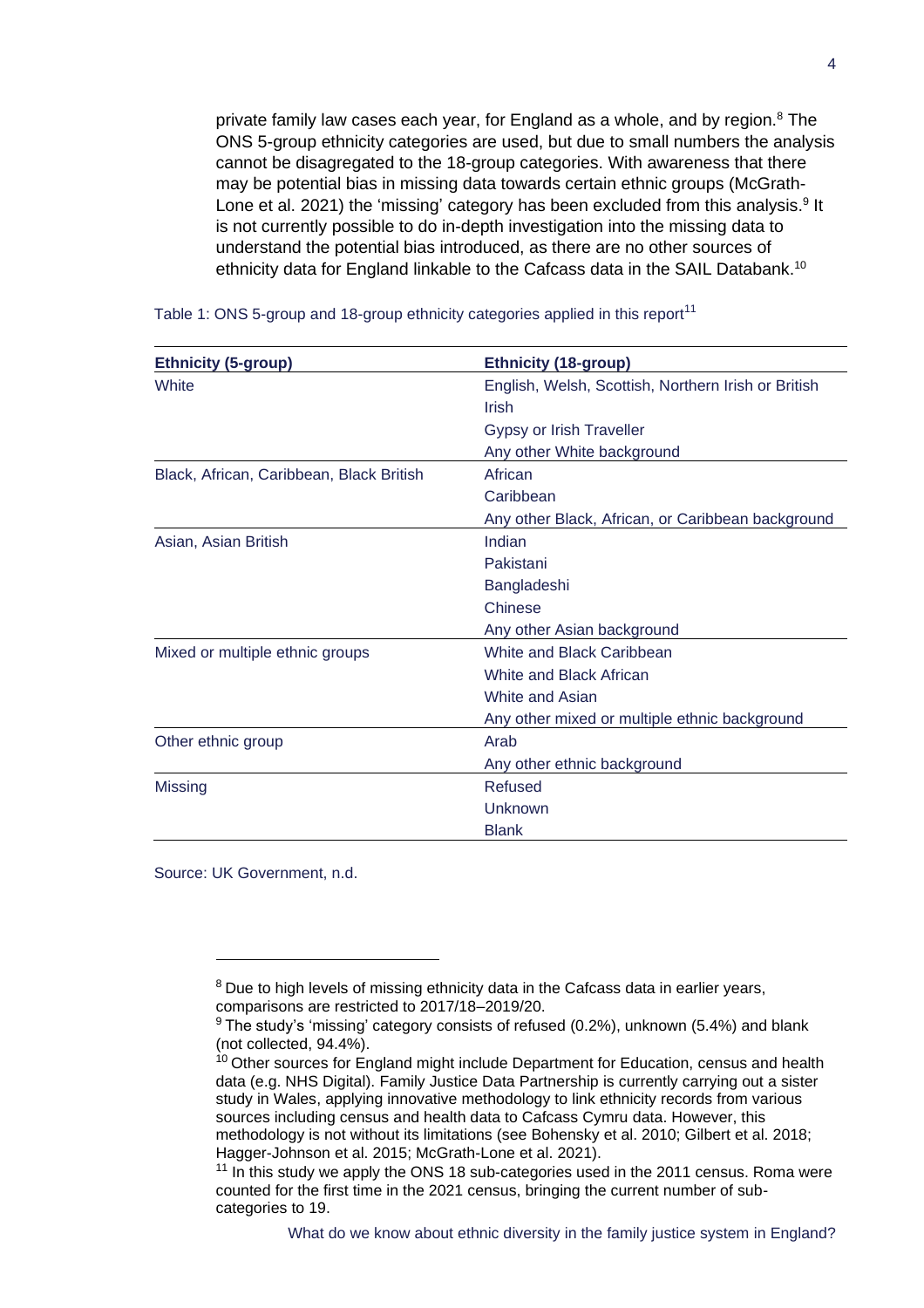Finally, again focusing on the three most recent years, we compared the proportion of individuals<sup>12</sup> in each ethnic group (using both the ONS 5-group and 18-group categories) in public and private law cases, and the general population, using ethnicity figures from the 2019 ONS experimental statistics. To consider the representation of different ethnic groups in public and private law cases, rates were calculated and expressed as the number of individuals from each ethnic group involved in a family law case between 2017/18 and 2019/20, per 10,000 of the general population.

Figures reported here are not directly comparable to Cafcass reported figures for a number of reasons, including differences in the data structuring, unit of analysis and data cleaning. In the Cafcass annual report (Cafcass 2021), ethnicity figures are provided for closed cases only. To provide a full picture of the availability of ethnicity data for research, we considered all cases (both open and closed) that started between 2007/8 and 2019/20. It is possible that ethnicity will not yet have been recorded in open cases, which would increase the level of missing ethnicity data.

#### **Strengths and limitations**

This is the first time, to our knowledge, that ethnicity data recorded by Cafcass has been independently analysed. This report documents the quality and completeness of Cafcass ethnicity data. It also examines the ethnic diversity of children and adults involved in public and private family law cases across the nine English regions, while considering the disproportionate representation of different ethnic groups in the family courts. Better understanding of the adults and children in the family justice system will further inform policy and practice in an effort to build strategies to reduce inequalities.

However, we acknowledge the following limitations.

- Studies based on administrative data are necessarily limited by the scope and quality of available data, which is collected primarily for organisational rather than research purposes.
- In terms of population estimates, we have used the ONS 2019 experimental statistics (ONS 2021). While more recent than the 2011 census data, it comes with limitations, including rounded base figures for the 18-group ethnic categories, from which the 5-group ethnic categories are calculated.
- The analyses in this report are descriptive and should be treated as preliminary.
- To gain a fuller understanding of the role of ethnicity in family justice it will be necessary to examine the data further, controlling for additional relevant factors including age, location, area-level deprivation and socio-economic factors.

 $12$  To compare to the national ethnicity figures, which include both children and adults, we combined the Cafcass children and adult sub-cohorts. In this combined cohort, a child or adult involved in a case starting between 2017/18 and 2019/20 contributed only once to the total regardless of involvement in additional cases within that period. For individuals involved in multiple cases in that period, ethnicity data was taken from their first case.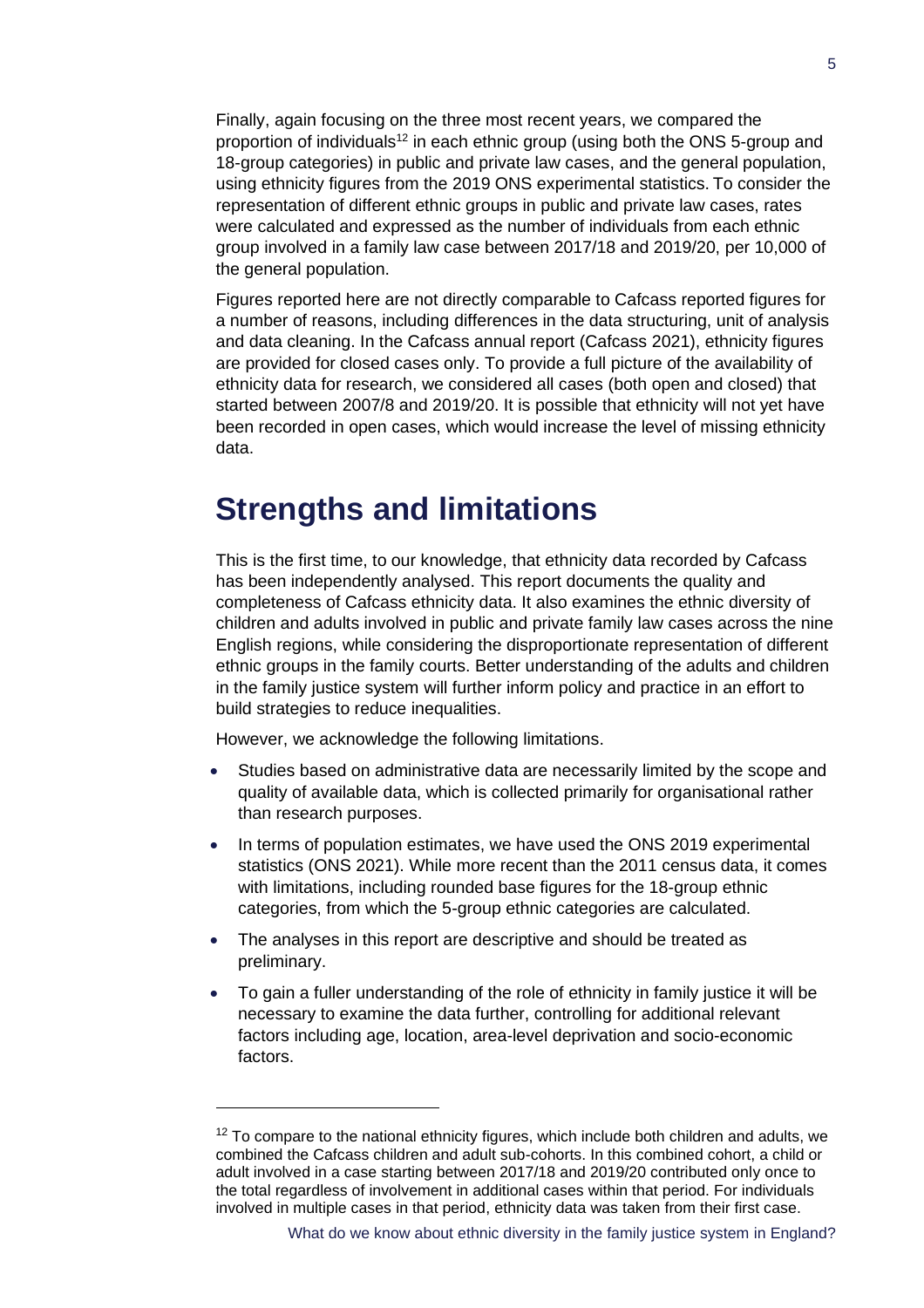## <span id="page-14-0"></span>**How complete is Cafcass ethnicity data?**

This section describes the percentage of children and adults in the Cafcass cohort with ethnicity recorded in the data between 2007/8 and 2019/20. It also considers the level of missing ethnicity data by an individual's region, gender, age group and role on their first application within the case. A full breakdown of the demographic characteristics of adults and children by law type can be found in the appendix (Table A.2 to Table A.5).

[Figure 1](#page-14-1) shows the percentage of individuals for whom ethnicity was recorded, per fiscal year. A similar pattern was seen for adults and children, whether they appeared in public or private law.

<span id="page-14-1"></span>



Ethnicity is available for less than a third of all adults and children prior to 2015/16, which corresponds to when Cafcass started to systematically record data on ethnicity.<sup>13</sup> In the following year, recording of ethnicity for individuals in both public and private law cases doubled, from around 30% to 60%, with further increases in the subsequent two years, rising to over 80% – markedly improving the data's usability. A small decrease in the level of recording can be seen in the most recent two years (2018/19 and 2019/20). One possible explanation might be

<sup>&</sup>lt;sup>13</sup> Prior to April 2016, records may show data if an individual was involved in long-running proceedings or if they appeared on a future case.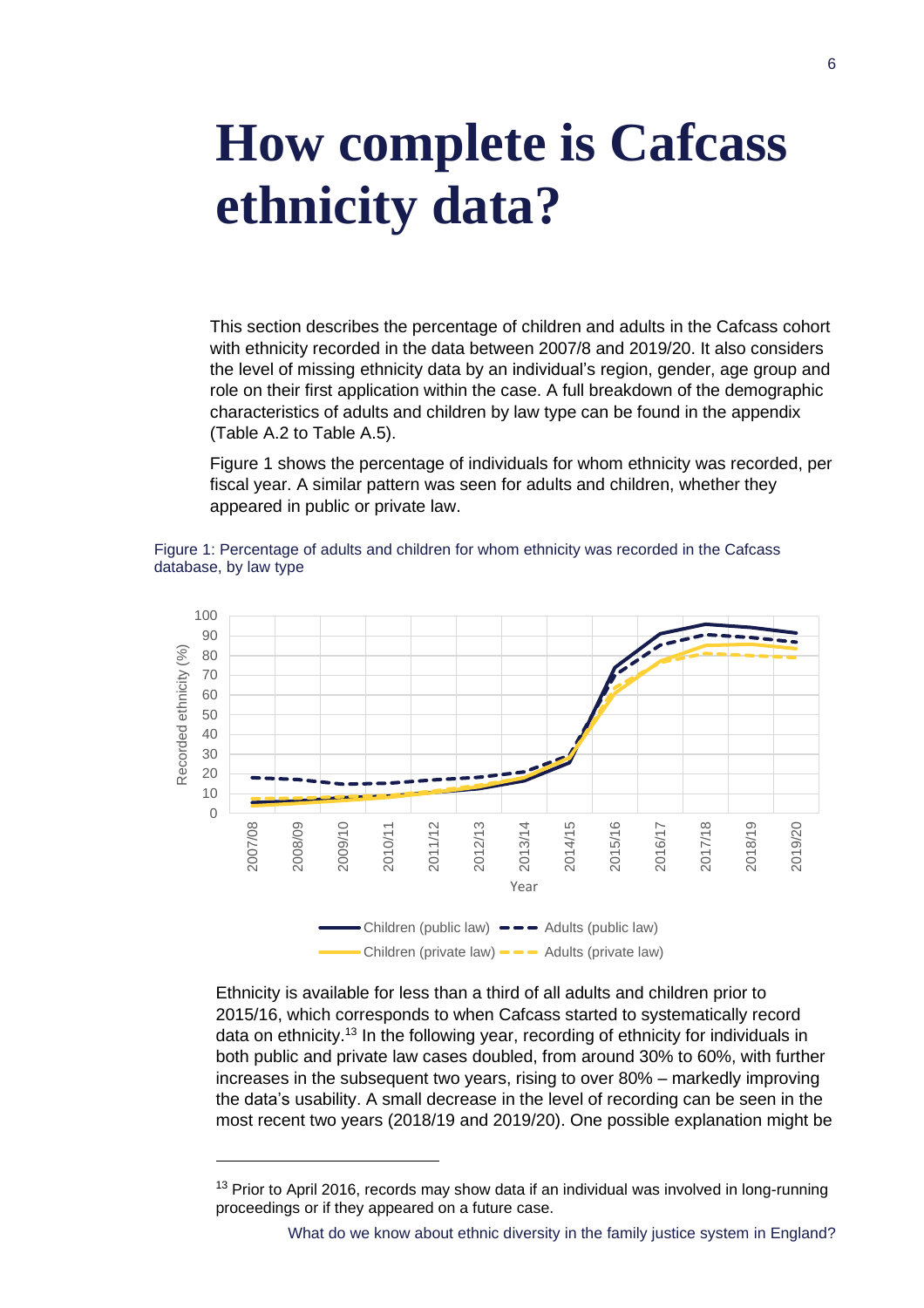that recording of ethnicity remains outstanding in open cases and the more recent years of data include a greater proportion of such cases.

It can also be seen from [Figure 1](#page-14-1) that, since 2015/16, when there has been an increase in recording of ethnicity, data availability is generally higher for children than adults, and for individuals involved in public law than private law cases.

## **By region**

Across the nine regions of England, similar patterns can be seen in the proportion of individuals for whom ethnicity was recorded, with relatively low levels of recording of ethnicity until 2015/16 [\(Figure 2\)](#page-15-0). However, some regional variations exist in terms of data availablity, particularly for children in private law. For example, in 2019/20, ethnicity was recorded for 72.8% of children involved in private law proceedings in the South East, compared with 93.8% in Yorkshire and the Humber.



<span id="page-15-0"></span>Figure 2: Percentage of individuals for whom ethnicity was recorded in the Cafcass database, by region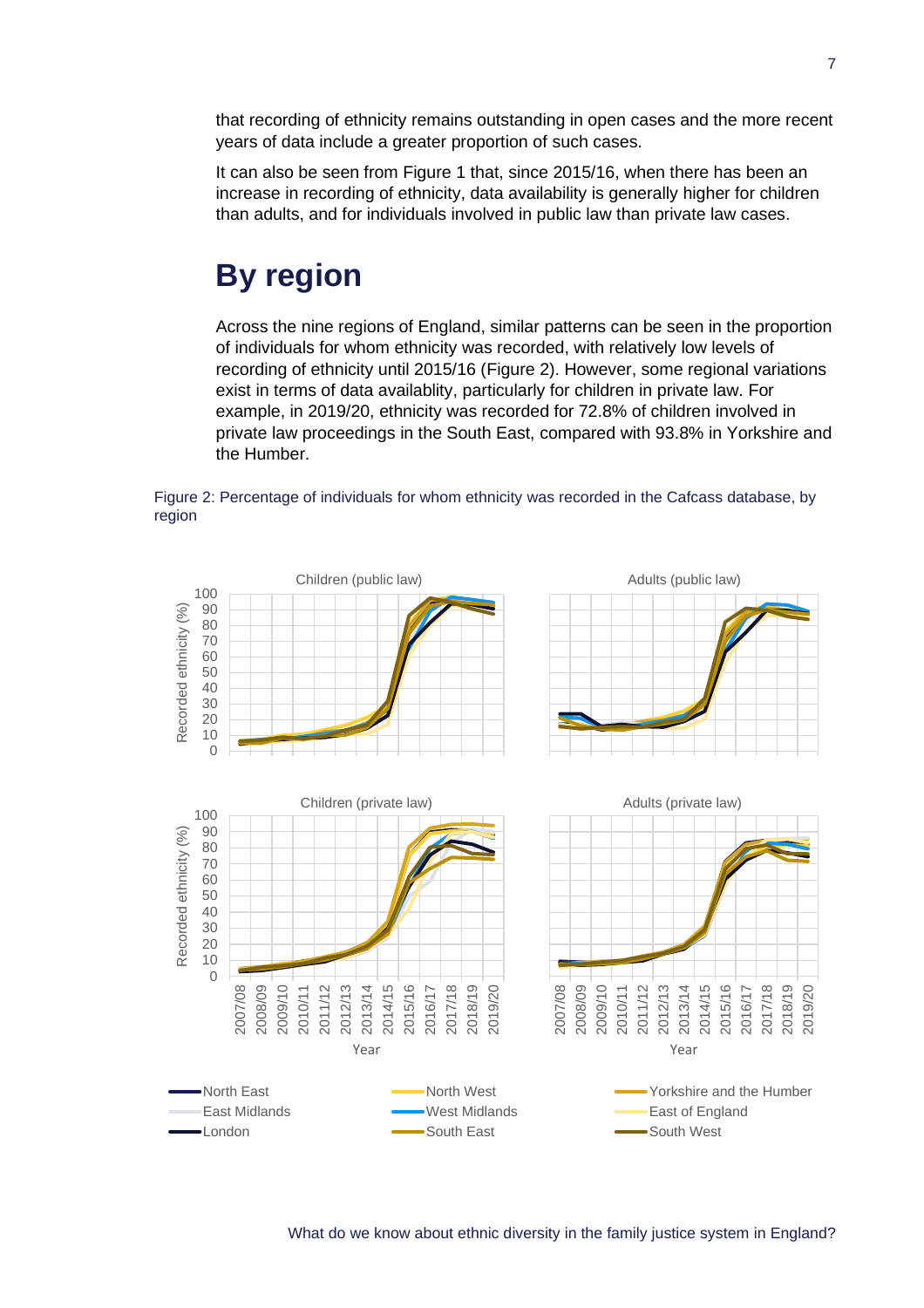### **By gender**

For children involved both in public and private law proceedings, the percentage of children for whom ethnicity was recorded is almost identical for girls and boys [\(Figure 3\)](#page-16-0). Ethnicity was more likely to be recorded for adult women than men in public law cases, but little difference is seen in private law.

<span id="page-16-0"></span>

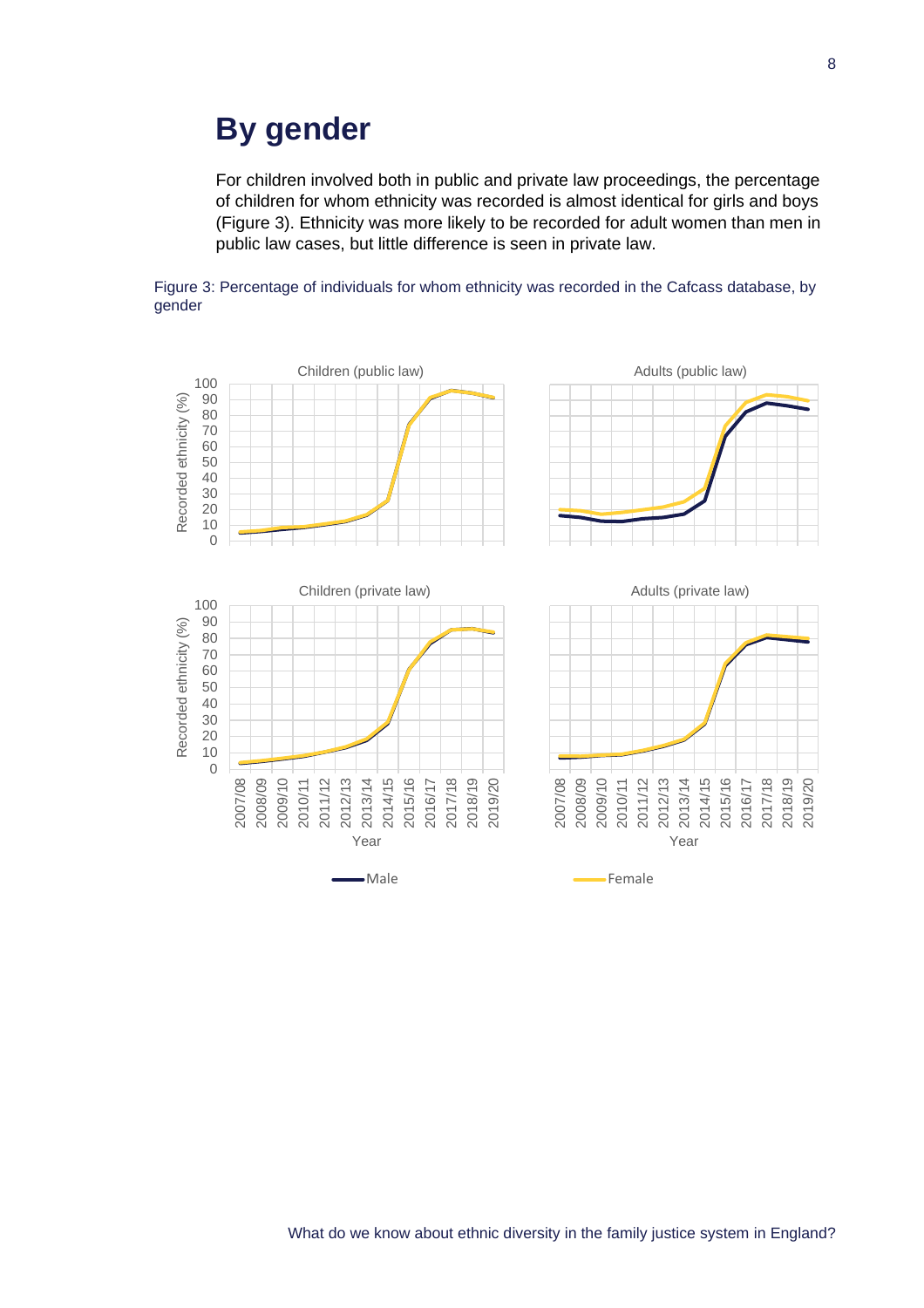### **By age group**

For adults, there is little difference seen in the proportion of each age group for whom ethnicity was recorded, for either law type [\(Figure 4\)](#page-17-0). Adults aged 18–20 years old in private law cases are less likely to have ethnicity recorded, although they only make up around 1% of all adults in private law proceedings each year. The same overall pattern is seen for children, with little difference in the completeness of ethnicity data by age group. The oldest children in private law cases, those aged 16–17, are less likely to have ethnicity recorded.

<span id="page-17-0"></span>

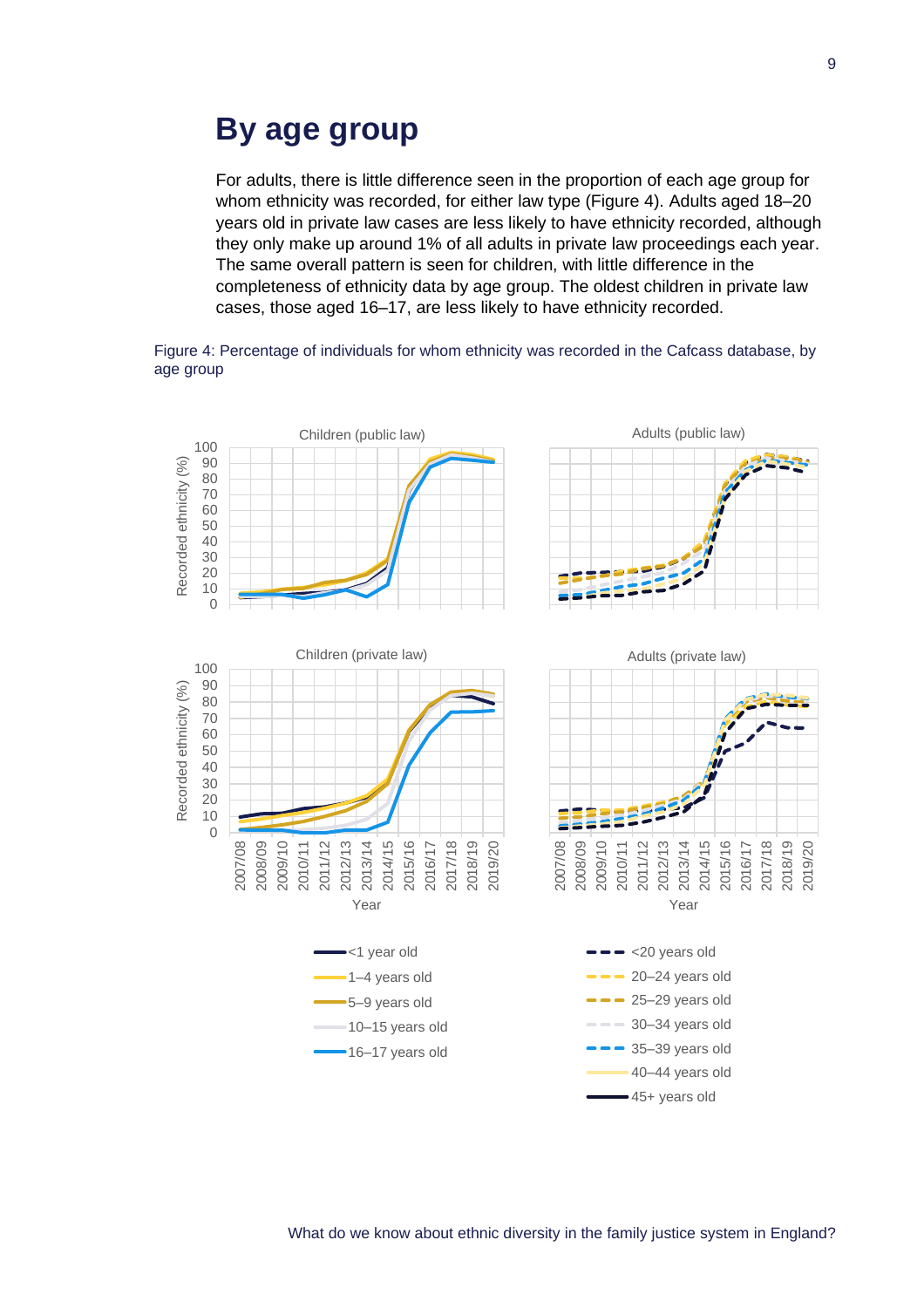### **By role on application**

In general, a similar pattern is seen for all types of individuals, with significant increases in the recording of ethnicity since 2015/16. However, we can see individuals whose role on the application was recorded as 'other' are less likely to have their ethnicity recorded than applicants, respondents and subjects [\(Figure 5\)](#page-18-0).<sup>14</sup> This difference is more noticeable for individuals in private law cases.

<span id="page-18-0"></span>



<sup>&</sup>lt;sup>14</sup> 'Other', as defined by Cafcass, is a category for those individuals who are named on the application, but who are not the applicant, respondent or subject – e.g. members of the extended family. On average, the proportion of adults recorded as 'other' was 18.6% in public law and 11.4% in private law, between 2010/11 and 2019/20, although this fluctuated over the period (refer to Table A.3 and Table A.5 in the appendix).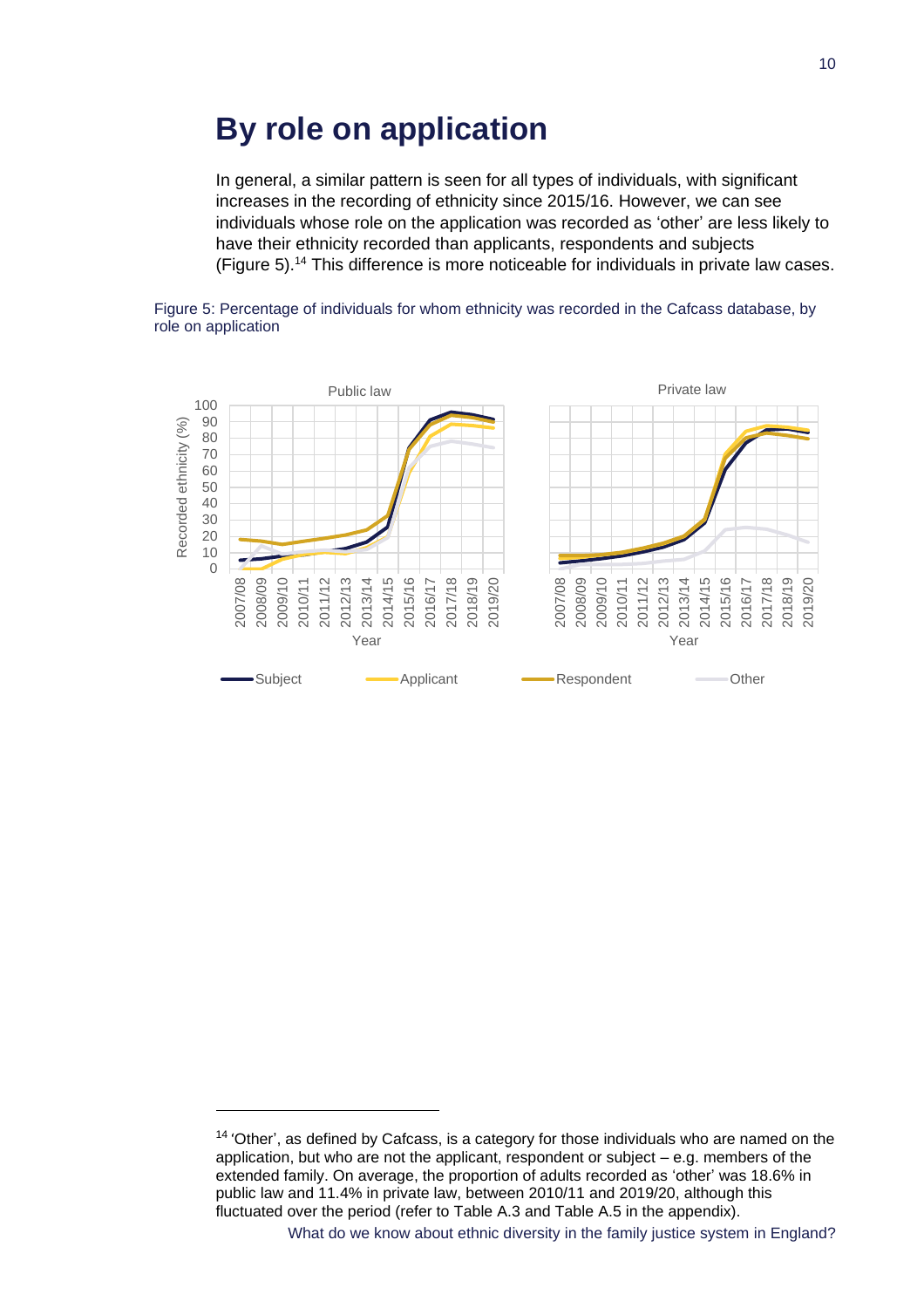## <span id="page-19-0"></span>**What is the ethnicity of individuals in the system?**

Focusing on each of the three most recent years of data – 2017/18 to 2019/20 – this section details the recorded ethnicity (using the ONS 5-group categories) of adults and children involved in public and private law proceedings, including variation by region.

As seen in the previous section, the proportion of individuals with missing ethnicity data – comprising blank (94.4%), unknown (5.4%) and refused (0.2%) – was considerable, even in the later years when recording had improved. Between 2017/18 and 2019/20, the proportion of missing data was:

- between 4.0% and 8.5% for children and between 9.3% and 13.2% for adults in public law cases
- between 14.8% and 16.3% for children and between 18.8% and 21.0% for adults in private law cases.

The 'missing' category has been excluded from the analysis in this section, and caution should be applied when interpreting the results.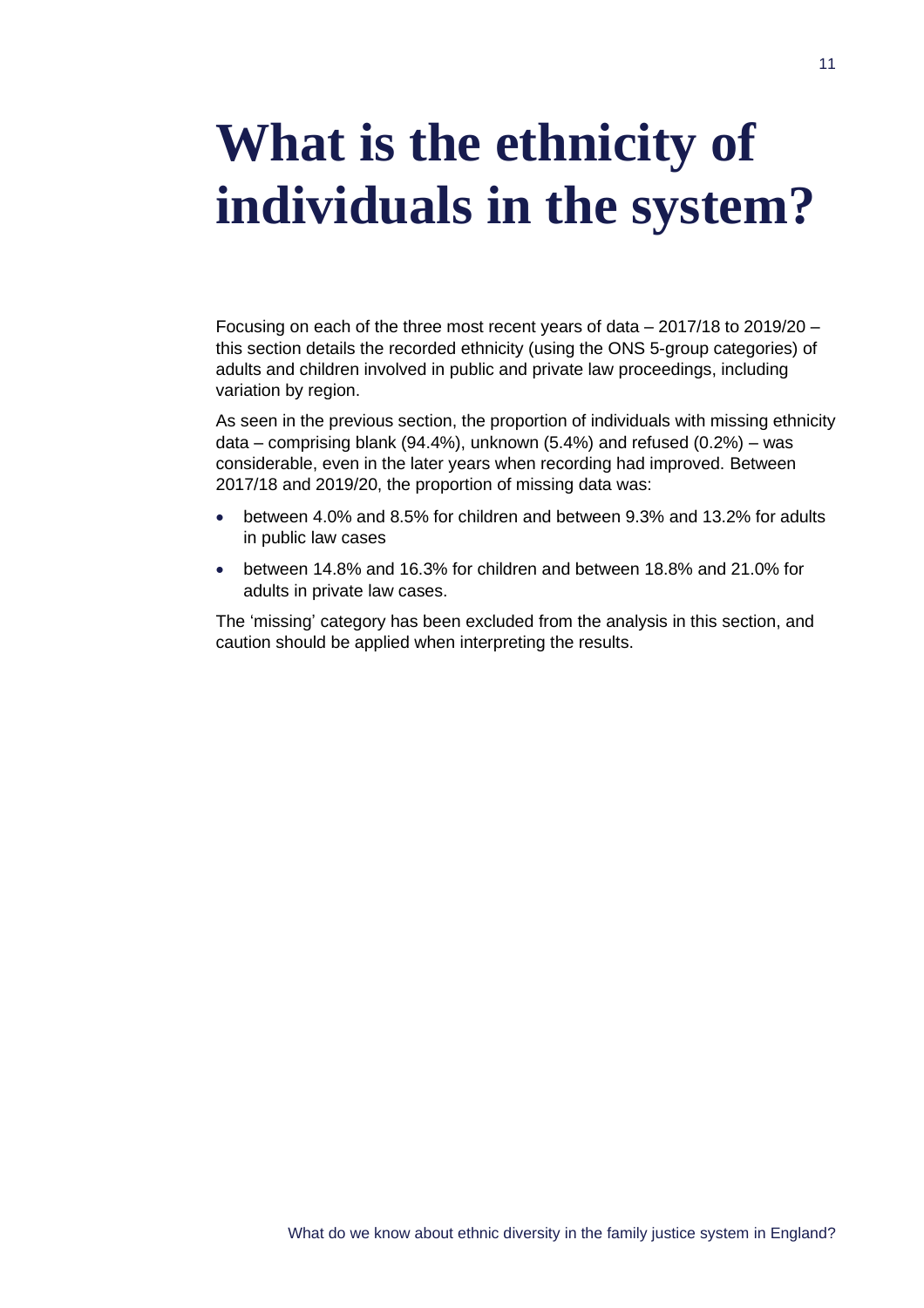

#### Figure 6: Percentage of individuals in each ethnic group, as recorded by Cafcass between 2017/18 and 2019/20

The recorded ethnicity of both children and adults involved in family law cases has not altered in the last three years, as can be seen Figure 6.

Overall, the majority of individuals, both adults and children, are White, both in public and private law.

We can also see that while a higher proportion of adults are recorded as White than children, lower proportions of adults are recorded in the Mixed or multiple ethnic groups.

The proportion of both adults and children recorded as Asian or Asian British in private law cases is higher than in public law cases.

### **Ethnic diversity by region**

The recorded ethnicity of individuals involved in family law proceedings varied markedly across the nine regions of England [\(Figure 7](#page-21-0) to [Figure 10\)](#page-24-0). The most striking difference is the ethnic diversity of individuals in family justice proceedings in London, compared to those in other regions. This clear difference is evident both for those in public and private law cases, and for both children and adults.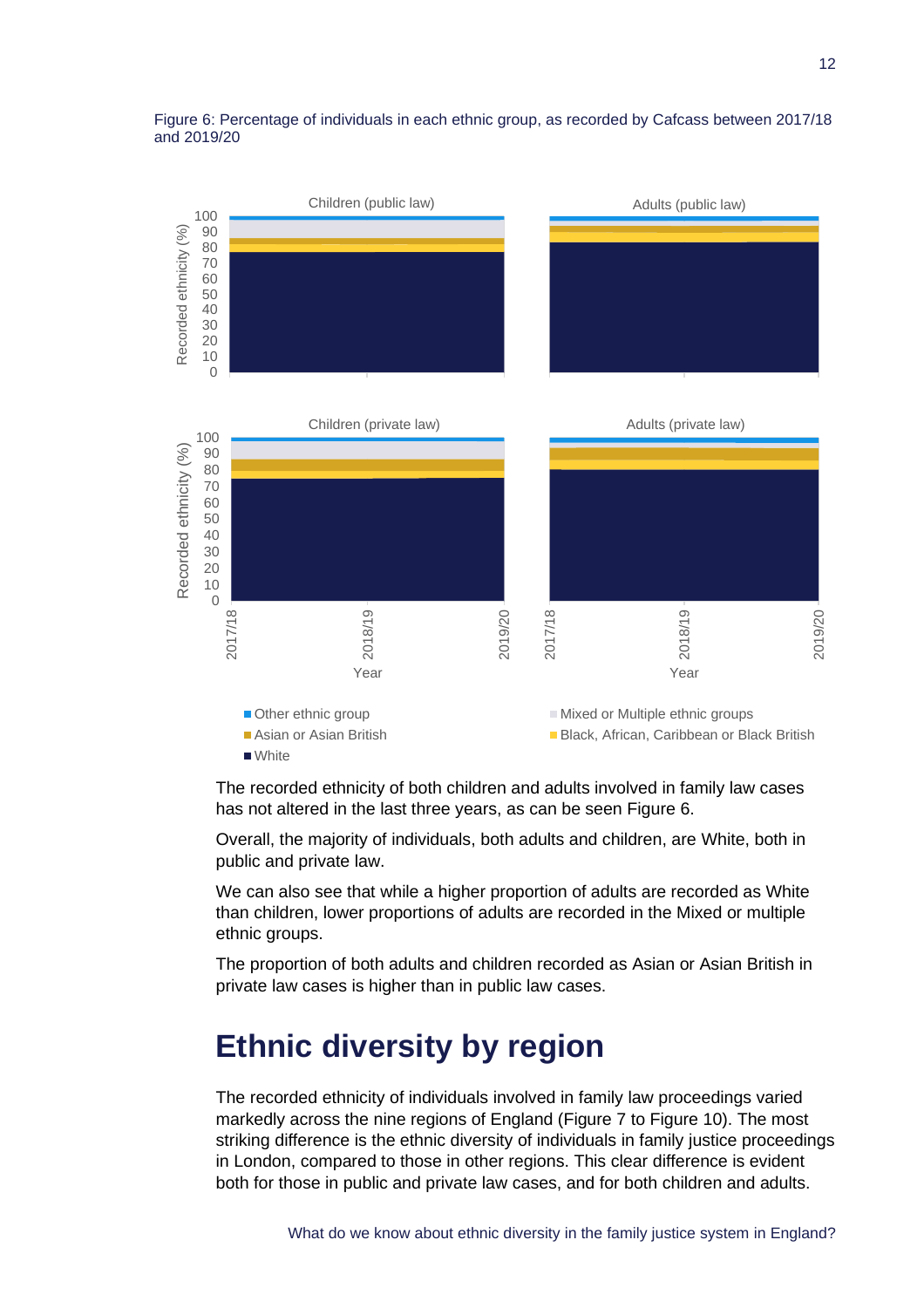The overall pattern is similar for children [\(Figure 7\)](#page-21-0) and adults [\(Figure 8\)](#page-22-0) in public law cases, with the greatest ethnic diversity seen in London, and the least ethnic diversity seen in the North East and South West of England. For example, on average over the three years, 38.9% of children and 48.6% of adults in public law cases in London were White, compared with 91.2% and 94.3% in the North East.



<span id="page-21-0"></span>Figure 7: Percentage of children in public law in each ethnic group, as recorded by Cafcass between 2017/18 and 2019/20, by region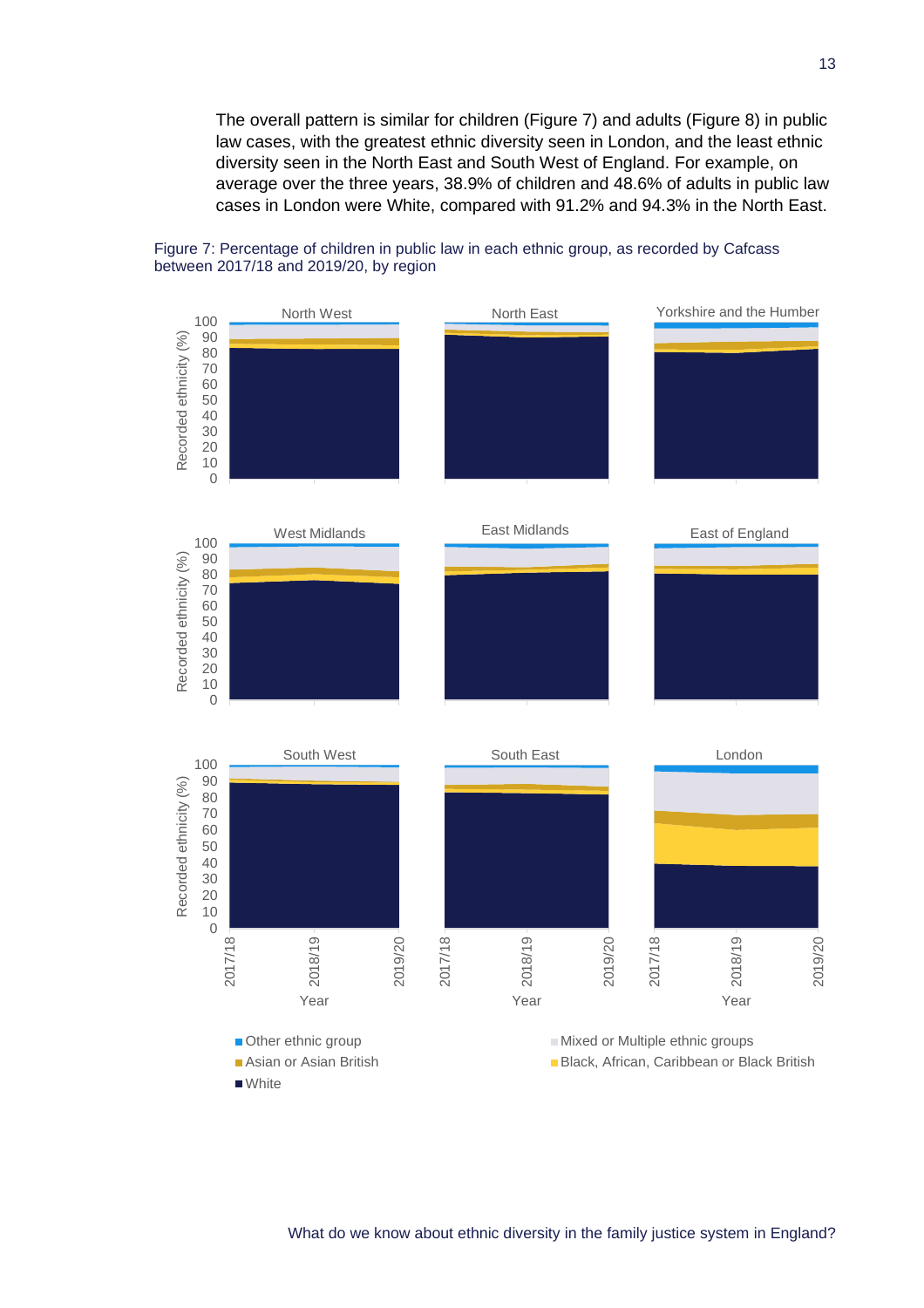<span id="page-22-0"></span>



Turning to private law, similar overall patterns were seen in the recorded ethnicity of children (Figure 9) and adults [\(Figure 10\)](#page-24-0), with greater diversity seen in London and the West Midlands, and a greater proportion of children recorded as having mixed or multiple ethnic backgrounds than adults in all nine regions.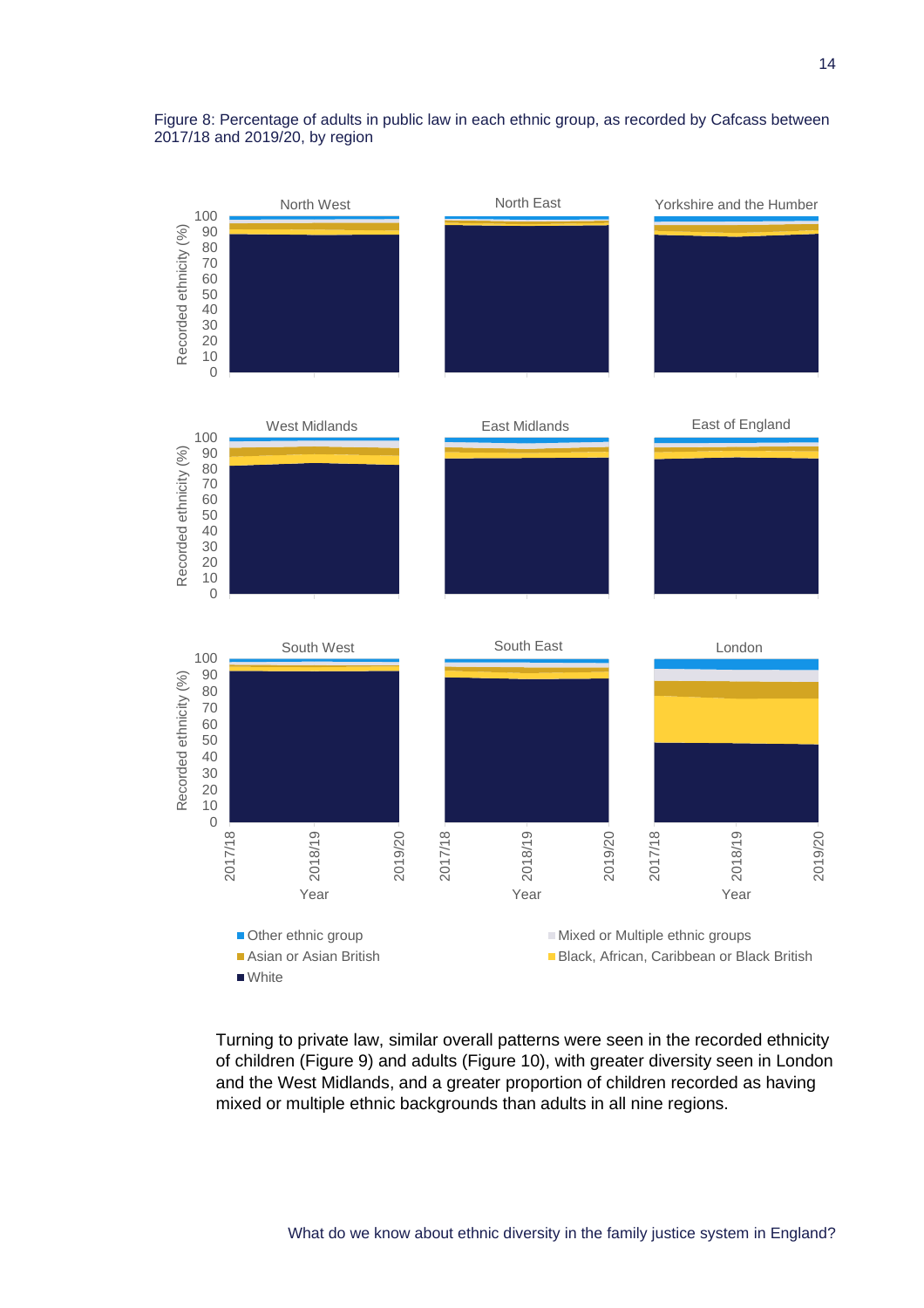#### Figure 9: Percentage of children in private law in each ethnic group, as recorded by Cafcass between 2017/18 and 2019/20, by region

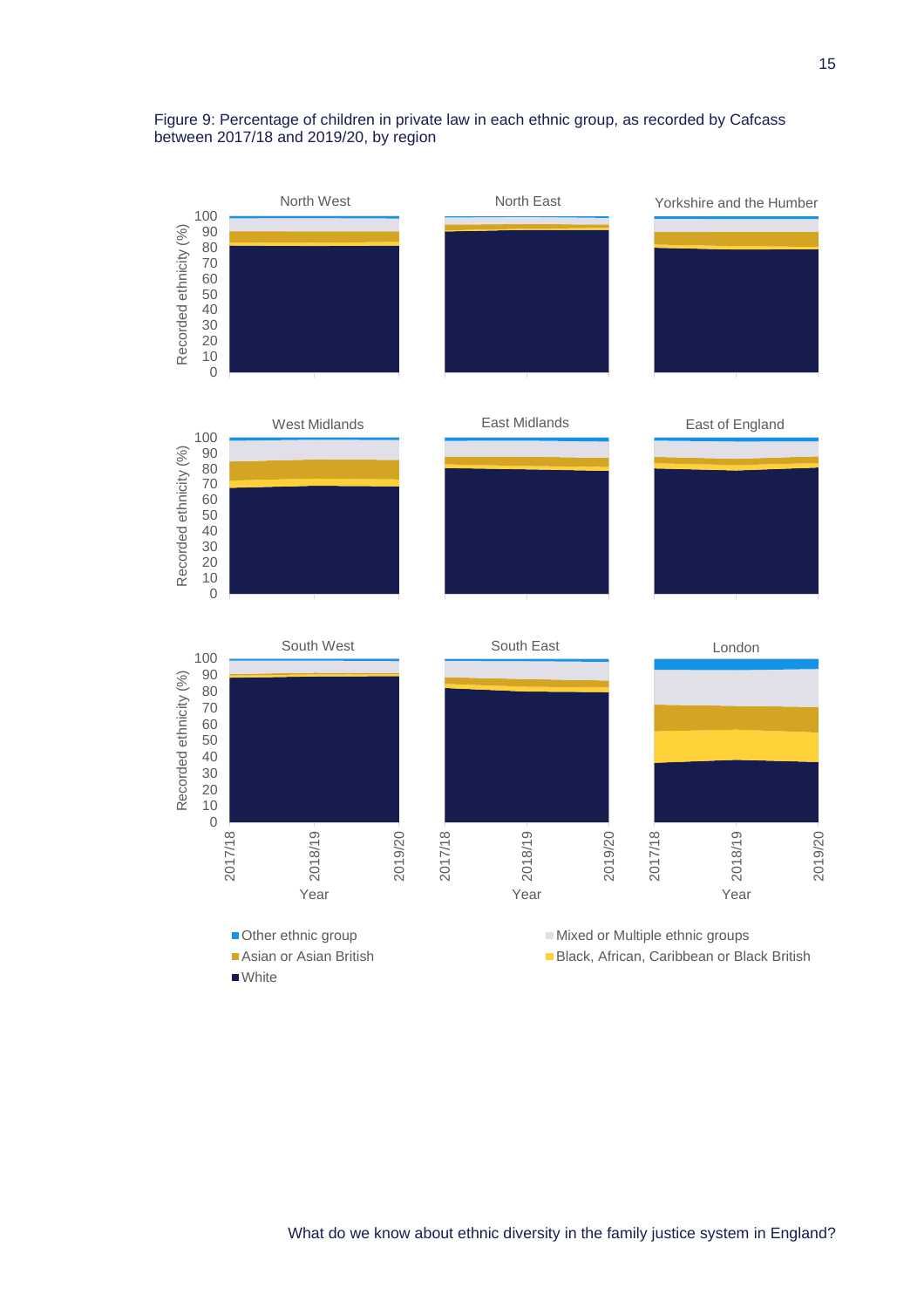#### <span id="page-24-0"></span>Figure 10: Percentage of adults in private law in each ethnic group, as recorded by Cafcass between 2017/18 and 2019/20, by region

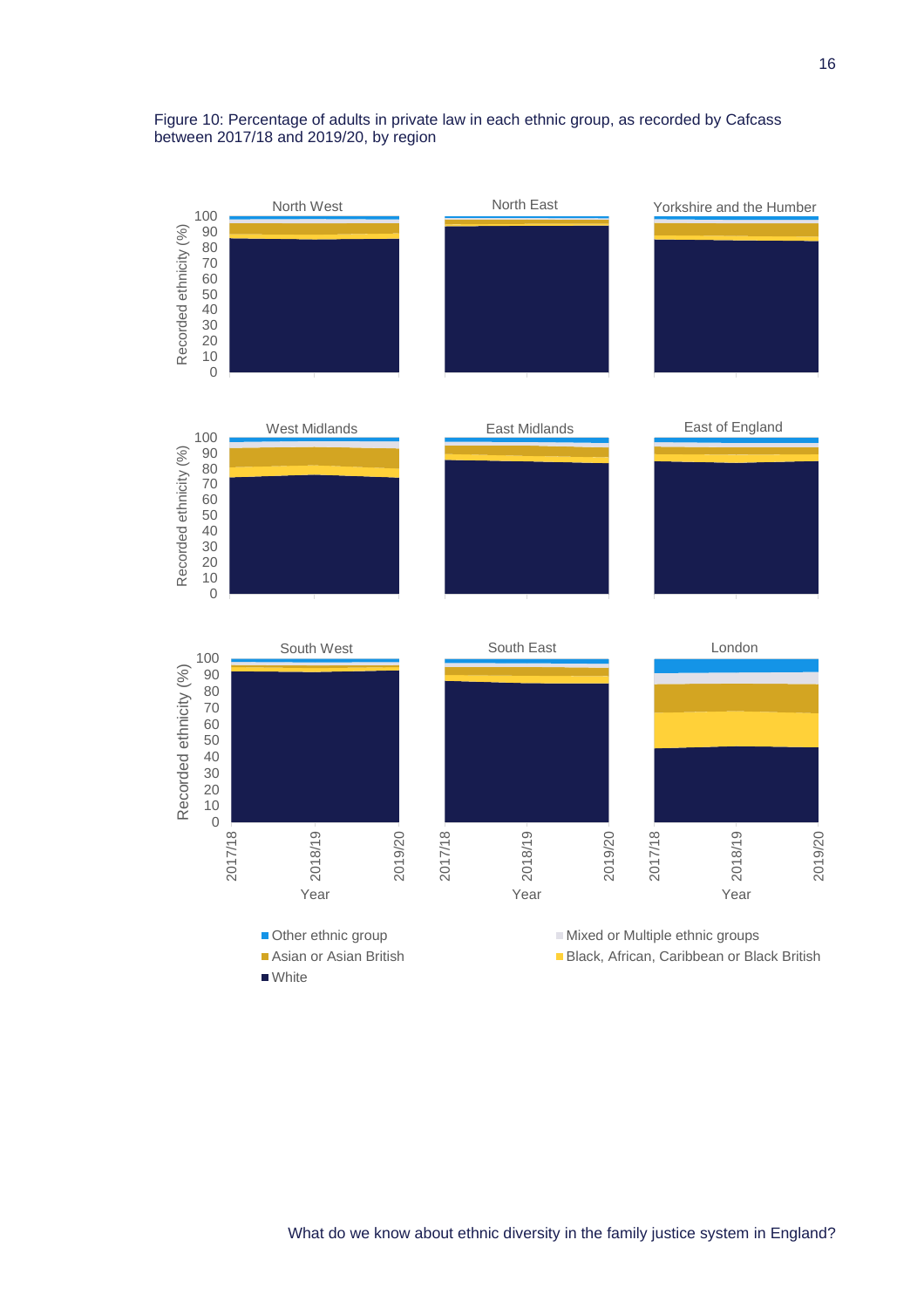## <span id="page-25-0"></span>**How does the ethnic diversity of individuals in the family justice system compare to the general population?**

In this section, we investigate how the recorded ethnicity of individuals involved in the family justice system compares to that of the general population of England, using the ONS 5-group and 18-group categories.<sup>15</sup> National ethnicity estimates from the ONS 2019 experimental statistics (ONS 2021) are used.<sup>16</sup> As population estimates for England are not available for different age groups, this analysis relates to all individuals (adults and children).<sup>17</sup>

We consider the proportion of individuals in each ethnic group in public law cases, private law cases and the general population (Figure 11), and the rate of individuals in each ethnic group in a public or private law case within a three-year window (2017/18 to 2019/20) per 10,000 general population [\(Figure 12\)](#page-27-0). We then go on to explore variations at a regional level.

## **Comparisons to the general population**

Individuals in the general population were predominantly White (84.2%) (Figure 11). Just under a tenth of the population were recorded as Asian or Asian British (8.3%), 3.7% were Black, African, Caribbean or Black British, with individuals in the Mixed or multiple and Other ethnic groups each making up less than 2% of the population.

Similarly, the largest proportion of individuals in both public (80.7%) and private law (78.2%) cases were White, although these are slightly smaller proportions

<sup>&</sup>lt;sup>15</sup> Data for both 5-group and 18-group categories can be found in Table A.6 and Table A.7 in the appendix for comparisons to the general population, and Table A.8 and Table A.9 for regional variation.

 $16$  Ethnicity figures from the 2011 census are in Table A.6 to Table A.9 in the appendix, to enable comparison between using older, underlying population data (i.e. 2011 census) and the more recent, but experimental population data (i.e. 2019 ONS experimental statistics).

<sup>&</sup>lt;sup>17</sup> ONS 2019 experimental statistics only provide ethnicity estimates by age group for England and Wales combined.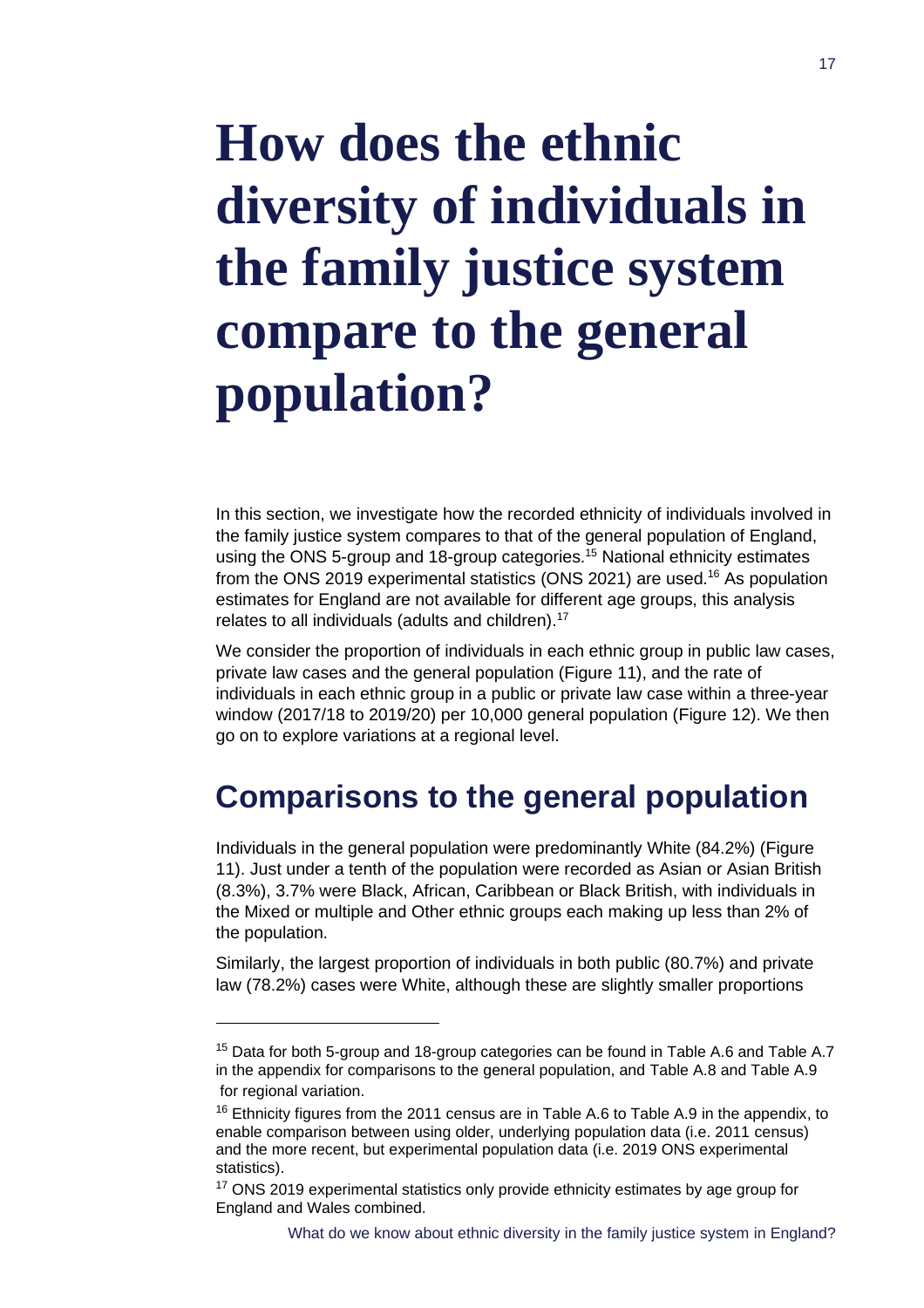than in the general population of England (84.2%). These figures indicate that overall, individuals from a White ethnic background are under-represented in the family justice system. However, differences are seen within the White ethnic group; while individuals in the majority of sub-groups are under-represented in both law types, individuals in the Gypsy or Irish Traveller ethnic group are overrepresented in both public (0.7%) and private (0.1%) law, compared to the general population (<0.1%) (see Table A.6 in the appendix).



Figure 11: Ethnicity (ONS 5-group) of adults and children in public and private law cases (2017/18 to 2019/20), and the general population of England (2019 ONS estimates)

Compared to the national ethnicity figures, individuals in the Asian or Asian British group are under-represented in the family justice system, particularly in public law – just 4.1% of individuals in public law cases were recorded as Asian or Asian British, compared with 8.3% of the general population. Looking in more detail, we observe that the same pattern is seen for all the sub-groups, except for individuals in the Pakistani ethnic group, who are over-represented in private law (3.4%), compared to the general population (2.4%).

Previous research (Bywaters et al. 2017; Owen and Statham 2009) has observed that Black children and children from mixed ethnic groups are over-represented in the care population. Here, we found a similar pattern for individuals (adults and children) in the family justice system, in both public and private law. The most notable difference was among Mixed or multiple ethnic groups, where the proportion of individuals in public law and private law cases was 6.7% and 6.3% respectively – around three and a half times higher than the proportion in the general population (1.9%). This difference is heightened further when considering the more detailed sub-groups, which showed that the proportion of individuals with mixed White and Black Caribbean backgrounds was almost six times higher in public law and four times higher in private law cases, than in the general population.

Individuals with other recorded ethnicities (the Other ethnic group category) were also slightly over-represented in both public and private law, compared to the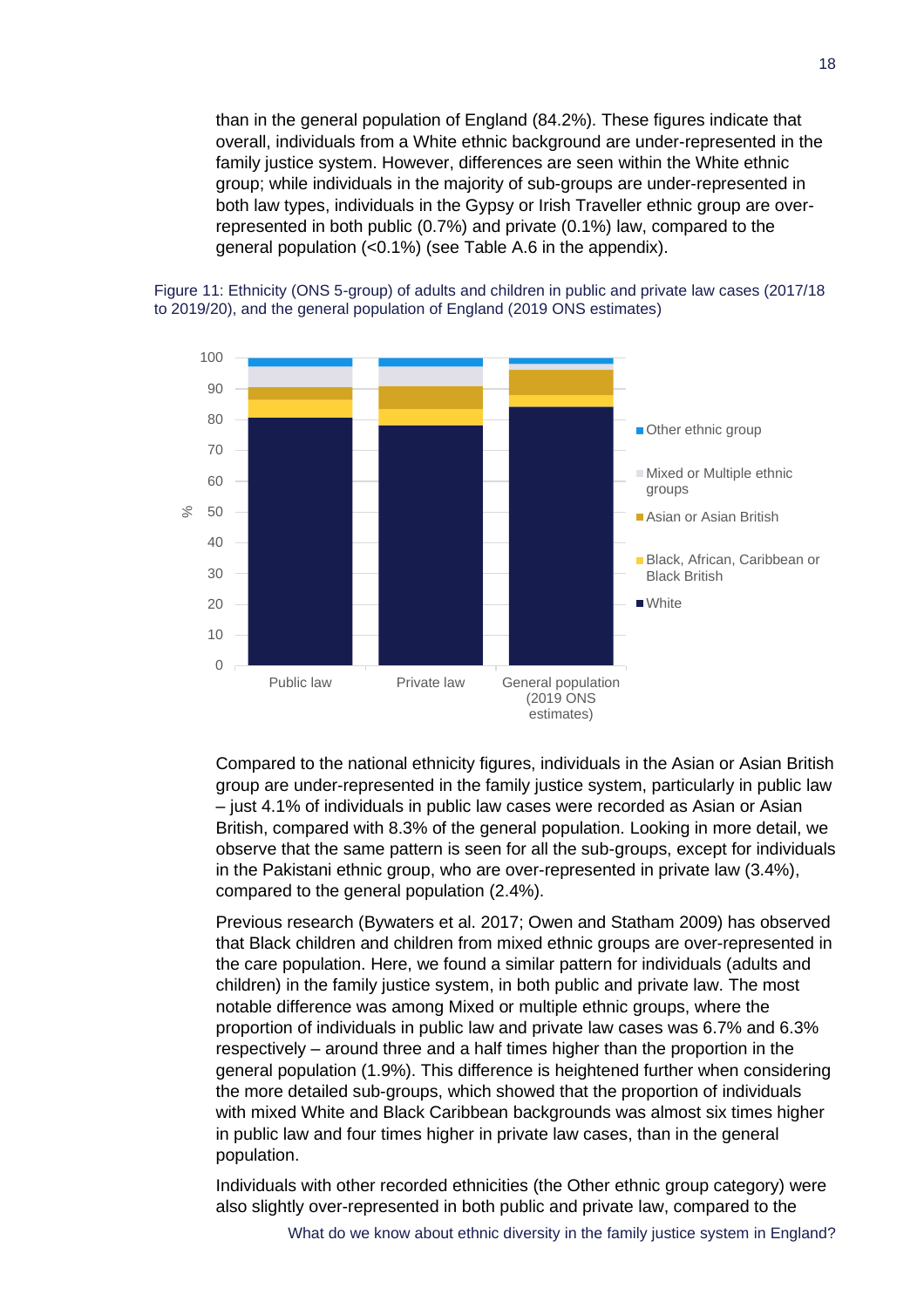general population. Looking in more detail, this over-representation was attributed to those with 'Any other ethnic background', while there were similar proportions of individuals in the Arab ethnic group in both public law (0.4%) and private law (0.5%) as in the general population.

In terms of incidence rates – that is, the number of individuals in the family justice system within the three-year period per 10,000 general population – we can see in Figure 12 that these were higher in private than public law across all 5 ethnic groups and 17 of the 18 sub-groups (Table A.7). <sup>18</sup> This reflects the general trend that more than twice the number of private law cases commence each year compared with public law cases – in 2019 there were 54,930 private law cases compared with 18,393 public law cases (Ministry of Justice 2020). The greatest disparity between law types was seen for those in the Asian or Asian British group, where 57 individuals per 10,000 population were involved in a private law application, three and a half times the rate of individuals in public law cases. Within this group, incidence rates in the Pakistani ethnic group were six and a half times higher in private law than public law.

#### <span id="page-27-0"></span>Figure 12: Rate of adults and children in public and private law cases (2017/18 to 2019/20) per 10,000 general population (2019 ONS estimates), by ethnicity group



In public law, all ethnic groups except Asian or Asian British, had higher incidence rates than the White group, at 31 individuals per 10,000 population. The highest rates (115 per 10,000) were seen in the Mixed or multiple ethnic group. For those in the Asian or Asian British group, just 16 individuals per 10,000 population were involved in a public law case. When considering the 18 ethnic sub-groups, the differences are exaggerated further, with the lowest incidence rates (less than 10

<sup>&</sup>lt;sup>18</sup> Incidence rates in the Gypsy or Irish Traveller ethnic group were found to be over three times higher in public law than private law.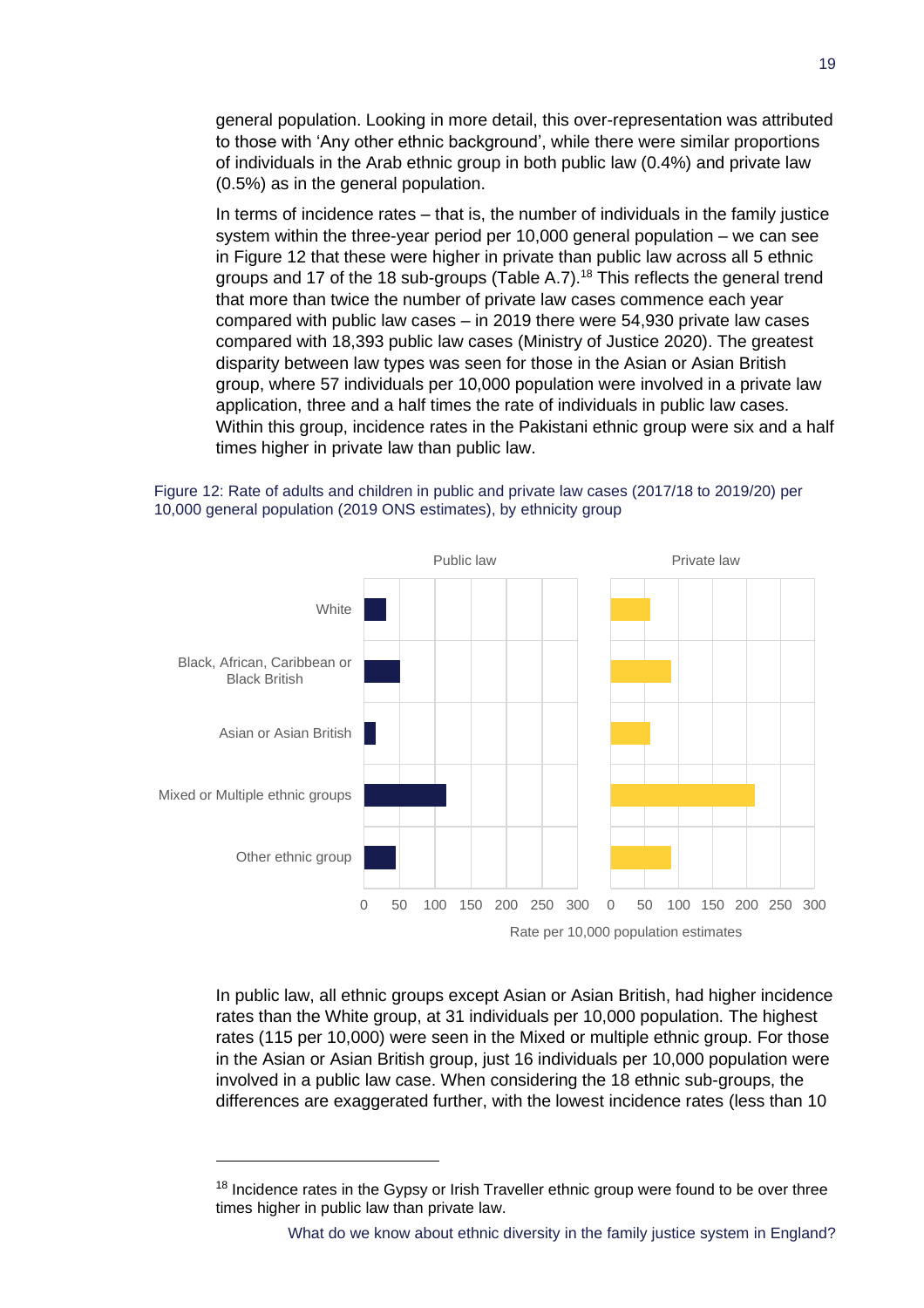per 10,000) seen for the Irish, Indian and Chinese ethnic groups, and the highest (903 per 10,000) seen for Gypsy or Irish Traveller group.

In private law, the incidence rates for all ethnic groups, except Asian or Asian British, were again higher than for the White group. But here, the incidence rate for Asian or Asian British (57 per 10,000 population) was very similar to that for individuals of White ethnicity (58 per 10,000). There are some differences within the Asian or Asian British group, with rates of 20 and 90 per 10,000 in the Chinese and Pakistani groups respectively. However, larger disparity is seen within the White group, with the lowest incidence rate (less than 20 per 10,000) seen for the Irish sub-group, and the highest (288 per 10,000) seen for the Gypsy or Irish Traveller group. This is a similar pattern to that seen in public law. Within the Mixed or multiple ethnic groups all sub-groups had incidence rates (exceeding 200 per 10,000), while the White and Asian ethnic group had a rate of 144 per 10,000.

## **Comparisons to the general population by region**

This section considers the proportion of individuals in public law cases, private law cases, and the general population in each of the five main ethnic groups, by region.<sup>19</sup> The ethnic diversity of individuals involved in family law proceedings across England, and how this compares with the underlying population, can be seen in Figure 13. In all nine regions, there was greater ethnic diversity among individuals involved in both public and private law cases than in the general population, with lower proportions recorded as White. This suggests that across all regions in England a disproportionate number of children and adults from non-White ethnic backgrounds are involved in family law proceedings.

The most striking ethnic diversity of individuals in the family justice system is seen in London, perhaps unsurprising given the level of ethnic diversity in the general population. However, while three-fifths of the general population of London (59.2%) was recorded as White, this was 43.7% and 42.4% of individuals involved in public and private law cases, suggesting that a disproportionate number of children and adults from non-White ethnic backgrounds are involved in family law proceedings in London. In other regions, the pattern varies. For example, in the West Midlands, 1.7% of the general population were from mixed or multiple ethnic groups, compared to 8.5% of individuals in public law and 7.8% in private law.

 $19$  It was not possible, due to small numbers, to consider the ONS 18-group ethnicity by region.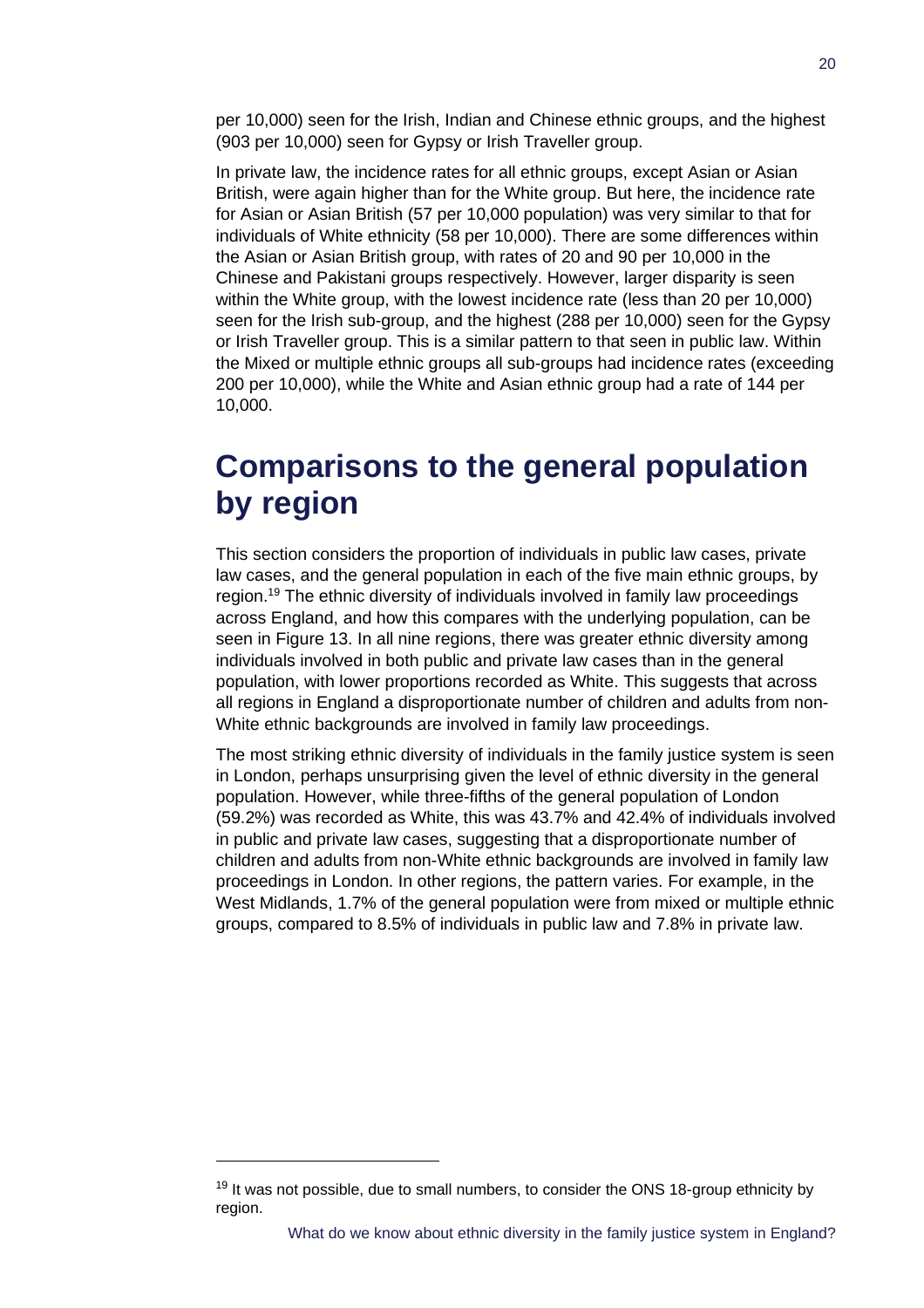

#### Figure 13: Ethnicity (5-group) of adults and children in public and private law cases (2017/18 to 2019/20), and the general population (2019 ONS estimates), by region

In terms of incidence rates by region – that is, the number of individuals involved in public family law proceedings between 2017/18 and 2019/20 per 10,000 population –we can see in [Figure 14](#page-29-0) that the Asian or Asian British ethnic group has the lowest incidence rates within all regions of England, with a low of 12 per 10,000 population in both London and the East Midlands. The White ethnic group has the second lowest incidence rate in all 9 regions, ranging from 17 per 10,000 in London to 61 per 10,000 population in the North East. In contrast, the Mixed or multiple ethnic group has the highest incidence rate across all regions of England, with the highest rates (184 per 10,000) in the North West.

<span id="page-29-0"></span>Figure 14: Rate of adults and children in each ethnic group in public law cases (2017/18 to 2019/20) per 10,000 general population (2019 ONS estimates), by region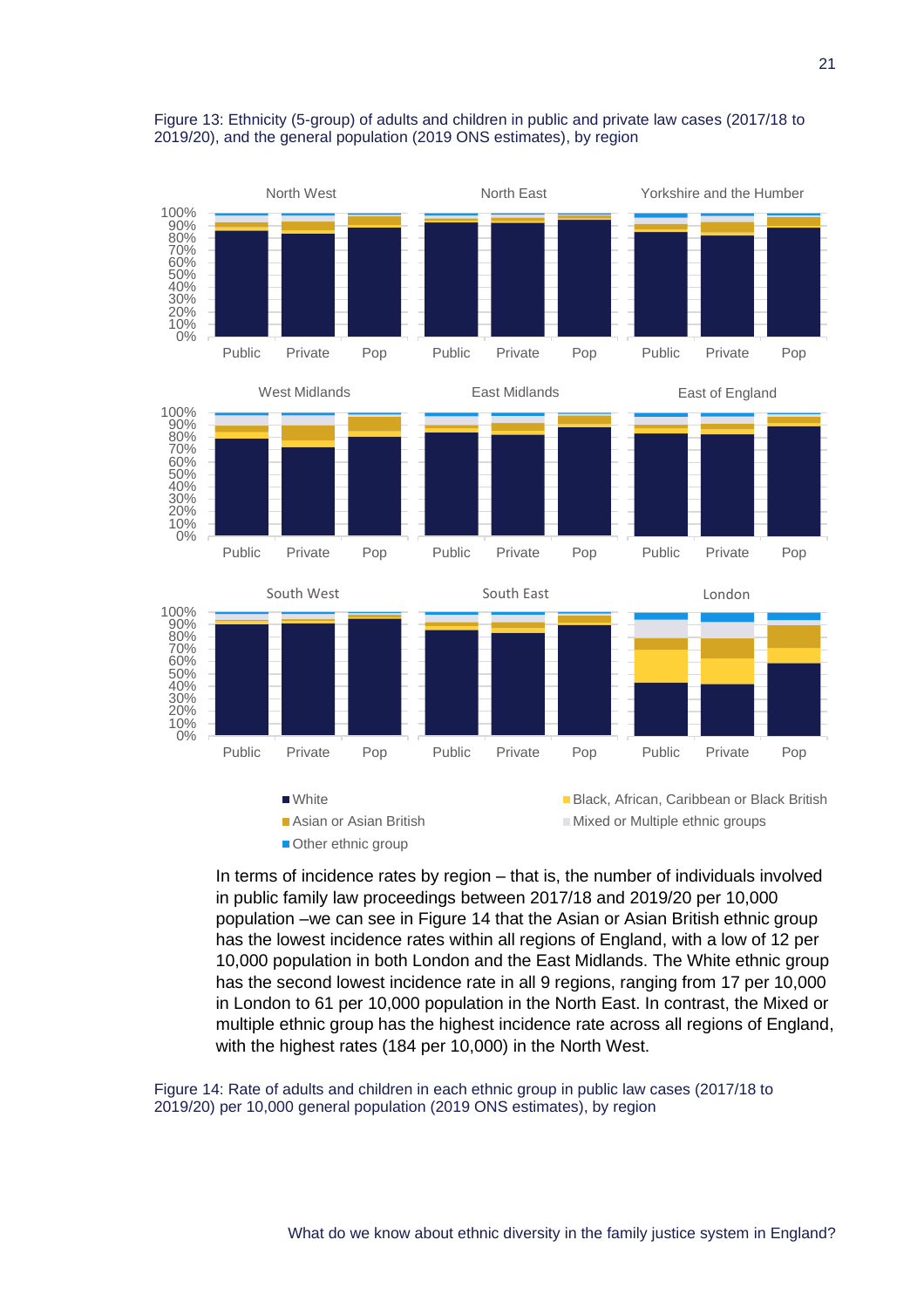

By region, the highest public law incidence rates were mostly seen in the North East. Conversely, the lowest incidence rates were seen, for all ethnic groups except the Black, African, Caribbean or Black British ethnic group, in London.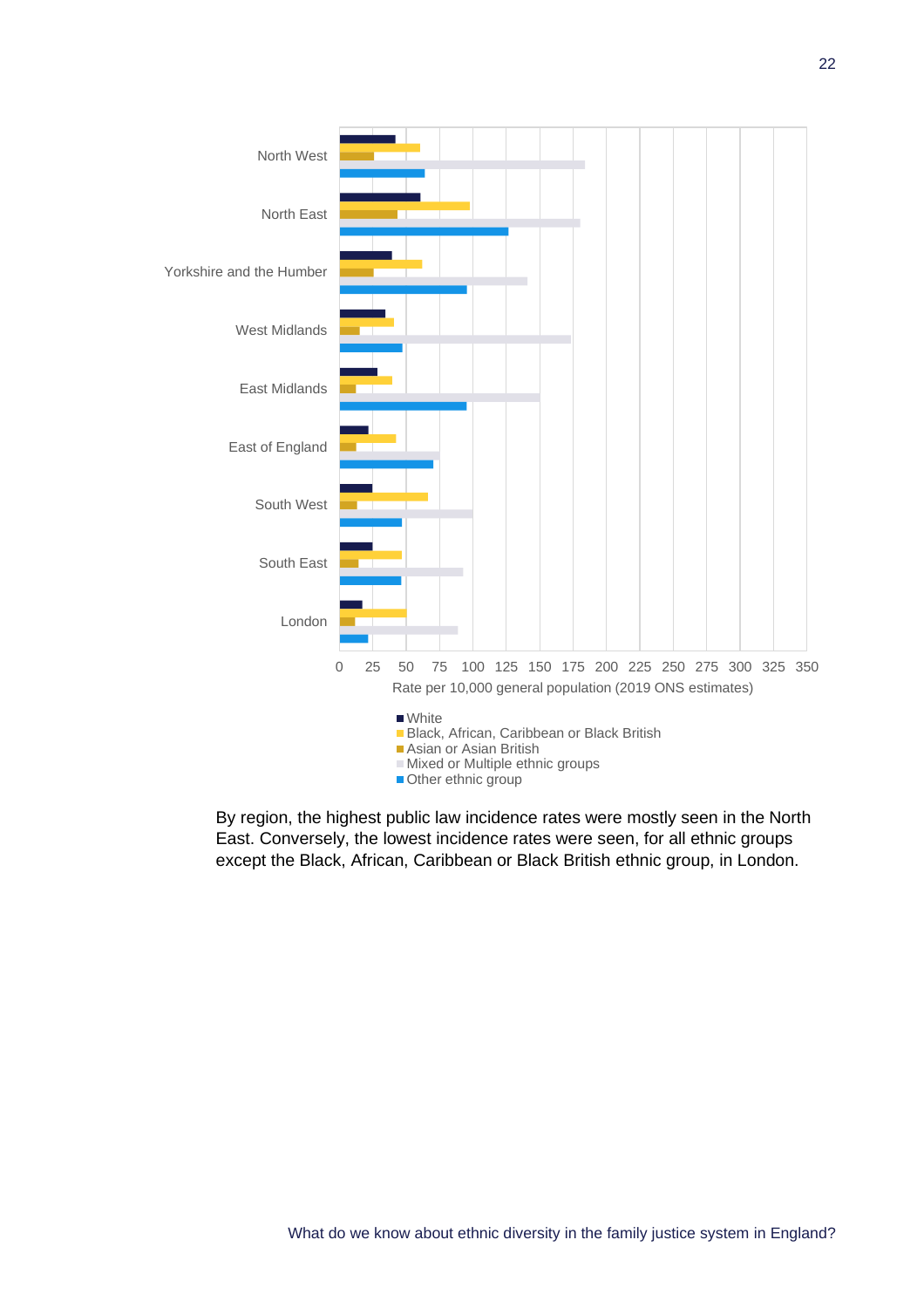

Figure 15: Rate of adults and children in each ethnic group in private law cases (2017/18 to 2019/20) per 10,000 general population (2019 ONS estimates), by region

As in public law, the highest private family law incidence rates, across all nine regions of England, were seen among Mixed or multiple ethnic groups, with the highest rates in the West Midlands and North West (317 and 302 per 10,000 respectively) and the lowest rates (154 per 10,000) in London. The White and Asian or Asian British ethnic groups have the lowest rates across England. By region, the lowest incidence rates were consistently seen, for all ethnic groups, in London and the South East, although there was less consistency in where the highest rates were seen for each ethnic group.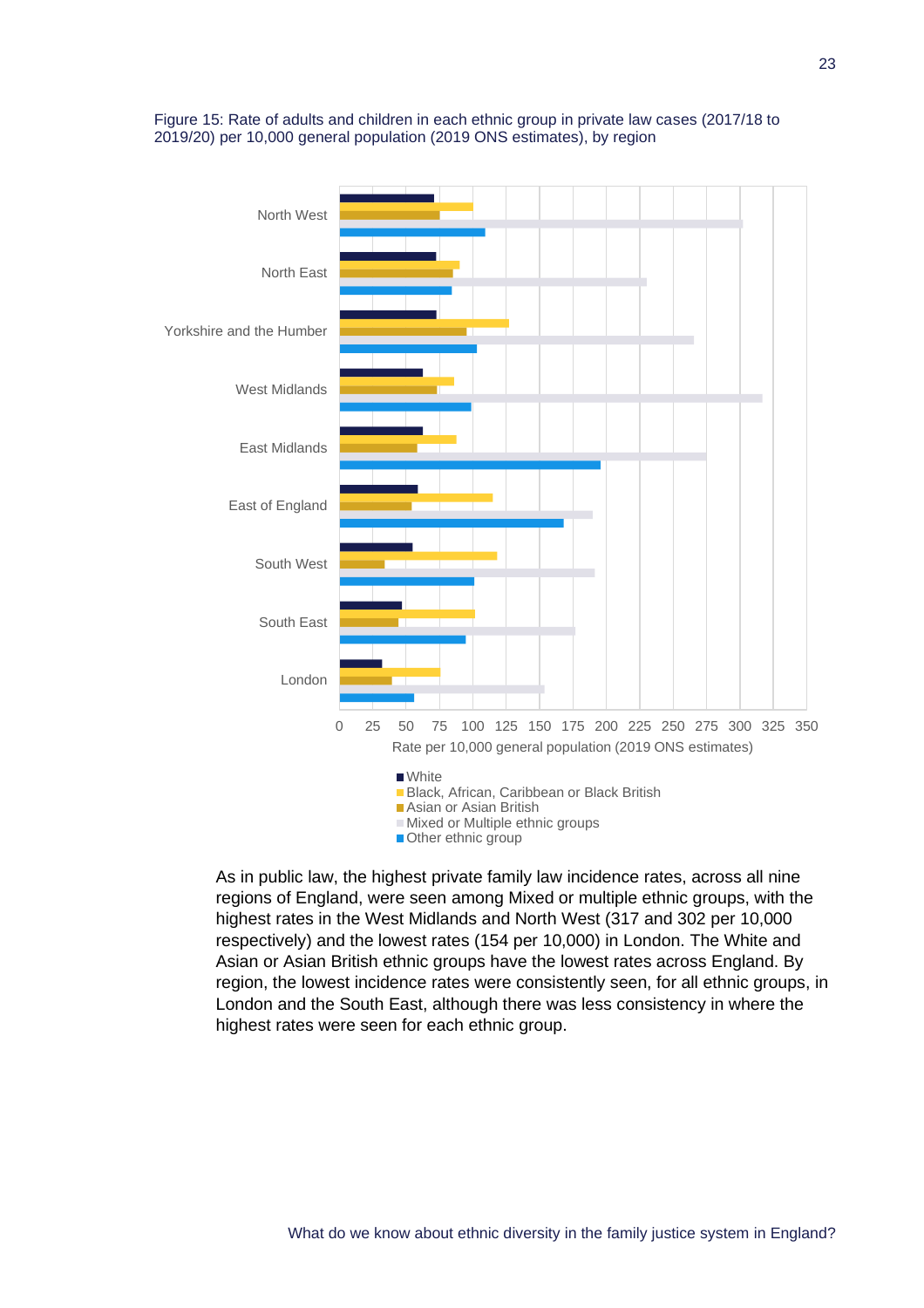## <span id="page-32-0"></span>**Conclusion**

This report has highlighted the improvement in the recording of ethnicity by Cafcass since 2015/16. This is a major step forward in understanding an important dimension of diversity for the population of children and families involved within the family justice system. Nevertheless, gaps remain, with levels of missing data fluctuating by gender and region. The independent analyses provided in this report will aid Cafcass in further improving the quality of this highly valuable national data set.

In terms of completeness, we have seen an overall improvement in data recording. Prior to 2015/16, ethnicity data was available for less than a third of individuals involved in family law cases. In more recent years (2016/17 to 2019/20), ethnicity has been recorded for around four-fifths of both adults and children. The most recent annual report published by Cafcass, for 2020/21, indicates that further improvements have been made (Cafcass 2021).

Regarding variation in the levels of missing data, there are some perhaps expected findings. For example, ethnicity was more likely to be recorded for adult women than men in public law cases. This reflects what we know already about the potentially marginal position of fathers in child protection and care proceedings and the dynamics of engagement with fathers in social work practice (Brandon et al. 2019; Brown et al. 2009; Critchley 2021; Philip et al. 2019).

In contrast, however, there was little difference in the completeness of ethnicity data for men and women in private law cases, which is an important new finding given that male litigants account for a majority of applications (Cusworth et al. 2021a).

There were some variations in the level of completeness of ethnicity data by region, and further research is needed into potential driving factors, including local practice. In addition, questions remain about whether the patterns of missing data are random or are systematically biased.

In terms of substantive questions, focusing on 2017/18 to 2019/20, we found that the majority of both adults and children involved in family justice proceedings, are White, both in public and private law. We also saw that while a higher proportion of adults are recorded as White than children, lower proportions are recorded in Mixed or multiple ethnic groups. Moreover, the ethnic diversity of both children and adults recorded as involved in family law cases has not altered in the last three years.

For the first time, we can see some differences however, between the ethnic diversity of individuals by law type. A higher proportion of both adults and children are recorded as Asian or Asian British in private law cases than public law cases. Further work is needed to explore the underlying reasons for this notable difference.

It has also been possible to produce some provisional analyses regarding questions of ethnic group disproportionality in the family justice system. We already know from previous research that Black and mixed ethnicity children are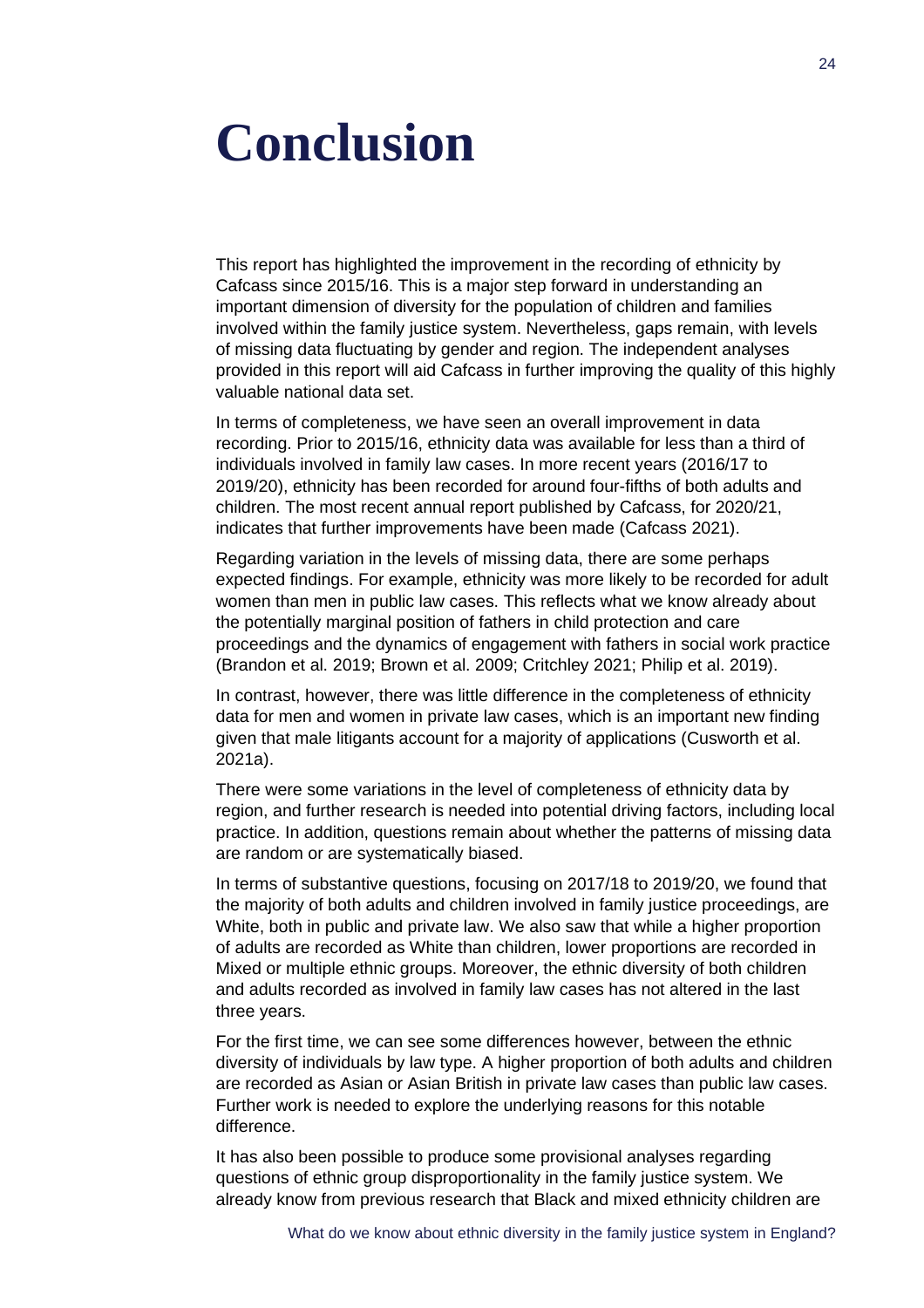over-represented, and Asian children under-represented, in the care population (Bywaters et al. 2017, 2019; Owen and Statham 2009). This is mirrored in our findings for both adults and children involved in public law proceedings, where individuals in the Black, African, Caribbean or Black British, Mixed or multiple and Other ethnic groups were over-represented in public law cases.

Findings in relation to private law are entirely novel and provide new insights into the ethnic diversity of private law adults and children. We found that, as in public law, individuals in the Black, African, Caribbean or Black British, Mixed or multiple, and Other ethnic groups were over-represented in private law cases. However, a different picture emerged for those in the Asian or Asian British group, who while under-represented in public law cases, were not in private law cases: 8% of individuals in private law cases were of Asian heritage, the same proportion as in the the general population.

There are also, as might be expected, some marked regional variations in the ethnic diversity of both adults and children in the family justice system, compared to the general population. The most noticeable difference is the ethnic diversity of individuals involved in proceedings in London, compared to those in the other regions. This clear difference is evident both for those in public and private law cases, and for both children and adults. As stated above, 43.7% and 42.4% of individuals involved in public law and private law proceedings in London respectively were White, compared to 59.2% of the general population. In the North East, the equivalent figures were 92.6%, 92.4% and 94.8%. This indicates that individuals from a White ethnic background are under-represented in the family justice system, and this is more apparent in London, where the underlying population is more ethnically diverse.

In summary, significant strides have been made, and continue to be made, towards improving the recording of ethnicity within the case management data collected routinely by Cafcass. Maintaining and reviewing the quality of this data will help to ensure reliable estimates of minority ethnic populations involved in the family justice system in future years. While it is important to continue to progress reliable estimates using Cafcass data, it will also be beneficial to supplement the historical Cafcass data via data linkage, to provide ethnicity information from other sources, such as health data.

Our provisional findings have indicated that the family justice system works with a diverse population of families, in both public and private law proceedings. Entirely novel findings in relation to private law, especially around the proportion of individuals from the Asian or Asian British group involved in proceedings, require further investigation. More detailed analysis is needed to unpack these variations and understand the relationship with both the ethnic diversity of the underlying regional population and other factors, such as levels of local area deprivation and regional variation in terms of urban and rural areas.

Given the ethnic diversity and the limited literature and analyses to date, more needs to be done – at both a quantitative and qualitative level – to recognise and respond to the needs of all ethnic groups in the family justice system.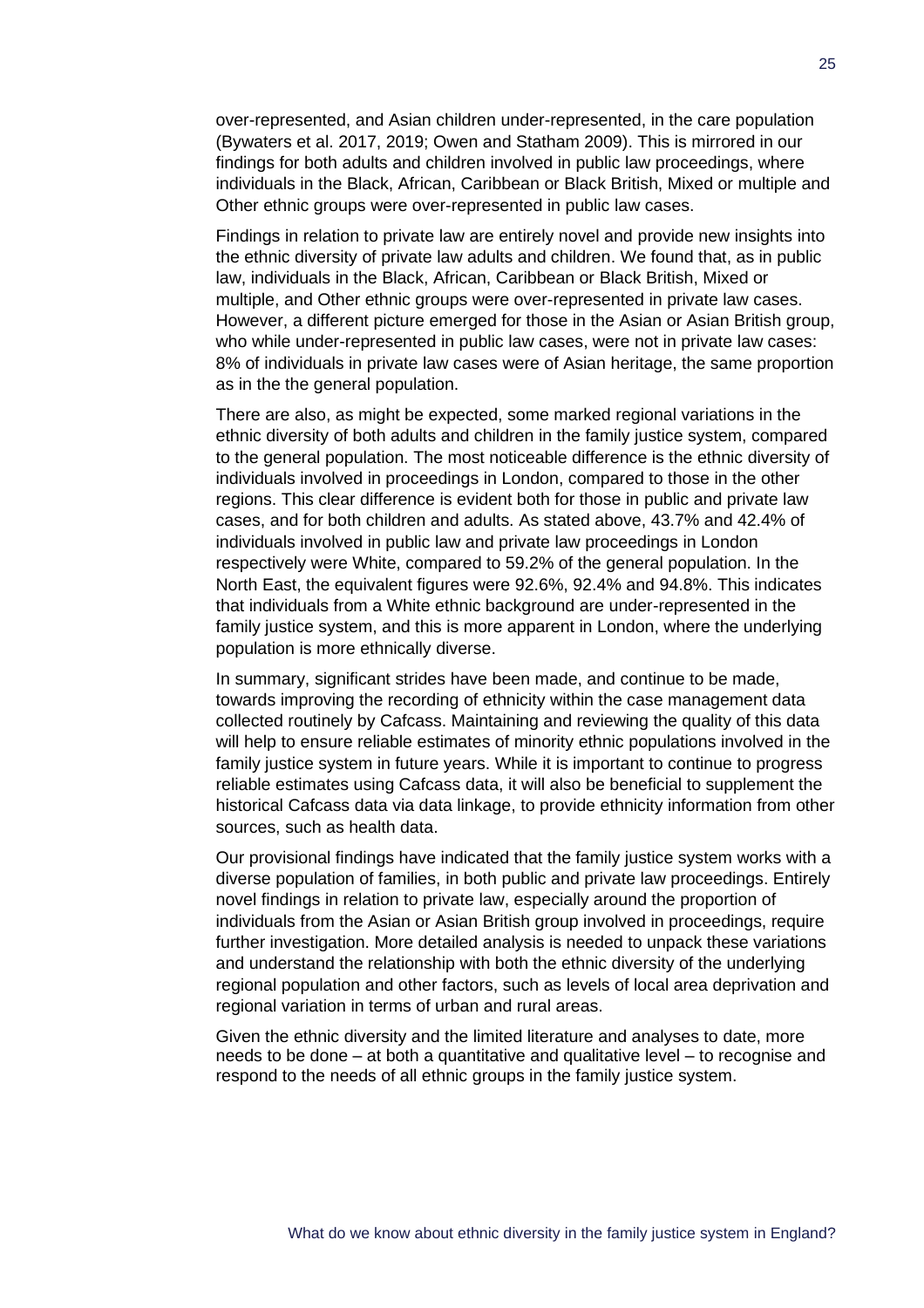## <span id="page-34-0"></span>**References**

- Alrouh, B., Broadhurst, K., Cusworth, L., Griffiths, L., Johnson, R., Akbari, A. and Ford, D. (2019). *Born into care: newborns and infants in care proceedings in Wales*. Nuffield Family Justice Observatory. https://www.nuffieldfjo.org.uk/resource/born-into-carewales
- Bedston, S., Pearson, R., Jay, M. A., Broadhurst, K., Gilbert, R. and Wijlaars, L. (2020). Data resource: Children and Family Court Advisory and Support Service (Cafcass) public family law administrative records in England. *International Journal of Population Data Science*, *5*(1). https://doi.org/10.23889/ijpds.v5i1.1159
- Bohensky, M. A., Jolley, D., Sundararajan, V., Evans, S., Pilcher, D. V., Scott, I. and Brand, C. A. (2010). Data linkage: A powerful research tool with potential problems. *BMC Health Services Research*, *10*, 1–7. https://doi.org/10.1186/1472-6963-10-346
- Brandon, M., Philip, G. and Clifton, J. (2019). Men as fathers in child protection. *Australian Social Work*, *72*(4), 447–460. https://doi.org/10.1080/0312407X.2019.1627469
- Broadhurst, K., Alrouh, B., Mason, C., Ward, H., Holmes, L., Ryan, M. and Bowyer, S. (2018). *Born into care: Newborns in care proceedings in England*. Nuffield Family Justice Observatory. https://www.nuffieldfjo.org.uk/resource/born-into-carenewborns-in-care-proceedings-in-england-final-report-october-2018
- Broadhurst, K., Cusworth, L., Harwin, J., Alrouh, B., Bedston, S., Trinder, L., Jones, K., Ford, D. and Griffiths, L. (2021). Scaling up research on family justice using largescale administrative data: an invitation to the socio-legal community. *Journal of Social Welfare and Family Law*, *43*(3), 237–255. https://doi.org/10.1080/09649069.2021.1953856
- Brophy, J., Jhutti-Johal, J. and Owen, C. (2003). *Significant harm: child protection litigation in a multi-cultural setting*. Lord Chancellor's Department.
- Brown, L., Callahan, M., Strega, S., Walmsley, C. and Dominelli, L. (2009). Manufacturing ghost fathers: The paradox of father presence and absence in child welfare. *Child and Family Social Work*, *14*(1), 25–34. https://doi.org/10.1111/j.1365- 2206.2008.00578.x
- Brown, G. K. and Langer, A. (2010). Conceptualizing and measuring ethnicity. *Oxford Development Studies*, *38*(4), 411–436. https://doi.org/10.1080/13600818.2010.525629
- Bywaters, P., Brady, G., Sparks, T. and Bos, E. (2016). Inequalities in child welfare intervention rates: the intersection of deprivation and identity. *Child and Family Social Work*, *21*(4), 452–463. https://doi.org/10.1111/cfs.12161
- Bywaters, P., Kwhali, J., Brady, G., Sparks, T. and Bos, E. (2017). Out of sight, out of mind: Ethnic inequalities in child protection and out-of-home care intervention rates. *British Journal of Social Work*, *47*(7), 1884–1902. https://doi.org/10.1093/bjsw/bcw165
- Bywaters, P., Scourfield, J., Webb, C., Morris, K., Featherstone, B., Brady, G., Jones, C.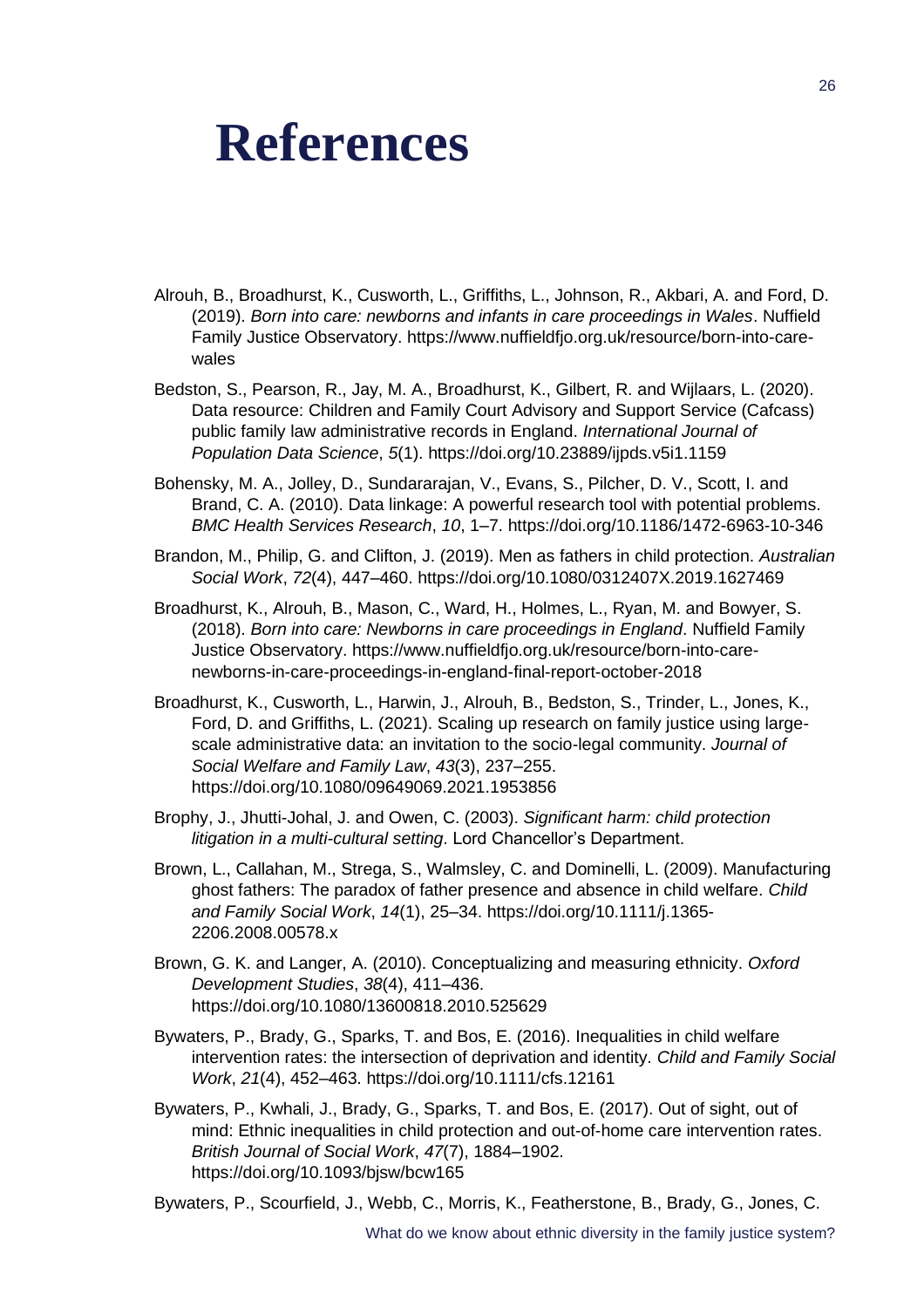and Sparks, T. (2019). Paradoxical evidence on ethnic inequities in child welfare: Towards a research agenda. *Children and Youth Services Review*, *96*, 145–154. https://doi.org/10.1016/J.CHILDYOUTH.2018.11.042

- Cafcass. (2021). *Annual report and accounts 2020/21*. https://www.cafcass.gov.uk/aboutcafcass/reports-and-strategies/annual-reports/
- Connelly, R., Gayle, V. and Lambert, P. S. (2016). Ethnicity and ethnic group measures in social survey research. *Methodological Innovations*, *9*. https://doi.org/10.1177/2059799116642885
- Critchley, A. (2021). Giving up the ghost: Findings on fathers and social work from a study of pre-birth child protection. *Qualitative Social Work*. https://doi.org/10.1177%2F14733250211019463
- Cusworth, L., Bedston, S., Trinder, L., Broadhurst, K., Pattinson, B., Harwin, J., Johnson, R. D., Alrouh, B., Doebler, S., Akbari, A., Lee, A., Griffiths, L. and Ford, D. V. (2020). *Who's coming to court? Private family law applications in Wales*. Nuffield Family Justice Observatory. https://www.nuffieldfjo.org.uk/resource/private-family-law-whoscoming-to-court-wales
- Cusworth, L., Bedston, S., Alrouh, B., Broadhurst, K., Johnson, R. D., Akbari, A. and Griffiths, L. (2021a). *Uncovering private family law: Who's coming to court in England?* Nuffield Family Justice Observatory. https://www.nuffieldfjo.org.uk/resource/private-family-law-whos-coming-to-courtengland
- Cusworth, L., Hargreaves, C., Alrouh, B., Broadhurst, K., Johnson, R., Griffiths, L., Akbari, A., Doebler, S. and John, A. (2021b). *Uncovering private family law : Adult characteristics and vulnerabilities*. Nuffield Family Justice Observatory. https://www.nuffieldfjo.org.uk/resource/uncovering-private-family-law-adultcharacteristics-and-vulnerabilities-wales
- Doebler, S., Alrouh, B., Broadhurst, K., Bedston, S., Cusworth, L., Akbari, A., Ford, D. and Griffiths, L. (2021). *Explaining high rates of infants in care proceedings in deprived areas of Wales*. Nuffield Family Justice Observatory. https://www.nuffieldfjo.org.uk/resource/infants-care-proceedings-deprived-wales
- Ford, D. V, Jones, K. H., Verplancke, J. P., Lyons, R. A., John, G., Brown, G., Brooks, C. J., Thompson, S., Bodger, O., Couch, T. and Leake, K. (2009). The SAIL Databank: Building a national architecture for e-health research and evaluation. *BMC Health Services Research*, *9*, 157. https://doi.org/10.1186/1472-6963-9-157
- Gilbert, R., Lafferty, R., Hagger-Johnson, G., Harron, K., Zhang, L. C., Smith, P., Dibben, C. and Goldstein, H. (2018). GUILD: GUidance for Information about Linking Data sets. *Journal of Public Health (United Kingdom)*, *40*(1), 191–198. https://doi.org/10.1093/pubmed/fdx037
- Griffiths, L., Johnson, R. D., Broadhurst, K., Bedston, S., Cusworth, L., Alrouh, B., Doebler, S., John, A. and Ford, D. V. (2020). *Born into care: one thousand mothers in care proceedings in Wales*. Nuffield Family Justice Observatory. https://www.nuffieldfjo.org.uk/resource/1000-mothers-care-proceedings-wales
- Griffiths, L., Farr, I., Jones, C., Johnson, R. D., Roe, A., Lee, A., Alrouh, B., Broadhurst, K., John, A. and Ford, D. V. (2021). *The health of older children and young people subject to care proceedings in Wales*. Nuffield Family Justice Observatory. https://www.nuffieldfjo.org.uk/resource/health-young-people-care-wales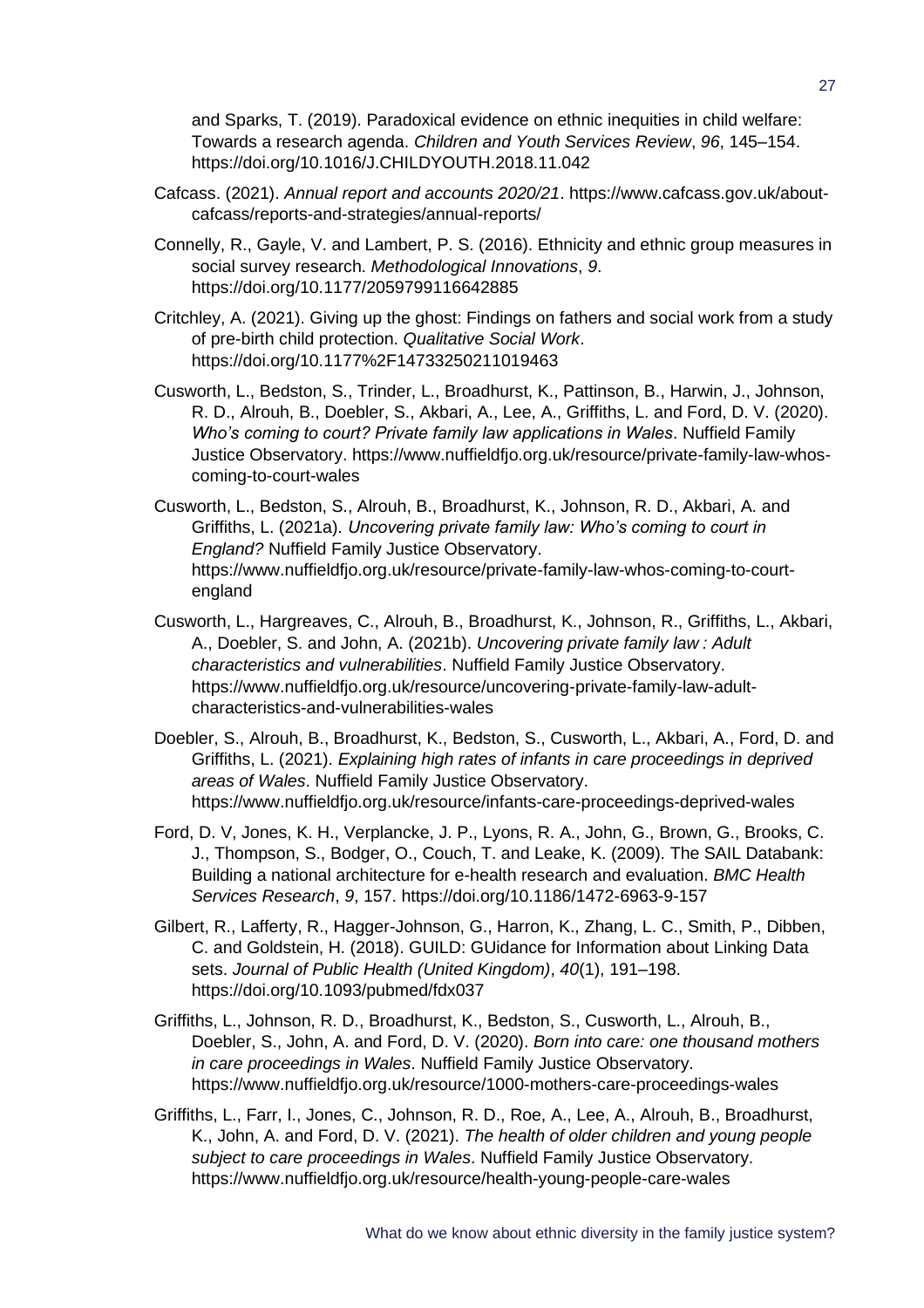- Hagger-Johnson, G., Harron, K., Fleming, T., Gilbert, R., Goldstein, H., Landy, R. and Parslow, R. C. (2015). Data linkage errors in hospital administrative data when applying a pseudonymisation algorithm to paediatric intensive care records. *BMJ Open*, *5*(8). https://doi.org/10.1136/bmjopen-2015-008118
- Johnson, R. D., Ford, D. V., Broadhurst, K., Cusworth, L., Jones, K., Akbari, A., Bedston, S., Alrouh, B., Doebler, S., Lee, A., Smart, J., Thompson, S., Trinder, L. and Griffiths, L. J. (2020). Data Resource: population level family justice administrative data with opportunities for data linkage. *International Journal of Population Data Science*, *5*(1). https://doi.org/10.23889/ijpds.v5i1.1339
- Jones, K. H., Ford, D. V., Thompson, S. and Lyons, R. A. (2020). A profile of the SAIL databank on the UK secure research platform. *International Journal of Population Data Science*, *4*(2). https://doi.org/10.23889/ijpds.v4i2.1134
- Jones, K. H., Ford, D. V., Jones, C., Dsilva, R., Thompson, S., Brooks, C. J., Heaven, M. L., Thayer, D. S., McNerney, C. L. and Lyons, R. A. (2014). A case study of the secure anonymous information linkage (SAIL) gateway: A privacy-protecting remote access system for health-related research and evaluation. *Journal of Biomedical Informatics*, *50*, 196–204. https://doi.org/10.1016/j.jbi.2014.01.003
- McGrath-Lone, L., Libuy, N., Etoori, D., Blackburn, R., Gilbert, R. and Harron, K. (2021). Ethnic bias in data linkage. *The Lancet Digital Health*, *3*(6), e339. https://doi.org/10.1016/S2589-7500(21)00081-9
- Ministry of Justice. (2020). *Family court statistics quarterly: January to March 2020*. National statistics. Retrieved on 26 April 2022 from : [https://www.gov.uk/government/statistics/family-court-statistics-quarterly-january-to](https://www.gov.uk/government/statistics/family-court-statistics-quarterly-january-to-march-2020)[march-2020](https://www.gov.uk/government/statistics/family-court-statistics-quarterly-january-to-march-2020)
- Office for National Statistics (ONS). (2021). *Population estimates by ethnic group and religion, England and Wales: 2019*. Retrieved on 26 April 2022 from: [https://www.ons.gov.uk/peoplepopulationandcommunity/populationandmigration/pop](https://www.ons.gov.uk/peoplepopulationandcommunity/populationandmigration/populationestimates/articles/populationestimatesbyethnicgroupandreligionenglandandwales/2019) [ulationestimates/articles/populationestimatesbyethnicgroupandreligionenglandandwa](https://www.ons.gov.uk/peoplepopulationandcommunity/populationandmigration/populationestimates/articles/populationestimatesbyethnicgroupandreligionenglandandwales/2019) [les/2019](https://www.ons.gov.uk/peoplepopulationandcommunity/populationandmigration/populationestimates/articles/populationestimatesbyethnicgroupandreligionenglandandwales/2019)
- Office for National Statistics (ONS). (2022, 21 April). *Ethnic group, national identity and religion. Measuring equality: A guide for the collection and classification of ethnic group, national identity and religion data in the UK*. [https://www.ons.gov.uk/methodology/classificationsandstandards/measuringequality/](https://www.ons.gov.uk/methodology/classificationsandstandards/measuringequality/ethnicgroupnationalidentityandreligion) [ethnicgroupnationalidentityandreligion](https://www.ons.gov.uk/methodology/classificationsandstandards/measuringequality/ethnicgroupnationalidentityandreligion)
- Owen, C. and Statham, J. (2009). *Disproportionality in child welfare. The prevalence of black and minority ethnic children within the 'looked after' and 'children in need' populations and on child protection registers in England*. Department for Children, Schools and Families. [https://doi.org/http://dera.ioe.ac.uk/11152/1/DCSF-RR124.pdf](https://doi.org/http:/dera.ioe.ac.uk/11152/1/DCSF-RR124.pdf)
- Pattinson, B., Broadhurst, K., Alrouh, B., Cusworth, L., Doebler, S., Griffiths, L., Johnson, R., Akbari, A. and Ford, D. (2021). *Newborn babies in urgent care proceedings in England and Wales*. Nuffield Family Justice Observatory. <https://www.nuffieldfjo.org.uk/resource/newborn-babies-urgent-care-proceedings>
- Philip, G., Clifton, J. and Brandon, M. (2019). The trouble with fathers: The impact of time and gendered-thinking on working relationships between fathers and social workers in child protection practice in England. *Journal of Family Issues*, *40*(16), 2288–2309. https://doi.org/10.1177/0192513X18792682
- Platt, L. (2007). *Poverty and ethnicity in the UK*. Policy Press.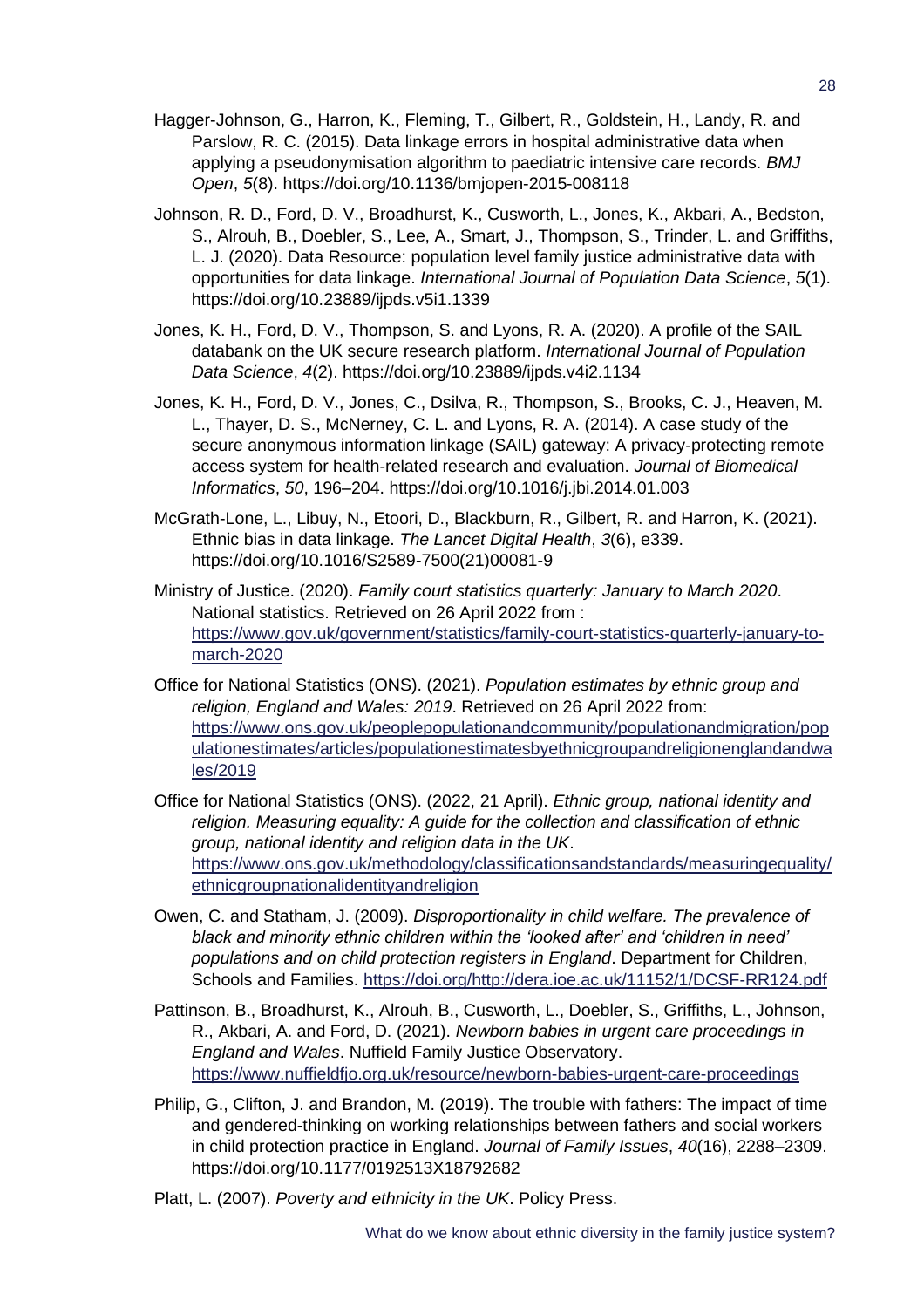- Rehill, J. and Roe, A. (2021). *What do we know about children in the family justice system?* Infographic. Nuffield Family Justice Observatory. <https://www.nuffieldfjo.org.uk/infographic/children-in-the-family-justice-system>
- UK Government. (n.d.). *Ethnicity facts and figures*. Retrieved on 1 March 2022 from: <https://www.ethnicity-facts-figures.service.gov.uk/style-guide/ethnic-groups>
- Webb, C., Bywaters, P., Scourfield, J., Davidson, G. and Bunting, L. (2020). Cuts both ways: Ethnicity, poverty, and the social gradient in child welfare interventions. *Children and Youth Services Review*, *117*. https://doi.org/10.1016/j.childyouth.2020.105299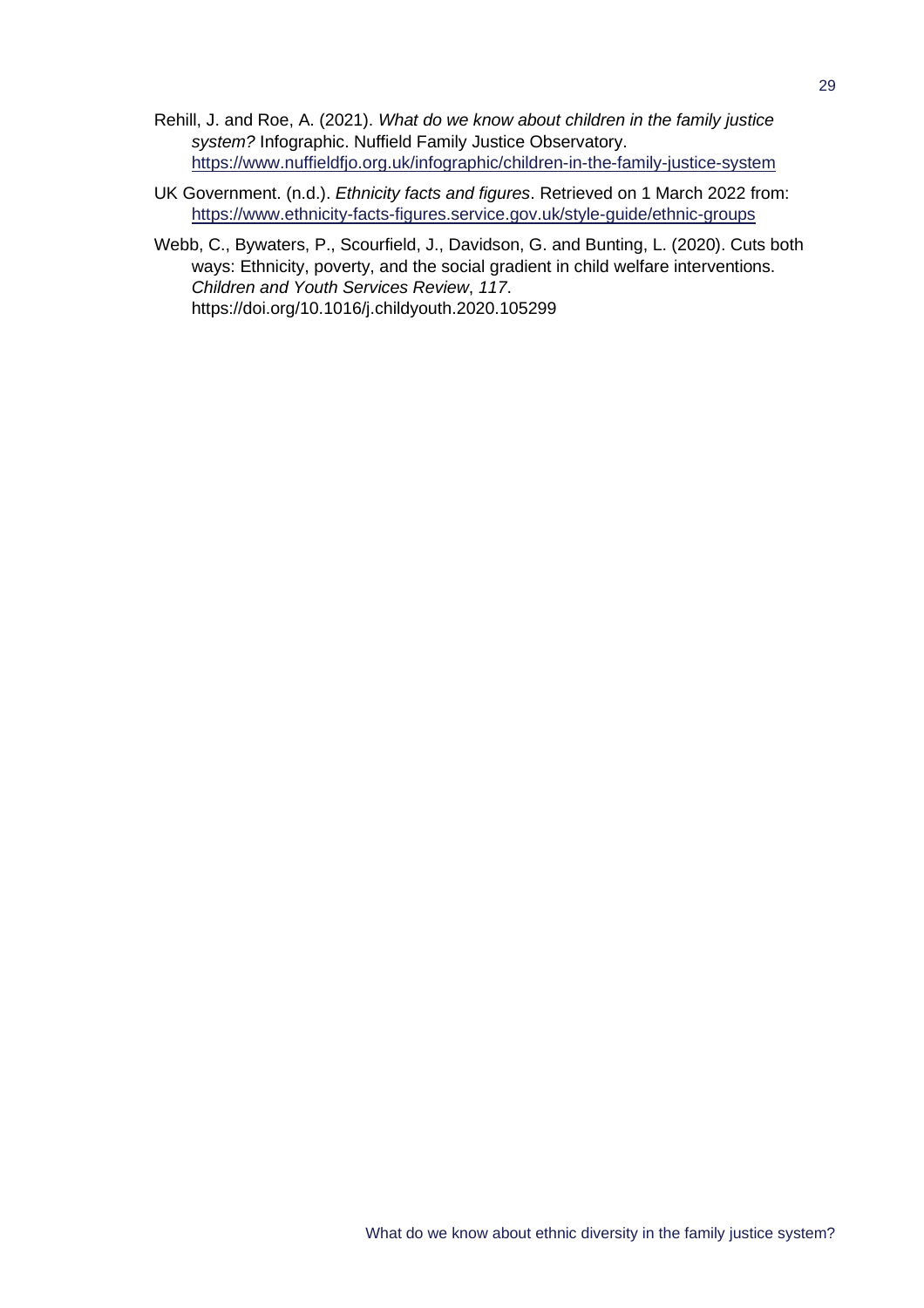## **Appendix A**

Table A.1: Cafcass data cohort

<span id="page-38-0"></span>

| <b>Sample</b>                  | 2007/8  | 2008/9  | 2009/10 | 2010/11 | 2011/12     | 2012/13 | 2013/14 | 2014/15 | 2015/16 | 2016/17 | 2017/18      | 2018/19 | 2019/20 | Total     |
|--------------------------------|---------|---------|---------|---------|-------------|---------|---------|---------|---------|---------|--------------|---------|---------|-----------|
| Children<br>(public law)       | 15.560  | 16.720  | 20.410  | 21.240  | 22,920      | 24,580  | 24,520  | 25,030  | 28.050  | 31.230  | 31.450       | 30.840  | 29,500  | 322,050   |
| Adults<br>(public law)         | 21.070  | 23,270  | 27.940  | 27.580  | 30,630      | 33,450  | 33,510  | 34,130  | 38,950  | 43.540  | .120<br>-44. | 43.850  | 41.770  | 443,810   |
| Children<br>(private law)      | 55.460  | 59,800  | 67.970  | 65,550  | 62,230      | 67,420  | 67,540  | 50,830  | 55,040  | 60,650  | .860<br>61   | 65.720  | 68,000  | 808,070   |
| <b>Adults</b><br>(private law) | 75.060  | 82,490  | 97.610  | 107,840 | 103.<br>170 | 10,360  | 110,400 | 80,400  | 85,830  | 92,310  | 90,840       | 95,950  | 97.530  | ,229,790  |
| <b>Total</b>                   | 167.150 | 182.280 | 213,930 | 222.210 | 218,950     | 235,810 | 235,970 | 190,390 | 207.870 | 227.730 | 228,270      | 236,360 | 236,800 | 2.803.720 |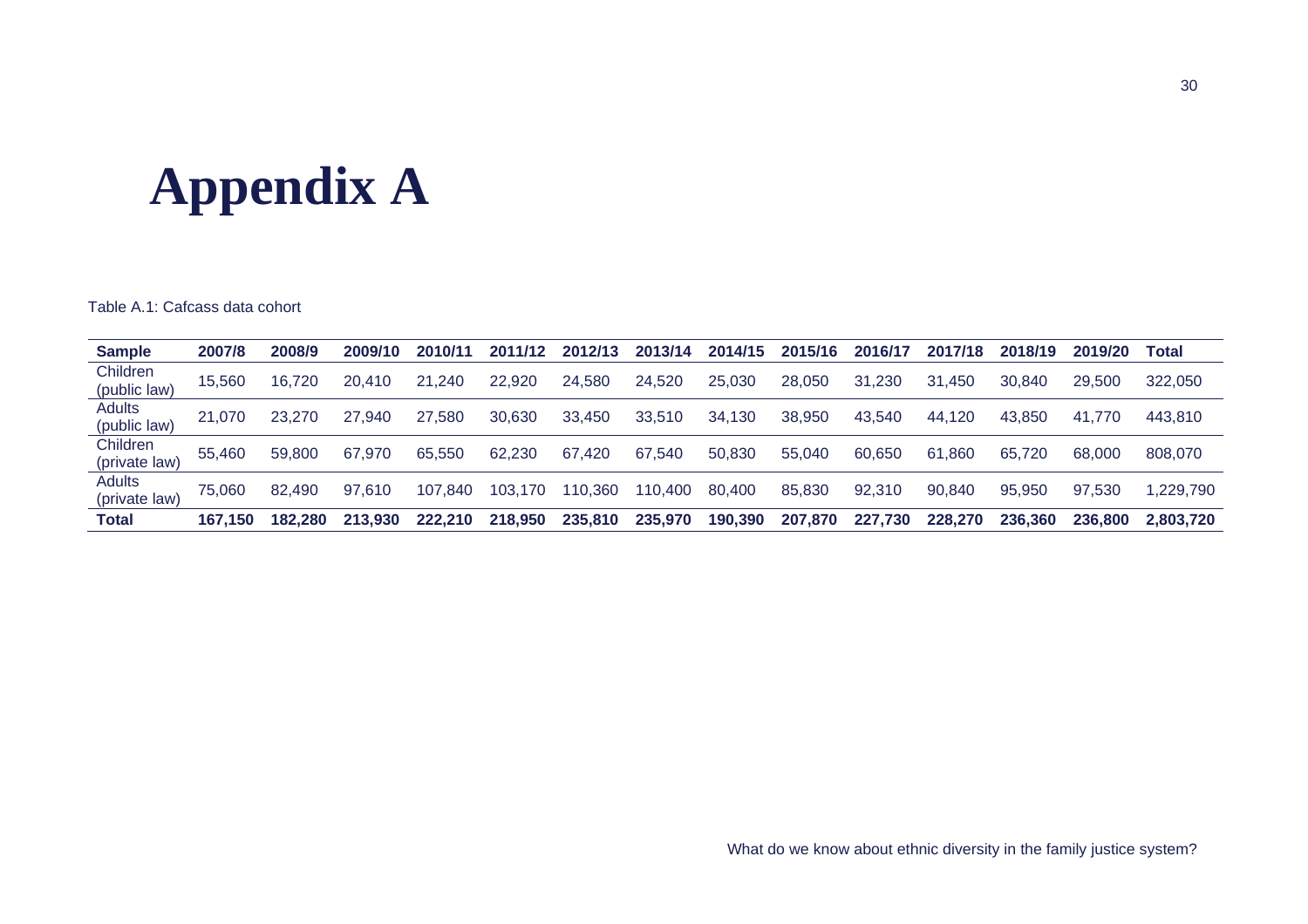|                                          | 2007/8 | 2008/9       | 2009/10      | 2010/11          | 2011/12          | 2012/13      | 2013/14          | 2014/15          | 2015/16          | 2016/17          | 2017/18          | 2018/19          | 2019/20          |
|------------------------------------------|--------|--------------|--------------|------------------|------------------|--------------|------------------|------------------|------------------|------------------|------------------|------------------|------------------|
| N (100%)                                 | 15.560 | 16,720       | 20,410       | 21,240           | 22,920           | 24,580       | 24,520           | 25,030           | 28,050           | 31,230           | 31,450           | 30,840           | 29,500           |
| Ethnicity (%)                            |        |              |              |                  |                  |              |                  |                  |                  |                  |                  |                  |                  |
| White                                    | 4.5    | 5.1          | 6.3          | 6.6              | 8.2              | 9.7          | 12.5             | 19.7             | 57.2             | 70.3             | 73.9             | 72.8             | 70.7             |
| Black, African, Caribbean, Black British | 0.3    | 0.4          | 0.5          | 0.6              | 0.5              | 0.8          | 1.1              | 1.3              | $\overline{3.8}$ | 4.6              | $\overline{5.0}$ | 4.5              | 4.6              |
| Asian, Asian British                     | 0.1    | 0.2          | 0.1          | 0.3              | 0.3              | 0.4          | 0.5              | 1.0              | $\overline{2.8}$ | $\overline{3.5}$ | $\overline{3.5}$ | $\overline{3.8}$ | $\overline{3.4}$ |
| Mixed or multiple ethnic groups          | 0.5    | 0.5          | 0.9          | 1.1              | 1.3              | 1.5          | 2.2              | 3.1              | 8.4              | 10.6             | 11.1             | 10.9             | 10.6             |
| Other ethnic group                       | C      | $\mathbf{C}$ | 0.0          | 0.0              | $\overline{0.1}$ | 0.1          | $\overline{0.2}$ | 0.6              | $\overline{1.7}$ | 2.1              | 2.3              | 2.3              | $\overline{2.2}$ |
| Missing                                  | 94.5   | 93.7         | 92.0         | 91.3             | 89.4             | 87.5         | 83.4             | 74.2             | 26.0             | 8.8              | $\overline{4.0}$ | $\overline{5.6}$ | 8.5              |
| Region (%)                               |        |              |              |                  |                  |              |                  |                  |                  |                  |                  |                  |                  |
| North East                               | 7.9    | 6.8          | 7.4          | 8.2              | 8.4              | 7.6          | 6.4              | 6.9              | 7.6              | 8.8              | 8.1              | 9.3              | 9.6              |
| North West                               | 14.4   | 16.2         | 16.3         | 16.2             | 16.2             | 16.8         | 17.6             | 18.3             | 17.3             | 17.8             | 18.2             | 17.8             | 18.0             |
| Yorkshire and the Humber                 | 12.9   | 12.6         | 12.3         | 12.7             | 12.8             | 11.7         | 11.8             | 11.9             | 11.6             | 11.4             | 12.0             | 12.1             | 12.9             |
| <b>East Midlands</b>                     | 7.8    | 7.4          | 7.4          | $\overline{7.3}$ | 7.8              | 7.7          | 7.8              | 8.5              | 8.2              | 8.0              | 8.4              | 7.8              | 7.8              |
| <b>West Midlands</b>                     | 10.5   | 10.6         | 11.2         | 10.6             | 11.1             | 12.6         | 12.8             | 12.1             | 11.0             | 10.6             | 11.4             | 11.6             | 11.2             |
| East of England                          | 8.8    | 8.4          | 8.8          | 9.6              | 8.9              | 8.9          | 8.8              | 8.5              | 8.7              | 8.9              | 8.4              | 8.4              | 7.7              |
| London                                   | 13.4   | 16.1         | 15.3         | 13.3             | 13.5             | 13.5         | 13.6             | 12.5             | 12.3             | 13.6             | 12.7             | 11.8             | 11.4             |
| South East                               | 13.0   | 12.1         | 12.4         | 13.2             | 12.7             | 12.0         | 12.0             | 12.1             | 13.4             | 12.5             | 12.8             | 12.7             | 12.8             |
| South West                               | 9.3    | 7.8          | 7.7          | 8.4              | 8.4              | 9.1          | 8.9              | 8.8              | 9.7              | 8.2              | 7.9              | 8.3              | 8.4              |
| Missing                                  | 1.8    | 1.8          | 0.9          | 0.3              | 0.0              | 0.0          | 0.0              | 0.0              | 0.0              | $\mathbf{C}$     | 0.1              | 0.0              | 0.0              |
| Gender (%)                               |        |              |              |                  |                  |              |                  |                  |                  |                  |                  |                  |                  |
| Male                                     | 50.6   | 51.8         | 50.7         | 51.4             | 51.9             | 51.8         | 51.5             | 51.0             | 51.3             | 51.4             | 51.4             | 51.1             | 51.4             |
| Female                                   | 49.3   | 48.2         | 49.2         | 48.6             | 48.1             | 48.1         | 48.5             | 48.8             | 48.5             | 48.5             | 48.6             | 48.8             | 48.5             |
| <b>Missing</b>                           | C      | $\mathbf{C}$ | $\mathbf{C}$ | $\mathbf{C}$     | $\mathbf{C}$     | $\mathbf{C}$ | $\mathbf{C}$     | $\overline{0.1}$ | $\overline{0.1}$ | 0.1              | 0.1              | 0.1              | 0.1              |
| Age group (%)                            |        |              |              |                  |                  |              |                  |                  |                  |                  |                  |                  |                  |
| <1 year old                              | 23.2   | 25.1         | 24.1         | 23.5             | 25.3             | 26.2         | 24.9             | 23.0             | 21.3             | 20.7             | 21.0             | 21.1             | 21.6             |
| 1-4 years old                            | 27.0   | 29.3         | 30.2         | 31.7             | 31.3             | 30.1         | 28.5             | 27.4             | 26.6             | 25.4             | 24.7             | 24.8             | 24.8             |
| 5-9 years old                            | 24.0   | 22.9         | 22.9         | 23.4             | 22.9             | 23.4         | 24.9             | 26.4             | 26.7             | 25.6             | 25.2             | 24.7             | 23.9             |
| 10-15 years old                          | 21.9   | 19.3         | 19.5         | 18.3             | 18.0             | 18.3         | 19.6             | 20.7             | 22.7             | 25.2             | 25.7             | 26.0             | 25.8             |
| 16-17 years old                          | 2.0    | 1.9          | 1.5          | 1.2              | 1.4              | 1.3          | 1.7              | 1.9              | 2.2              | 2.6              | 2.9              | 2.9              | $\overline{3.3}$ |
| <b>Missing</b>                           | 1.7    | 1.5          | 1.8          | 1.8              | 1.0              | 0.7          | 0.4              | 0.5              | 0.4              | 0.4              | 0.4              | 0.5              | 0.4              |
| Role on application (%)                  |        |              |              |                  |                  |              |                  |                  |                  |                  |                  |                  |                  |
| Subject                                  | 100.0  | 100.0        | 100.0        | 100.0            | 100.0            | 100.0        | 100.0            | 100.0            | 100.0            | 100.0            | 100.0            | 100.0            | 100.0            |

#### Table A.2: Characteristics of children in public law cases

Note: c refers to censored data (where raw counts <10)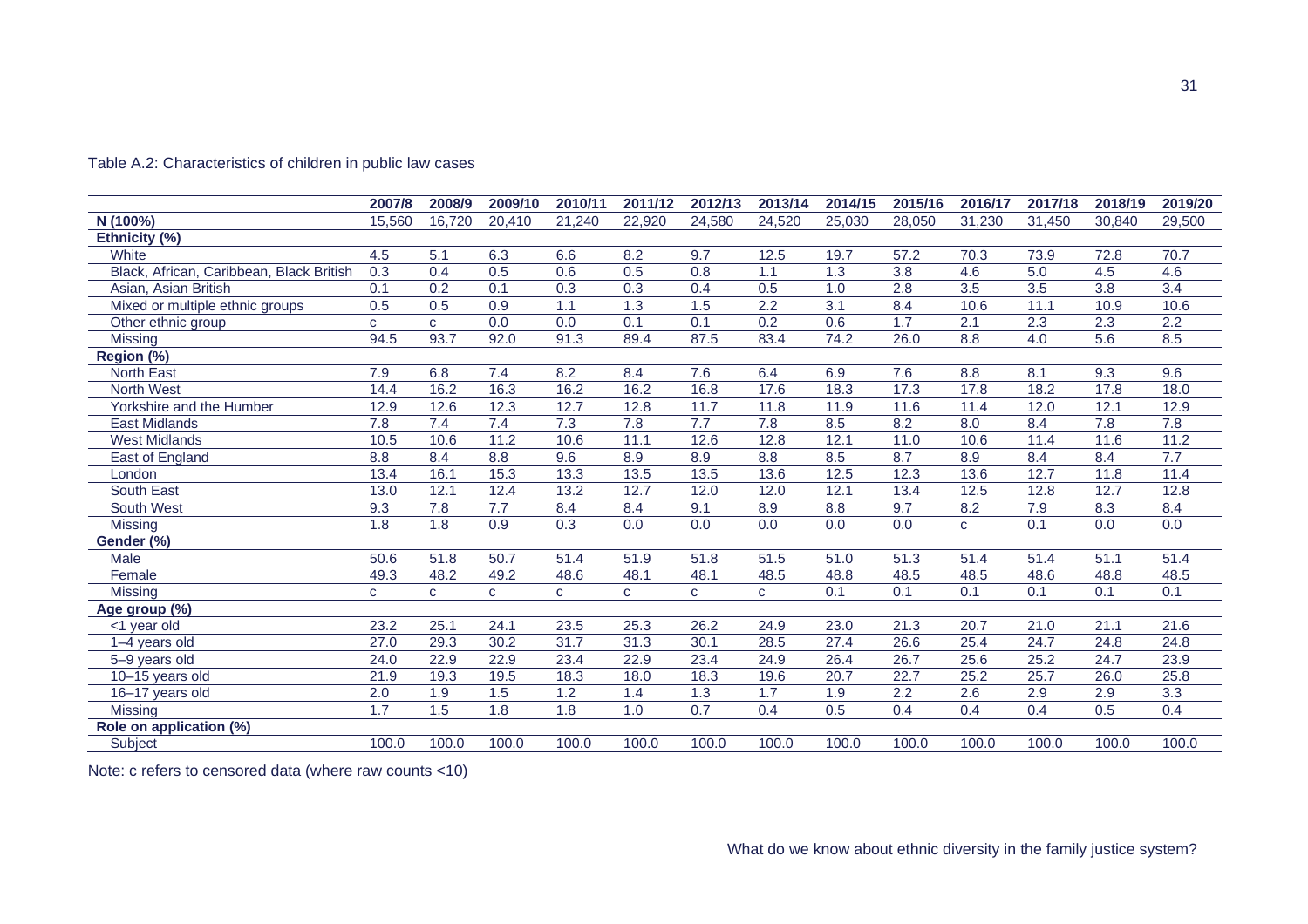|                                          | 2007/8            | 2008/9 | 2009/10 | 2010/11           | 2011/12 | 2012/13 | 2013/14          | 2014/15 | 2015/16          | 2016/17          | 2017/18          | 2018/19          | 2019/20          |
|------------------------------------------|-------------------|--------|---------|-------------------|---------|---------|------------------|---------|------------------|------------------|------------------|------------------|------------------|
| N (100%)                                 | 21,070            | 23,270 | 27,940  | 27,580            | 30,630  | 33,450  | 33,510           | 34,130  | 38,950           | 43,540           | 44,120           | 43.850           | 41,770           |
| Ethnicity (%)                            |                   |        |         |                   |         |         |                  |         |                  |                  |                  |                  |                  |
| White                                    | 15.5              | 14.4   | 12.5    | 13.1              | 14.6    | 15.7    | 17.8             | 24.9    | 58.9             | 71.5             | 75.7             | 74.5             | 72.7             |
| Black, African, Caribbean, Black British | 0.9               | 1.2    | 1.0     | 1.0               | 1.0     | 1.1     | 1.3              | 1.7     | 4.1              | 5.1              | 5.8              | 5.4              | $\overline{5.3}$ |
| Asian, Asian British                     | 0.6               | 0.6    | 0.5     | 0.5               | 0.6     | 0.6     | 0.7              | 1.2     | $\overline{3.0}$ | $\overline{3.6}$ | 3.6              | $\overline{3.9}$ | $\overline{3.7}$ |
| Mixed or multiple ethnic groups          | 0.5               | 0.4    | 0.4     | 0.5               | 0.6     | 0.6     | 0.8              | 0.9     | 2.2              | 2.9              | $\overline{2.8}$ | 2.8              | 2.7              |
| Other ethnic group                       | 0.4               | 0.4    | 0.3     | 0.2               | 0.3     | 0.3     | 0.4              | 0.7     | 1.9              | 2.3              | 2.6              | 2.6              | 2.4              |
| <b>Missing</b>                           | 81.9              | 82.8   | 85.2    | 84.7              | 83.0    | 81.7    | 79.0             | 70.5    | 29.8             | 14.6             | 9.3              | 10.8             | 13.2             |
| Region (%)                               |                   |        |         |                   |         |         |                  |         |                  |                  |                  |                  |                  |
| North East                               | 8.0               | 7.1    | 7.4     | 8.1               | 8.3     | 7.4     | 6.9              | 7.4     | 8.0              | 9.0              | 8.6              | 9.7              | 9.9              |
| <b>North West</b>                        | 14.2              | 15.6   | 15.6    | 15.8              | 16.3    | 16.4    | 16.8             | 17.6    | 17.2             | 17.2             | 17.5             | 17.3             | 17.9             |
| Yorkshire and The Humber                 | 14.0              | 14.2   | 12.9    | 13.7              | 13.8    | 12.9    | 12.8             | 12.7    | 12.6             | 12.3             | 12.6             | 12.5             | 13.5             |
| <b>East Midlands</b>                     | 7.8               | 7.5    | 7.6     | 7.3               | 8.0     | 8.0     | 7.9              | 8.7     | 8.4              | 8.1              | 8.6              | 8.1              | 7.9              |
| <b>West Midlands</b>                     | 10.2              | 10.5   | 11.0    | 10.5              | 10.5    | 11.8    | 12.6             | 11.9    | 10.9             | 10.6             | 11.3             | 11.4             | 11.2             |
| East of England                          | 9.0               | 8.2    | 9.0     | 9.7               | 8.9     | 8.7     | 9.0              | 8.8     | 8.9              | 8.8              | 8.5              | 8.3              | 7.7              |
| London                                   | 11.4              | 13.8   | 13.5    | 11.1              | 11.5    | 12.3    | 12.1             | 11.5    | 11.0             | 12.6             | 11.7             | 11.0             | 10.7             |
| South East                               | 13.5              | 12.5   | 13.4    | 14.1              | 13.4    | 12.6    | 12.4             | 12.2    | 13.3             | 12.8             | 12.9             | 13.0             | 12.8             |
| South West                               | 9.7               | 8.5    | 8.6     | 9.1               | 9.0     | 9.7     | 9.3              | 9.2     | 9.6              | 8.4              | 8.1              | 8.6              | 8.3              |
| Missing                                  | 2.1               | 1.8    | 0.9     | 0.4               | 0.1     | 0.0     | 0.1              | 0.0     | 0.1              | 0.0              | 0.1              | 0.1              | 0.1              |
| Gender (%)                               |                   |        |         |                   |         |         |                  |         |                  |                  |                  |                  |                  |
| Male                                     | 47.7              | 48.1   | 48.9    | 48.3              | 48.2    | 48.7    | 49.1             | 49.2    | 49.0             | 49.3             | 49.4             | 49.8             | 49.9             |
| Female                                   | $\overline{51.6}$ | 51.4   | 50.6    | 51.1              | 51.2    | 50.8    | 50.4             | 50.1    | 50.4             | 49.8             | 49.9             | 49.7             | 49.9             |
| <b>Missing</b>                           | 0.6               | 0.4    | 0.5     | 0.6               | 0.6     | 0.5     | 0.5              | 0.7     | 0.6              | 0.9              | 0.7              | 0.6              | 0.1              |
| Age group (%)                            |                   |        |         |                   |         |         |                  |         |                  |                  |                  |                  |                  |
| <20 years old                            | 5.3               | 5.5    | 6.1     | 6.4               | 6.1     | 5.9     | $\overline{5.2}$ | 4.6     | 4.3              | 4.2              | 3.8              | 3.9              | $\overline{3.5}$ |
| 20-24 years old                          | 11.5              | 12.8   | 13.7    | 14.9              | 15.6    | 15.5    | 15.0             | 13.6    | 13.0             | 11.9             | 11.3             | 11.0             | 11.1             |
| 25-29 years old                          | 12.5              | 13.4   | 14.1    | 14.7              | 15.3    | 15.3    | 16.1             | 16.7    | 16.1             | 16.1             | 15.6             | 15.6             | 15.3             |
| 30-34 years old                          | 12.1              | 12.4   | 12.4    | 13.0              | 13.9    | 14.7    | 15.4             | 15.6    | 16.3             | 16.1             | 16.9             | 17.5             | 17.8             |
| 35-39 years old                          | 11.6              | 12.2   | 11.1    | 11.4              | 11.2    | 11.2    | 11.5             | 12.4    | 12.9             | 13.6             | 14.4             | 14.9             | 15.2             |
| 40-44 years old                          | 8.3               | 8.1    | 8.4     | 8.3               | 8.4     | 8.5     | 9.0              | 9.0     | 9.0              | 9.5              | 9.3              | 9.3              | 9.8              |
| 45+ years old                            | 9.4               | 10.0   | 10.1    | 10.6              | 10.4    | 11.3    | 12.1             | 13.3    | 14.7             | 15.6             | 16.7             | 16.6             | 16.7             |
| Missing                                  | 29.0              | 25.4   | 23.8    | $\overline{20.7}$ | 19.0    | 17.4    | 15.7             | 14.6    | 13.7             | 13.0             | 11.9             | 11.1             | 10.5             |

#### Table A.3: Characteristics of adults in public law cases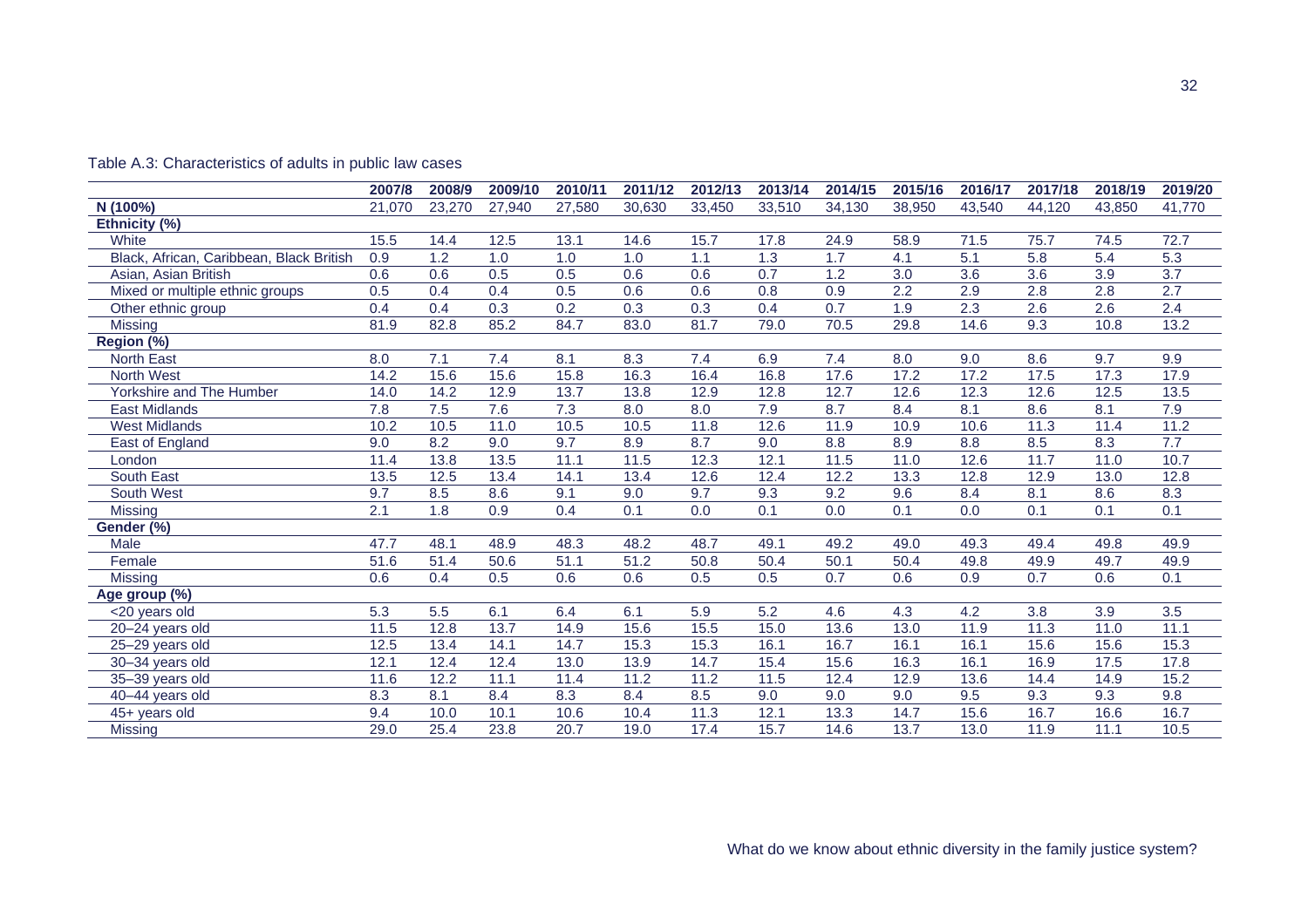| Role on application (%)         |       |      |     |                |                       |                                |                                   |             |                                                  |                     |           |                         |          |
|---------------------------------|-------|------|-----|----------------|-----------------------|--------------------------------|-----------------------------------|-------------|--------------------------------------------------|---------------------|-----------|-------------------------|----------|
| $\sim$<br>Applican <sup>®</sup> |       | v.c  |     |                | $\sim$ $\sim$<br>υ.ა  | ⌒<br>v.u                       | ~<br>$\mathbf{O}$ .               | . с.<br>v.c | J.C                                              | J.                  | .         |                         | . J. .   |
| Respondent                      | 100.0 | 99.6 | 96. | 710<br>(4.6)   | 7C<br>: ס'            | $\overline{\phantom{a}}$<br>J. | $\rightarrow$ $\rightarrow$<br>v. | 75<br>ن. ن  | $\rightarrow$ $\rightarrow$<br>י<br>. . <i>.</i> | $7^{\circ}$<br>70.∠ | --<br>.   | --<br>u.                | 76.5     |
| Other                           | 0.0   | ∪.⊾  | -   | $\sim$<br>IO.U | $\rightarrow$<br>7. O | 1.8 Q<br>∣ ∪.c                 | 18.6                              | 18.5        | 18.9                                             | 10.                 | ۱۵<br>ے ت | 10 <sub>1</sub><br>۰. ت | 18 Z<br> |

Note: c refers to censored data (where raw counts <10)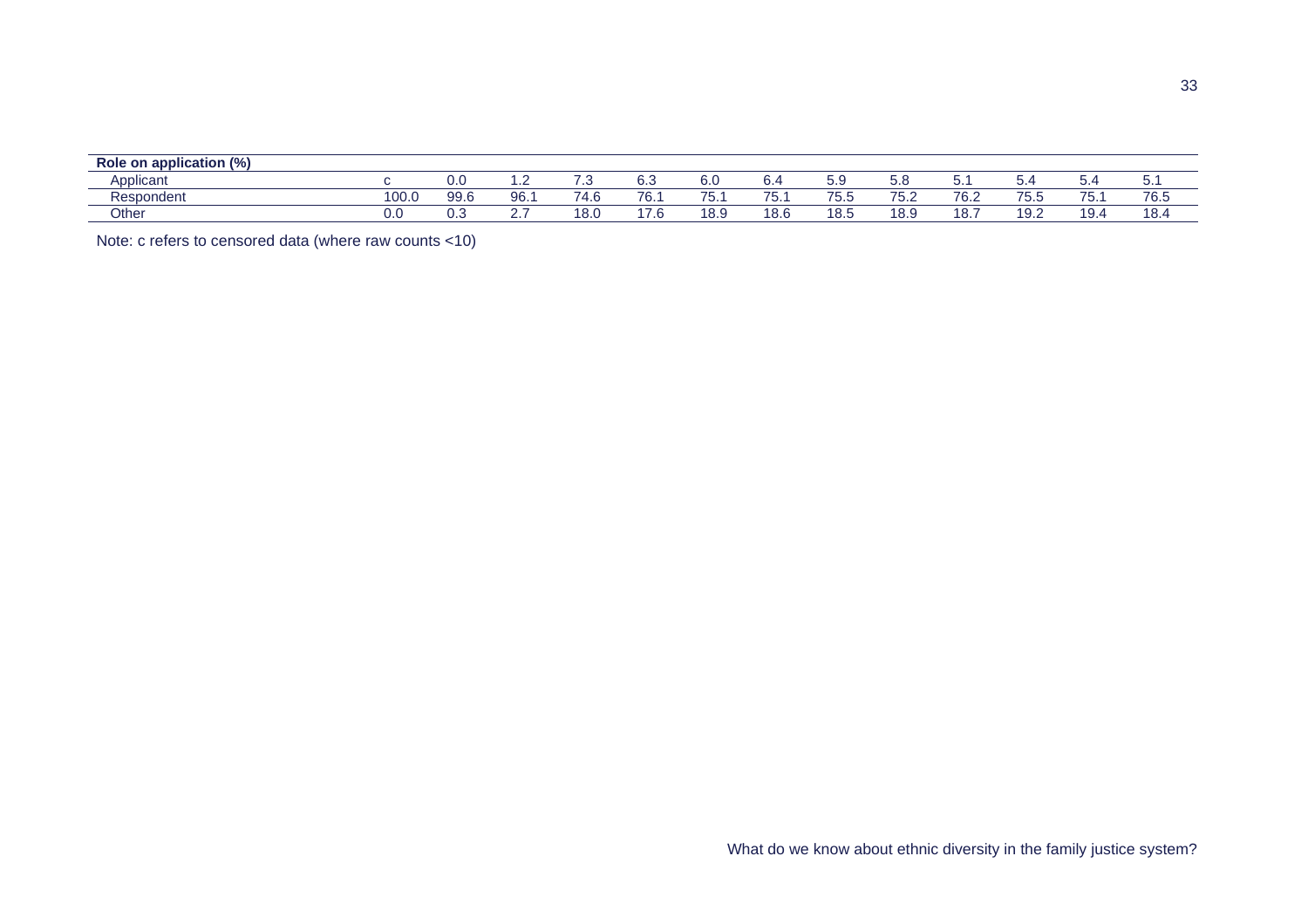| Table A.4: Characteristics of children in private law cases |  |
|-------------------------------------------------------------|--|
|-------------------------------------------------------------|--|

|                                          | 2007/8 | 2008/9           | 2009/10          | 2010/11 | 2011/12      | 2012/13      | 2013/14          | 2014/15 | 2015/16 | 2016/17          | 2017/18 | 2018/19            | 2019/20          |
|------------------------------------------|--------|------------------|------------------|---------|--------------|--------------|------------------|---------|---------|------------------|---------|--------------------|------------------|
| N (100%)                                 | 55,460 | 59,800           | 67,970           | 65,550  | 62,230       | 67,420       | 67,540           | 50,830  | 55,040  | 60,650           | 61,860  | 65,720             | 68,000           |
| Ethnicity (%)                            |        |                  |                  |         |              |              |                  |         |         |                  |         |                    |                  |
| White                                    | 3.2    | 4.2              | 5.2              | 6.3     | 8.1          | 10.3         | 13.5             | 20.9    | 46.2    | 58.5             | 64.0    | 64.5               | 63.1             |
| Black, African, Caribbean, Black British | 0.1    | 0.1              | $\overline{0.2}$ | 0.2     | 0.3          | 0.5          | 0.7              | 1.3     | 2.3     | 3.1              | 3.9     | 3.8                | $\overline{3.5}$ |
| Asian, Asian British                     | 0.2    | $\overline{0.2}$ | 0.4              | 0.5     | 0.7          | 0.9          | $\overline{1.3}$ | 2.3     | 4.7     | $\overline{5.6}$ | 6.2     | 6.3                | 6.1              |
| Mixed or multiple ethnic groups          | 0.3    | 0.5              | $\overline{0.7}$ | 0.9     | 1.3          | 1.5          | $\overline{2.2}$ | 3.4     | 6.6     | 8.5              | 9.3     | 9.4                | 9.0              |
| Other ethnic group                       | 0.0    | 0.0              | 0.1              | 0.1     | 0.1          | 0.2          | 0.3              | 0.5     | 1.1     | 1.5              | 1.8     | 1.8                | 1.9              |
| <b>Missing</b>                           | 96.2   | 94.9             | 93.5             | 91.9    | 89.5         | 86.5         | 81.9             | 71.7    | 39.1    | 22.8             | 14.8    | 14.2               | 16.4             |
| Region (%)                               |        |                  |                  |         |              |              |                  |         |         |                  |         |                    |                  |
| North East                               | 5.1    | 4.7              | 5.1              | 4.8     | 5.1          | 5.4          | 5.0              | 5.2     | 5.2     | 5.3              | 5.2     | 5.1                | 5.3              |
| North West                               | 15.1   | 15.3             | 15.5             | 16.6    | 15.5         | 15.9         | 15.7             | 15.2    | 14.8    | 14.7             | 14.8    | 15.1               | 15.3             |
| Yorkshire and the Humber                 | 12.7   | 12.8             | 12.8             | 12.3    | 12.0         | 11.5         | 11.2             | 10.9    | 11.0    | 11.2             | 11.0    | 11.1               | 11.4             |
| <b>East Midlands</b>                     | 8.5    | 9.1              | 9.2              | 8.7     | 8.7          | 9.0          | 8.8              | 8.5     | 8.5     | 8.8              | 8.3     | 8.9                | 8.8              |
| <b>West Midlands</b>                     | 10.0   | 10.5             | 10.4             | 10.7    | 11.3         | 10.9         | 11.1             | 11.4    | 11.5    | 11.6             | 11.9    | 11.4               | 11.3             |
| East of England                          | 10.4   | 10.2             | 10.9             | 10.1    | 10.0         | 10.5         | 10.4             | 10.7    | 11.0    | 10.7             | 10.8    | 10.9               | 11.4             |
| London                                   | 10.8   | 11.0             | 11.0             | 11.9    | 12.7         | 12.8         | 12.7             | 12.6    | 12.2    | 12.1             | 11.9    | 11.7               | 11.4             |
| South East                               | 14.3   | 14.8             | 14.7             | 14.9    | 15.0         | 14.3         | 15.0             | 14.9    | 15.0    | 14.5             | 15.3    | 15.2               | 14.8             |
| South West                               | 9.4    | 9.8              | 9.5              | 9.2     | 9.1          | 9.2          | 9.3              | 9.6     | 9.5     | 9.7              | 9.7     | 9.8                | 9.5              |
| <b>Missing</b>                           | 3.8    | 1.8              | $\overline{0.9}$ | 0.7     | 0.4          | 0.4          | 0.6              | 1.1     | 1.1     | 1.4              | 1.0     | 0.7                | 0.7              |
| Gender (%)                               |        |                  |                  |         |              |              |                  |         |         |                  |         |                    |                  |
| Male                                     | 51.0   | 50.9             | 51.1             | 50.8    | 51.2         | 51.4         | 51.2             | 51.1    | 51.1    | 50.8             | 50.7    | 51.0               | 51.3             |
| Female                                   | 48.8   | 49.1             | 48.9             | 49.1    | 48.8         | 48.5         | 48.8             | 48.7    | 48.8    | 49.1             | 49.1    | 48.9               | 48.6             |
| Missing                                  | 0.2    | 0.1              | $\mathbf{C}$     | 0.0     | $\mathbf{C}$ | $\mathbf{C}$ | 0.0              | 0.1     | 0.1     | 0.2              | 0.1     | 0.1                | 0.1              |
| Age group (%)                            |        |                  |                  |         |              |              |                  |         |         |                  |         |                    |                  |
| <1 year old                              | 5.0    | 5.8              | 5.5              | 5.9     | 6.0          | 6.1          | 5.6              | 5.5     | 5.2     | 5.2              | 4.8     | 4.7                | 4.7              |
| 1-4 years old                            | 30.5   | 32.2             | 34.1             | 34.2    | 34.5         | 34.8         | 33.6             | 33.1    | 32.0    | 30.9             | 29.9    | 29.2               | 28.9             |
| 5-9 years old                            | 38.4   | 37.3             | 36.6             | 36.3    | 36.8         | 37.3         | 38.7             | 39.3    | 39.7    | 40.4             | 41.0    | 40.7               | 40.4             |
| 10-15 years old                          | 24.8   | 23.6             | 22.7             | 22.4    | 21.5         | 20.8         | 20.9             | 20.9    | 21.7    | 22.2             | 22.9    | 24.0               | 24.4             |
| 16-17 years old                          | 1.0    | 1.0              | 0.9              | 0.9     | 0.9          | 0.8          | 0.9              | 0.9     | 1.1     | 1.1              | 1.1     | 1.1                | 1.2              |
| <b>Missing</b>                           | 0.2    | 0.2              | 0.2              | 0.4     | 0.3          | 0.2          | 0.2              | 0.3     | 0.3     | 0.2              | 0.3     | 0.3                | 0.3              |
| Role on application (%)                  |        |                  |                  |         |              |              |                  |         |         |                  |         |                    |                  |
| Subject                                  | 100.0  | 100.0            | 100.0            | 100.0   | 100.0        | 100.0        | 100.0            | 100.0   | 100.0   | 100.0            | 100.0   | $\overline{100.0}$ | 100.0            |

Note: c refers to censored data (where raw counts <10)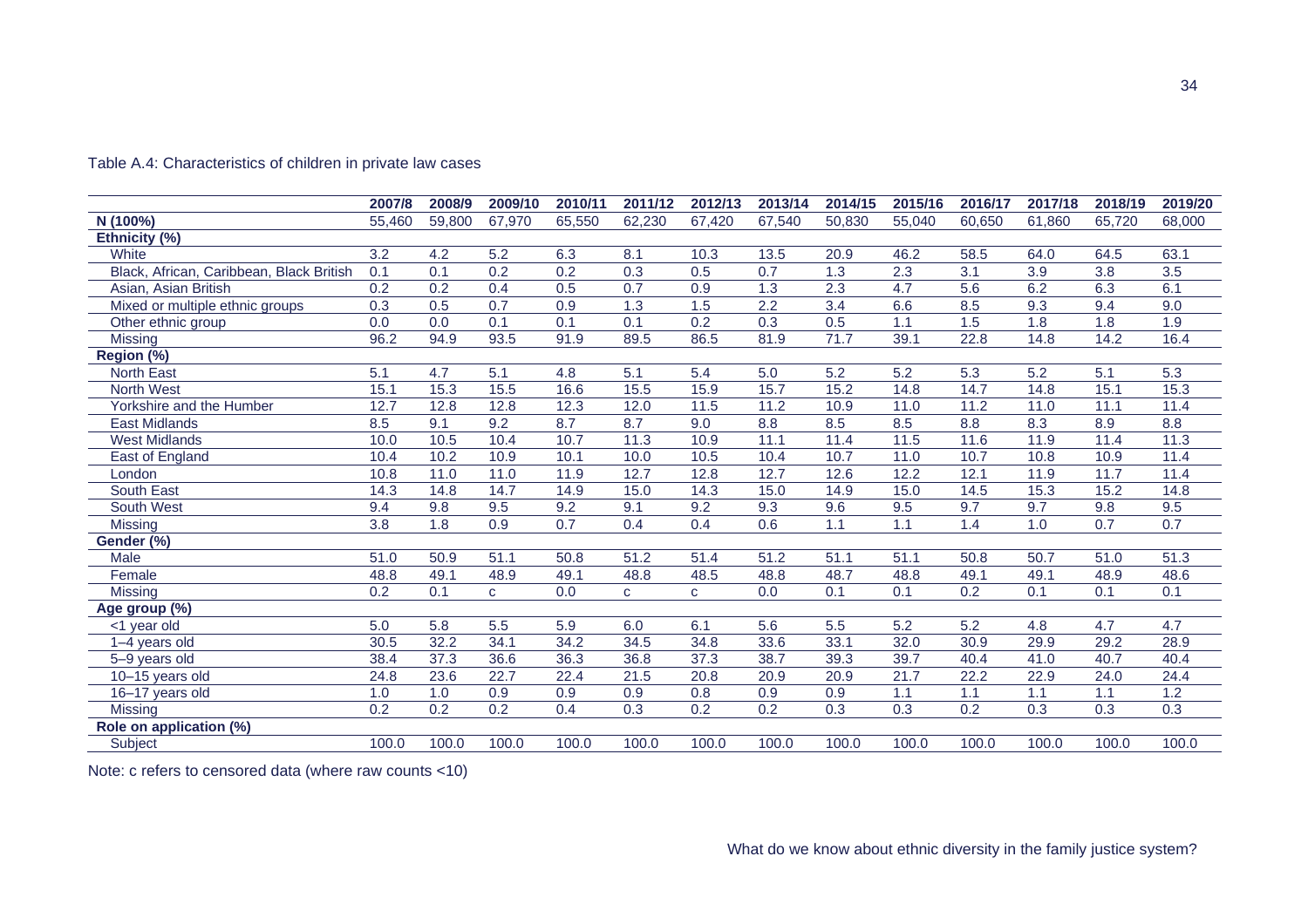|                                          | 2007/8           | 2008/9           | 2009/10          | 2010/11          | 2011/12          | 2012/13          | 2013/14          | 2014/15          | 2015/16          | 2016/17          | 2017/18          | 2018/19          | 2019/20          |
|------------------------------------------|------------------|------------------|------------------|------------------|------------------|------------------|------------------|------------------|------------------|------------------|------------------|------------------|------------------|
| N (100%)                                 | 75,060           | 82,490           | 97,610           | 107,840          | 103,170          | 110,360          | 110,400          | 80,400           | 85,830           | 92,310           | 90,840           | 95.950           | 97,530           |
| Ethnicity (%)                            |                  |                  |                  |                  |                  |                  |                  |                  |                  |                  |                  |                  |                  |
| White                                    | 6.4              | 6.6              | 7.2              | 7.6              | 9.5              | 11.8             | 14.8             | 22.5             | 52.0             | 62.4             | 65.5             | 64.6             | 63.6             |
| Black, African, Caribbean, Black British | 0.3              | $\overline{0.3}$ | 0.4              | 0.4              | 0.6              | 0.8              | 1.0              | 1.7              | $\overline{3.3}$ | 4.0              | 4.6              | 4.6              | 4.3              |
| Asian, Asian British                     | 0.5              | 0.4              | 0.5              | 0.5              | 0.7              | 0.9              | 1.3              | 2.2              | 4.9              | $\overline{5.7}$ | 6.1              | 6.1              | 6.1              |
| Mixed or multiple ethnic groups          | 0.2              | 0.2              | 0.3              | 0.3              | 0.3              | 0.4              | 0.6              | 0.8              | 1.9              | 2.3              | 2.4              | 2.4              | 2.5              |
| Other ethnic group                       | 0.1              | 0.1              | 0.1              | $\overline{0.2}$ | $\overline{0.2}$ | $\overline{0.3}$ | 0.4              | 0.7              | 1.7              | 2.1              | $\overline{2.4}$ | 2.4              | $\overline{2.4}$ |
| Missing                                  | 92.5             | 92.3             | 91.5             | 91.0             | 88.7             | 85.8             | 81.9             | 72.0             | 36.2             | 23.5             | 18.8             | 19.9             | 21.0             |
| Region (%)                               |                  |                  |                  |                  |                  |                  |                  |                  |                  |                  |                  |                  |                  |
| <b>North East</b>                        | 5.4              | 5.1              | 5.3              | 5.2              | 5.8              | 5.7              | 5.2              | 5.4              | 5.4              | 5.5              | 5.4              | 5.3              | 5.4              |
| <b>North West</b>                        | 15.5             | 15.7             | 16.3             | 17.4             | 16.3             | 16.6             | 16.2             | 15.7             | 15.3             | 15.3             | 15.0             | 15.4             | 15.5             |
| Yorkshire and the Humber                 | 12.9             | 12.8             | 12.9             | 12.4             | 12.6             | 12.2             | 11.7             | 11.5             | $\frac{11.6}{x}$ | 11.6             | 11.2             | 11.3             | 11.5             |
| <b>East Midlands</b>                     | 8.7              | 9.1              | 9.3              | 8.7              | 8.7              | 8.8              | 8.8              | 8.3              | 8.8              | 8.8              | 8.3              | 8.9              | 8.7              |
| <b>West Midlands</b>                     | 10.0             | 10.4             | 10.6             | 10.7             | 11.4             | 10.8             | 11.1             | 11.3             | 11.4             | 11.6             | 11.8             | 11.2             | 11.3             |
| East of England                          | 10.2             | 10.0             | 10.5             | 9.7              | 9.6              | 10.2             | 10.0             | 10.5             | 10.3             | 10.1             | 10.4             | 10.5             | 10.9             |
| London                                   | 10.5             | 10.8             | 10.4             | 10.4             | 11.4             | 12.1             | 12.4             | 12.5             | 12.3             | 12.3             | 12.0             | 11.7             | $\frac{11.5}{2}$ |
| South East                               | 14.2             | 14.5             | 14.4             | $\frac{15.6}{ }$ | 15.1             | 13.9             | 14.4             | 14.0             | 14.4             | 13.9             | 14.6             | 14.7             | 14.4             |
| South West                               | 9.3              | 9.9              | 9.3              | 9.1              | 8.8              | 9.3              | 9.5              | 9.8              | 9.5              | 9.6              | 9.8              | 9.8              | 9.6              |
| <b>Missing</b>                           | $\overline{3.4}$ | 1.6              | $\overline{0.9}$ | 0.7              | 0.3              | 0.4              | 0.5              | $\overline{0.9}$ | 1.0              | 1.2              | 1.4              | $\overline{1.2}$ | 1.3              |
| Gender (%)                               |                  |                  |                  |                  |                  |                  |                  |                  |                  |                  |                  |                  |                  |
| Male                                     | 47.0             | 47.5             | 48.0             | 48.9             | 48.8             | 48.9             | 48.8             | 48.9             | 48.8             | 48.6             | 48.5             | 48.9             | 49.7             |
| Female                                   | 51.1             | 51.5             | 51.5             | 50.4             | 50.8             | 50.8             | 50.8             | 50.5             | 50.5             | 50.6             | 50.6             | 50.6             | 50.2             |
| Missing                                  | 1.9              | $\overline{0.9}$ | 0.6              | 0.6              | 0.5              | $\overline{0.3}$ | $\overline{0.3}$ | 0.6              | 0.7              | 0.8              | 0.8              | 0.4              | 0.1              |
| Age group (%)                            |                  |                  |                  |                  |                  |                  |                  |                  |                  |                  |                  |                  |                  |
| <20 years old                            | 2.0              | 2.3              | 2.6              | 2.8              | 2.9              | 2.8              | 2.3              | 1.8              | 1.7              | 1.4              | 1.0              | 0.9              | 0.8              |
| 20-24 years old                          | 9.6              | 11.2             | 12.3             | 11.7             | 11.6             | 11.9             | 10.7             | 9.3              | 8.4              | 8.0              | 7.5              | 7.0              | 6.6              |
| 25-29 years old                          | 14.7             | 16.2             | 17.2             | 16.0             | 16.2             | 17.0             | 17.2             | 16.7             | 16.8             | 17.0             | 17.1             | 16.7             | 16.4             |
| 30-34 years old                          | 16.8             | 17.2             | 17.6             | 16.3             | 16.7             | 17.4             | 18.2             | 18.7             | 18.9             | 19.6             | 20.6             | 21.3             | 22.0             |
| 35-39 years old                          | 19.1             | 18.9             | 18.2             | 16.0             | 15.3             | 14.9             | 15.1             | 16.0             | 17.0             | 17.8             | 19.1             | 19.7             | 19.8             |
| 40-44 years old                          | 13.7             | 13.8             | 13.8             | 13.1             | 12.7             | 12.7             | 13.0             | 13.5             | 13.6             | 13.5             | 13.9             | 14.0             | 14.2             |
| 45+ years old                            | 12.3             | 13.7             | 14.1             | 14.8             | 15.3             | 15.1             | 16.2             | 16.8             | 17.0             | 17.3             | 18.1             | 17.9             | 17.5             |
| Missing                                  | 11.9             | 6.6              | 4.2              | 9.4              | 9.3              | 8.2              | 7.3              | 7.1              | 6.6              | $\overline{5.4}$ | 2.6              | 2.5              | $\overline{2.7}$ |

#### Table A.5: Characteristics of adults in private law cases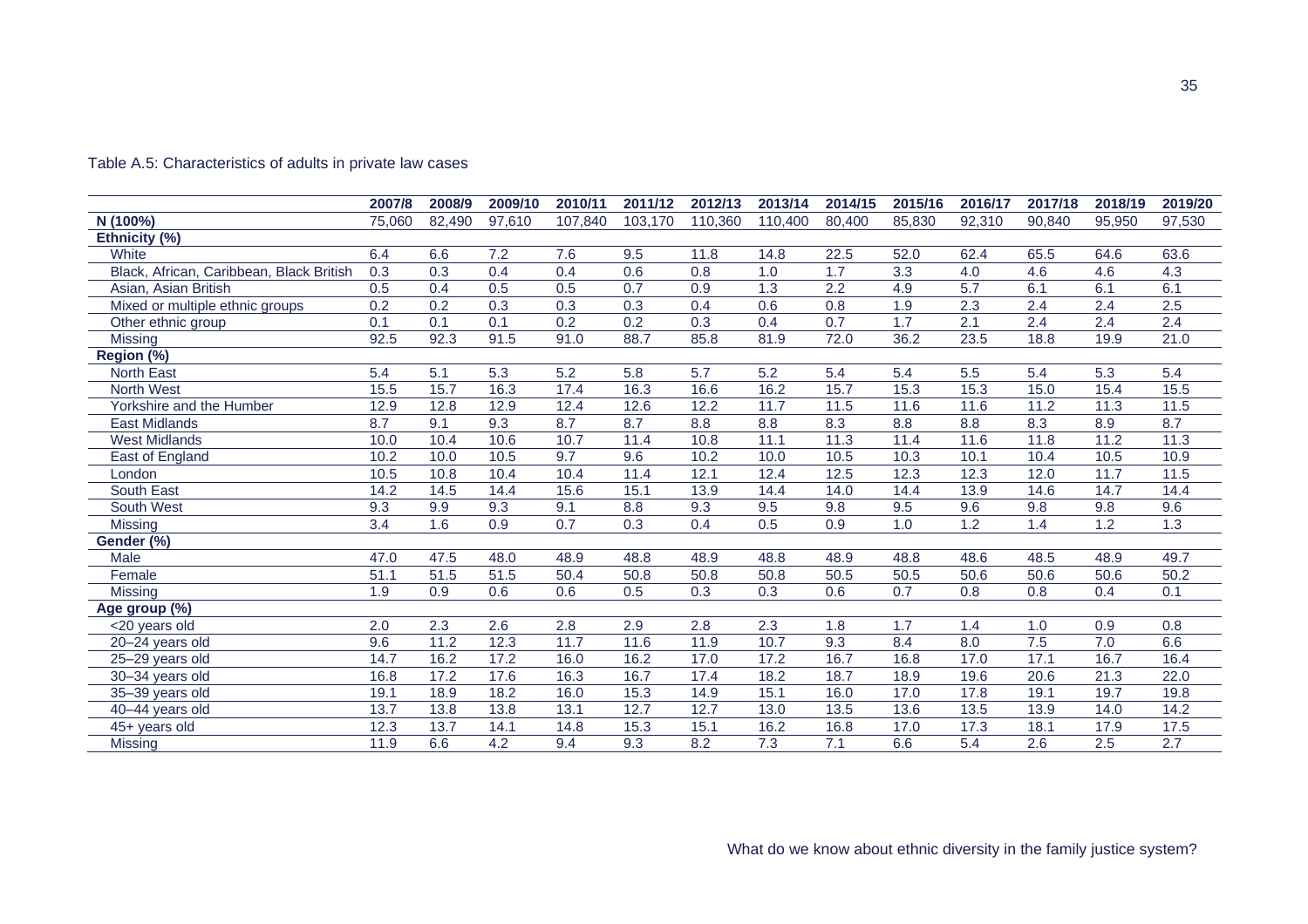| $\cdots$<br>Role on application (%) |      |           |                                |                |                |                   |                |       |                 |      |                |      |                         |
|-------------------------------------|------|-----------|--------------------------------|----------------|----------------|-------------------|----------------|-------|-----------------|------|----------------|------|-------------------------|
| Applicant                           | 49.  | 49<br>rv. | $\overline{\phantom{0}}$<br>47 |                | .              | $\sim$<br>42.     | $\sim$<br>42.0 | 43.ບ  | 44              | 45.U | $\sim$<br>46.U | 46.6 | $\rightarrow$<br>ن. / + |
| Respondent                          | 50.4 | -49.      | 1 –<br>47<br>יי ד              | $\sim$<br>42.J | $\sim$<br>42.c | $\sqrt{2}$<br>43. | 43.            | 43.2  | $\sim$<br>40.5. | 44.J | $\sim$<br>46.∪ | 46.  | 47.0                    |
| Other                               | ∪.∠  | v.c       | 4.4                            | ้<br>ی. ب ۱    | .o.            | 14.1              | 14.U           | ں.ں ا | .               | ΙU.  | .              | ັ.   | .                       |

Note: c refers to censored data (where raw counts <10)

Table A.6: Ethnicity of individuals in public and private law cases (2017/18 to 2019/20), 2011 census and 2019 estimates (England)

| <b>Ethnicity</b>                                     | Public law (%)<br>$[N = 180, 116]$ | Private law (%)<br>$[N = 351, 735]$ | 2011 census (%)<br>$[N = 53,012,456]$ | 2019 estimates (%)<br>$[N = 56, 287, 000]$ |
|------------------------------------------------------|------------------------------------|-------------------------------------|---------------------------------------|--------------------------------------------|
| <b>White</b>                                         | 80.7                               | 78.2                                | 85.4                                  | 84.3                                       |
| English, Welsh, Scottish, Northern Irish or British  | 77.1                               | 73.0                                | 79.8                                  | 77.6                                       |
| <b>Irish</b>                                         | 0.2                                | 0.2                                 | 1.0                                   | 0.6                                        |
| Gypsy or Irish Traveller                             | 0.7                                | 0.1                                 | 0.1                                   | < 0.1                                      |
| Any other White background                           | 2.6                                | 4.9                                 | 4.6                                   | 6.0                                        |
| Black, African, Caribbean, Black British             | 5.8                                | 5.2                                 | 3.5                                   | 3.7                                        |
| African                                              | 3.1                                | 3.5                                 | 1.8                                   | 2.4                                        |
| Caribbean                                            | 2.1                                | 1.2                                 | 1.1                                   | 1.1                                        |
| Any other Black, African or Caribbean background 0.6 |                                    | 0.4                                 | 0.5                                   | 0.2                                        |
| <b>Asian, Asian British</b>                          | 4.1                                | 7.6                                 | 7.8                                   | 8.3                                        |
| Indian                                               | 0.7                                | 2.1                                 | 2.6                                   | 2.9                                        |
| Pakistani                                            | 1.9                                | 3.4                                 | 2.1                                   | 2.4                                        |
| Bangladeshi                                          | 0.6                                | 0.9                                 | 0.8                                   | 1.1                                        |
| Chinese                                              | 0.2                                | 0.2                                 | 0.7                                   | 0.6                                        |
| Any other Asian background                           | 0.8                                | 0.9                                 | 1.5                                   | 1.3                                        |
| Mixed or multiple ethnic groups                      | 6.7                                | 6.3                                 | 2.3                                   | 1.9                                        |
| White and Black Caribbean                            | 2.9                                | 1.9                                 | 0.8                                   | 0.5                                        |
| White and Black African                              | 0.9                                | 1.0                                 | 0.3                                   | 0.3                                        |
| White and Asian                                      | 1.3                                | 1.2                                 | 0.6                                   | 0.5                                        |
| Any other mixed or multiple ethnic background        | 1.7                                | 2.2                                 | 0.5                                   | 0.5                                        |
| Other ethnic group                                   | 2.7                                | 2.7                                 | 1.0                                   | 1.9                                        |
| Arab                                                 | 0.4                                | 0.5                                 | 0.4                                   | 0.5                                        |
| Any other ethnic background                          | 2.3                                | 2.2                                 | 0.6                                   | 1.5                                        |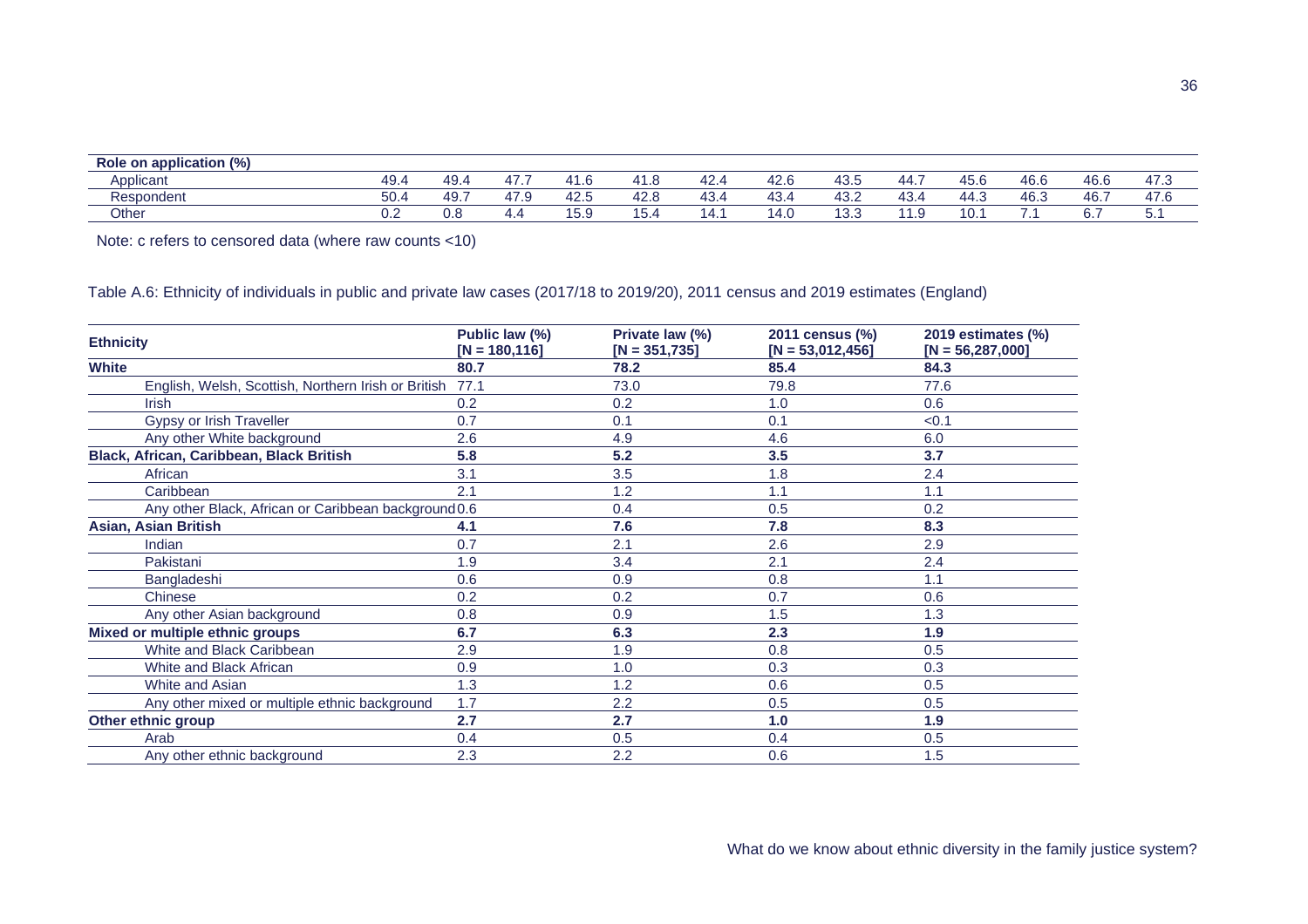|                                                     | Public law (per 10,000) |                | Private law (per 10,000) |                |  |  |
|-----------------------------------------------------|-------------------------|----------------|--------------------------|----------------|--|--|
| <b>Ethnicity</b>                                    | 2011 census             | 2019 estimates | 2011 census              | 2019 estimates |  |  |
| <b>White</b>                                        | 32                      | 31             | 61                       | 58             |  |  |
| English, Welsh, Scottish, Northern Irish or British | 33                      | 32             | 61                       | 59             |  |  |
| <b>Irish</b>                                        | 6                       | 9              | 12                       | 18             |  |  |
| Gypsy or Irish Traveller                            | 244                     | 903            | 78                       | 288            |  |  |
| Any other White background                          | 20                      | 14             | 71                       | 51             |  |  |
| Black, African, Caribbean, Black British            | 56                      | 50             | 99                       | 88             |  |  |
| African                                             | 57                      | 42             | 127                      | 93             |  |  |
| Caribbean                                           | 65                      | 63             | 73                       | 71             |  |  |
| Any other Black, African or Caribbean background 36 |                         | 77             | 55                       | 119            |  |  |
| <b>Asian, Asian British</b>                         | 18                      | 16             | 64                       | 57             |  |  |
| Indian                                              | 9                       |                | 53                       | 45             |  |  |
| Pakistani                                           | 31                      | 26             | 108                      | 90             |  |  |
| Bangladeshi                                         | 24                      | 18             | 74                       | 54             |  |  |
| Chinese                                             | 8                       | 9              | 18                       | 20             |  |  |
| Any other Asian background                          | 17                      | 19             | 40                       | 44             |  |  |
| Mixed or multiple ethnic groups                     | 101                     | 115            | 187                      | 211            |  |  |
| White and Black Caribbean                           | 124                     | 171            | 163                      | 225            |  |  |
| White and Black African                             | 95                      | 98             | 223                      | 231            |  |  |
| White and Asian                                     | 70                      | 79             | 127                      | 144            |  |  |
| Any other Mixed or multiple ethnic background       | 109                     | 101            | 272                      | 253            |  |  |
| Other ethnic group                                  | 88                      | 44             | 173                      | 87             |  |  |
| Arab                                                | 35                      | 31             | 88                       | 77             |  |  |
| Any other ethnic background                         | 124                     | 49             | 231                      | 91             |  |  |

Table A.7: Rate of individuals in public and private law cases (2017/18 to 2019/20) per 10,000 population (2011 census and 2019 ONS estimates (England))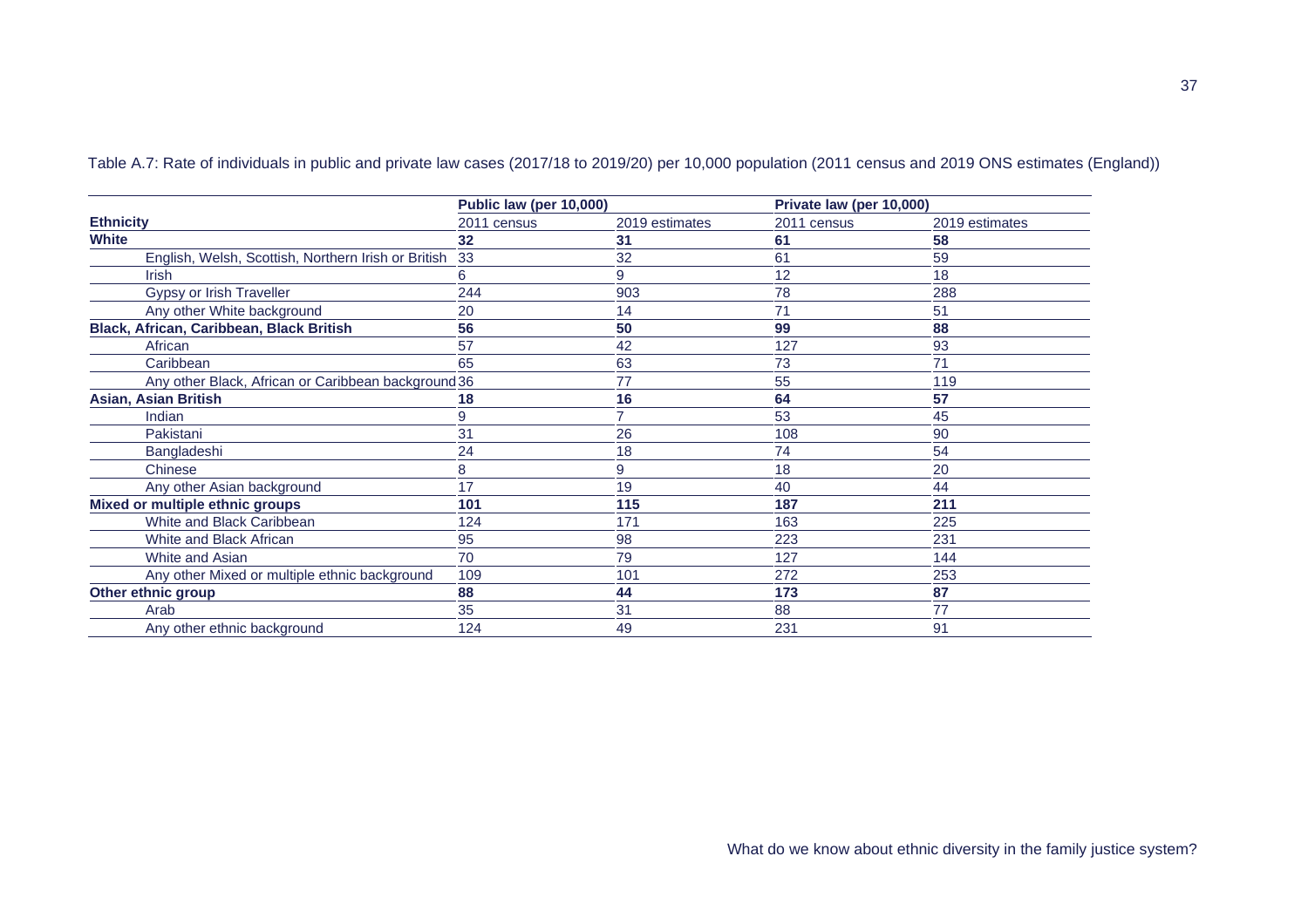| Table A.8: Rate of individuals in public law cases (2017/18 to 2019/20) per 10,000 population (2011 Census and 2019 ONS estimates (England)), by region |  |  |  |  |
|---------------------------------------------------------------------------------------------------------------------------------------------------------|--|--|--|--|
|---------------------------------------------------------------------------------------------------------------------------------------------------------|--|--|--|--|

| <b>Ethnicity</b>                         | <b>North West</b> | <b>North East</b> | <b>Yorkshire</b><br>and the<br><b>Humber</b> | West<br><b>Midlands</b> | East<br><b>Midlands</b> | East of<br><b>England</b> | <b>South West</b> | <b>South East</b> | London |
|------------------------------------------|-------------------|-------------------|----------------------------------------------|-------------------------|-------------------------|---------------------------|-------------------|-------------------|--------|
| 2011 census                              |                   |                   |                                              |                         |                         |                           |                   |                   |        |
| White                                    | 43                | 62                | 4 <sup>1</sup>                               | 36                      | 30                      | 23                        | 26                | 26                | 19     |
| Black, African, Caribbean, Black British | 90                | 188               | 65                                           | 57                      | 57                      | 51                        |                   | 57                | 50     |
| Asian, Asian British                     | 31                | 41                | 26                                           | 18                      | 14                      | 15                        | 16                | 17                | 13     |
| Mixed or multiple ethnic groups          | 150               | 167               | 132                                          | 134                     | 118                     | 84                        | 96                | 86                | 76     |
| Other ethnic group                       | 126               | 262               | 189                                          | 89                      | 162                     | 157                       | 156               | 94                | 42     |
| 2019 estimates                           |                   |                   |                                              |                         |                         |                           |                   |                   |        |
| White                                    | 42                | 61                | 39                                           | 34                      | 28                      | 22                        | 25                | 25                | 17     |
| Black, African, Caribbean, Black British | 60                | 98                | 62                                           | 41                      | 39                      | 42                        | 66                | 47                | 50     |
| Asian, Asian British                     | 26                | 44                | 26                                           | 15                      | 12                      | 13                        | 13                | 14                | 12     |
| Mixed or multiple ethnic groups          | 184               | 180               | 141                                          | 173                     | 150                     | 75                        | 100               | 93                | 89     |
| Other ethnic group                       | 64                | 127               | 96                                           | 47                      | 95                      | 70                        | 47                | 46                | 22     |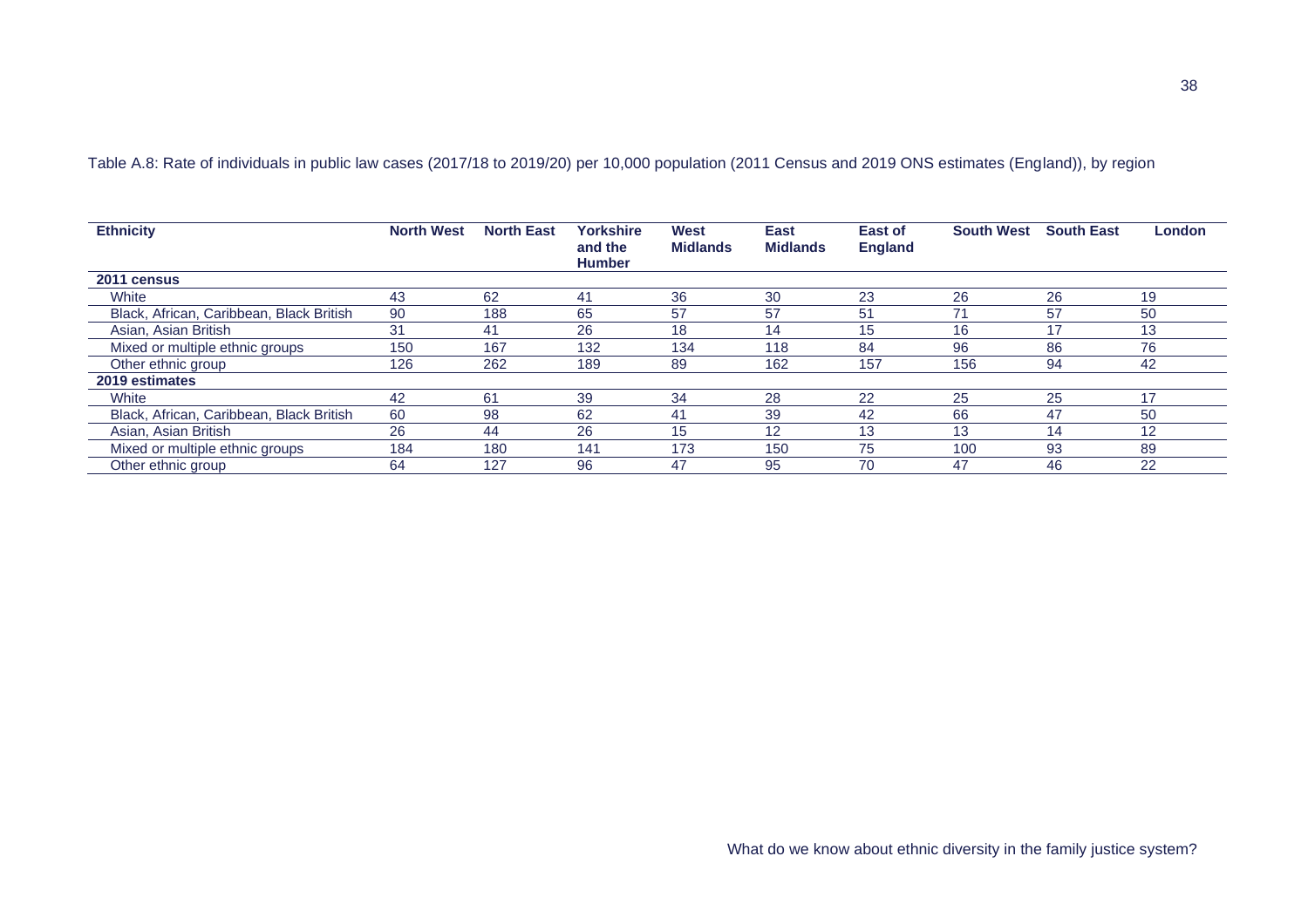Table A.9: Rate of individuals in private law cases (2017/18 to 2019/20) per 10,000 population (2011 Census and 2019 ONS estimates (England)), by region

| <b>Ethnicity</b>                         | <b>North</b><br><b>West</b> | <b>North</b><br><b>East</b> | <b>Yorkshire</b><br>and the<br><b>Humber</b> | West<br><b>Midlands</b> | East<br><b>Midlands</b> | East of<br><b>England</b> | <b>South</b><br><b>West</b> | <b>South</b><br>East | London |
|------------------------------------------|-----------------------------|-----------------------------|----------------------------------------------|-------------------------|-------------------------|---------------------------|-----------------------------|----------------------|--------|
| 2011 census                              |                             |                             |                                              |                         |                         |                           |                             |                      |        |
| White                                    | 72                          | 74                          | 75                                           | 65                      | 66                      | 62                        | 58                          | 49                   | 35     |
| Black, African, Caribbean, Black British | 149                         | 174                         | 133                                          | 121                     | 127                     | 139                       | 126                         | 124                  | 75     |
| Asian, Asian British                     | 88                          | 80                          | 97                                           | 85                      | 67                      | 64                        | 40                          | 51                   | 44     |
| Mixed or multiple ethnic groups          | 247                         | 213                         | 249                                          | 245                     | 215                     | 211                       | 184                         | 165                  | 131    |
| Other ethnic group                       | 215                         | 175                         | 204                                          | 186                     | 333                     | 376                       | 336                         | 192                  | 108    |
| 2019 estimates                           |                             |                             |                                              |                         |                         |                           |                             |                      |        |
| White                                    | 71                          | 73                          | 73                                           | 63                      | 62                      | 59                        | 55                          | 47                   | 32     |
| Black, African, Caribbean, Black British | 100                         | 90                          | 127                                          | 86                      | 88                      | 115                       | 118                         | 102                  | 76     |
| Asian, Asian British                     | 75                          | 85                          | 95                                           | 73                      | 58                      | 54                        | 34                          | 44                   | 39     |
| Mixed or multiple ethnic groups          | 302                         | 230                         | 266                                          | 317                     | 275                     | 190                       | 191                         | 177                  | 154    |
| Other ethnic group                       | 109                         | 84                          | 103                                          | 99                      | 196                     | 168                       | 101                         | 95                   | 56     |